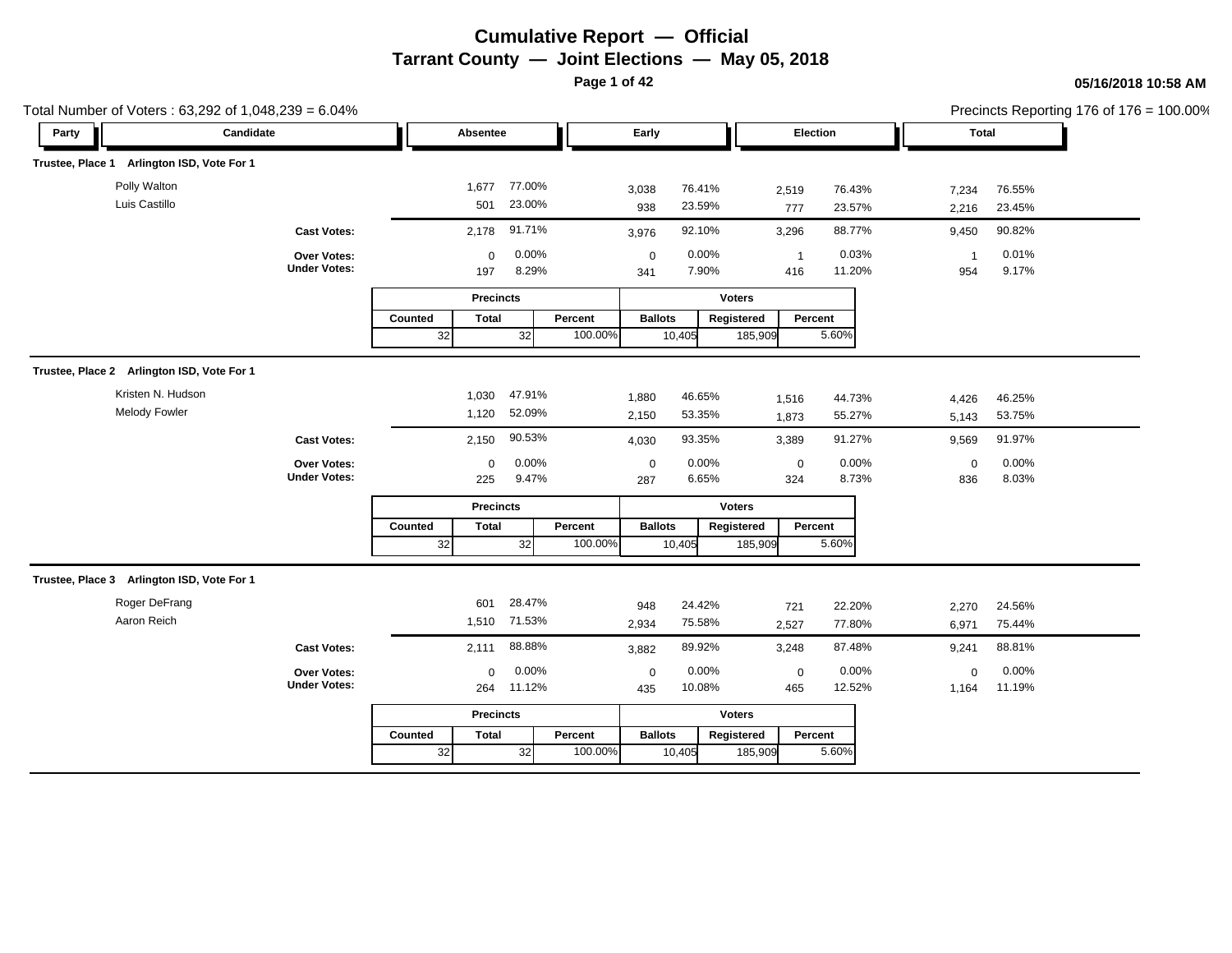**Page 2 of 42**

|       | Total Number of Voters: 63,292 of 1,048,239 = 6.04% |                                           |               |                    |                            |                    |                    |                  |                       |                    |                  |                    |                  | Precincts Reporting 176 of 176 = 100.00% |
|-------|-----------------------------------------------------|-------------------------------------------|---------------|--------------------|----------------------------|--------------------|--------------------|------------------|-----------------------|--------------------|------------------|--------------------|------------------|------------------------------------------|
| Party | Candidate                                           |                                           |               | Absentee           |                            |                    | Early              |                  |                       | Election           |                  |                    | Total            |                                          |
|       | Trustee, Place 5 Arlington ISD, Vote For 1          |                                           |               |                    |                            |                    |                    |                  |                       |                    |                  |                    |                  |                                          |
|       | Justin Chapa<br><b>Hunter Crow</b>                  |                                           |               |                    | 1,482 68.77%<br>673 31.23% |                    | 3,199<br>793       | 80.14%<br>19.86% |                       | 2,656<br>671       | 79.83%<br>20.17% | 7,337<br>2,137     | 77.44%<br>22.56% |                                          |
|       |                                                     | <b>Cast Votes:</b>                        |               | 2,155              | 90.74%                     |                    | 3,992              | 92.47%           |                       | 3,327              | 89.60%           | 9,474              | 91.05%           |                                          |
|       |                                                     | Over Votes:<br><b>Under Votes:</b>        |               | $\mathbf 0$<br>220 | 0.00%<br>9.26%             |                    | $\mathbf 0$<br>325 | 0.00%<br>7.53%   |                       | $\mathbf 0$<br>386 | 0.00%<br>10.40%  | $\mathbf 0$<br>931 | 0.00%<br>8.95%   |                                          |
|       |                                                     |                                           |               | <b>Precincts</b>   |                            |                    |                    |                  | <b>Voters</b>         |                    |                  |                    |                  |                                          |
|       |                                                     |                                           | Counted<br>32 | <b>Total</b>       | 32                         | Percent<br>100.00% | <b>Ballots</b>     | 10,405           | Registered<br>185,909 | Percent            | 5.60%            |                    |                  |                                          |
|       | Trustee, Place 3 Azle ISD, Vote For 1               |                                           |               |                    |                            |                    |                    |                  |                       |                    |                  |                    |                  |                                          |
|       | Timothy D. Brown                                    |                                           |               |                    | 145 100.00%                |                    | 207                | 100.00%          |                       | 191                | 100.00%          | 543                | 100.00%          |                                          |
|       |                                                     | <b>Cast Votes:</b>                        |               | 145                | 76.72%                     |                    | 207                | 76.67%           |                       | 191                | 73.46%           | 543                | 75.52%           |                                          |
|       |                                                     | Over Votes:<br><b>Under Votes:</b>        |               | $\Omega$<br>44     | 0.00%<br>23.28%            |                    | $\mathbf 0$<br>63  | 0.00%<br>23.33%  |                       | $\mathbf 0$<br>69  | 0.00%<br>26.54%  | $\mathbf 0$<br>176 | 0.00%<br>24.48%  |                                          |
|       |                                                     |                                           |               | <b>Precincts</b>   |                            |                    |                    |                  | <b>Voters</b>         |                    |                  |                    |                  |                                          |
|       |                                                     |                                           | Counted<br>3  | <b>Total</b>       |                            | Percent<br>100.00% | <b>Ballots</b>     | 719              | Registered<br>14,581  | Percent            | 4.93%            |                    |                  |                                          |
|       | Trustee, Place 4 Azle ISD, Vote For 1               |                                           |               |                    |                            |                    |                    |                  |                       |                    |                  |                    |                  |                                          |
|       | Shannon Hart                                        |                                           |               | 122                | 76.25%                     |                    | 174                | 72.80%           |                       | 169                | 74.12%           | 465                | 74.16%           |                                          |
|       | Jamie Vest                                          |                                           |               | 38                 | 23.75%                     |                    | 65                 | 27.20%           |                       | 59                 | 25.88%           | 162                | 25.84%           |                                          |
|       |                                                     | <b>Cast Votes:</b>                        |               | 160                | 84.66%                     |                    | 239                | 88.52%           |                       | 228                | 87.69%           | 627                | 87.20%           |                                          |
|       |                                                     | <b>Over Votes:</b><br><b>Under Votes:</b> |               | $\mathbf 1$<br>28  | 0.53%<br>14.81%            |                    | $\mathbf 0$<br>31  | 0.00%<br>11.48%  |                       | $\mathbf 0$<br>32  | 0.00%<br>12.31%  | $\mathbf 1$<br>91  | 0.14%<br>12.66%  |                                          |
|       |                                                     |                                           |               | <b>Precincts</b>   |                            |                    |                    |                  | <b>Voters</b>         |                    |                  |                    |                  |                                          |
|       |                                                     |                                           | Counted       | <b>Total</b>       |                            | Percent            | <b>Ballots</b>     |                  | Registered            | Percent            |                  |                    |                  |                                          |
|       |                                                     |                                           |               |                    | 3                          | 100.00%            |                    | 719              | 14,581                |                    | 4.93%            |                    |                  |                                          |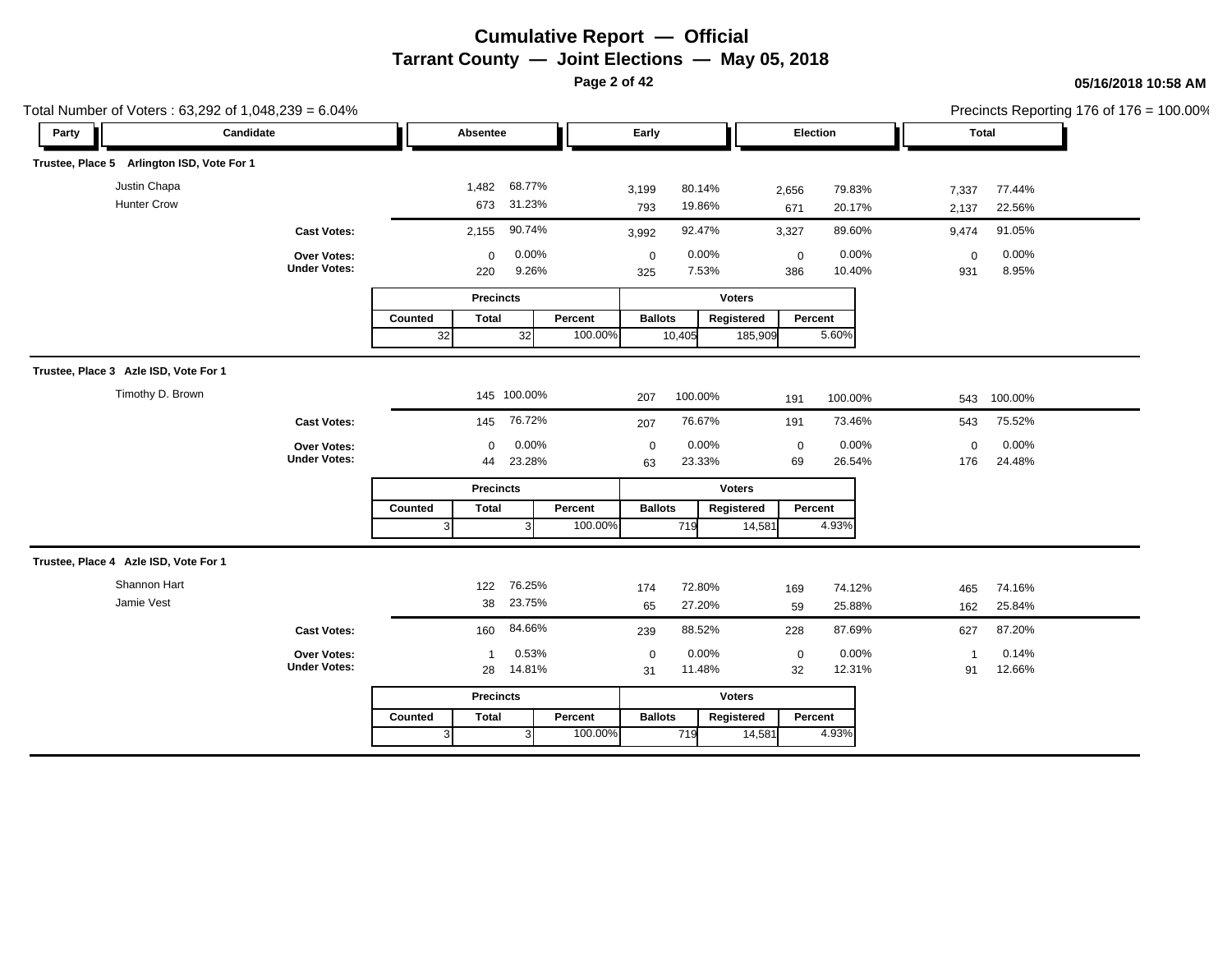**Page 3 of 42**

#### **05/16/2018 10:58 AM**

| Total Number of Voters: 63,292 of 1,048,239 = 6.04%  |                                    |                              |                                      |                                                                  |                      |                         |                                      |                                                                    | Precincts Reporting 176 of 176 = 100.00% |
|------------------------------------------------------|------------------------------------|------------------------------|--------------------------------------|------------------------------------------------------------------|----------------------|-------------------------|--------------------------------------|--------------------------------------------------------------------|------------------------------------------|
| Party                                                | Candidate                          | Absentee                     |                                      | Early                                                            |                      | Election                |                                      | Total                                                              |                                          |
| Trustee, Place 2 Unexpired Term Azle ISD, Vote For 1 |                                    |                              |                                      |                                                                  |                      |                         |                                      |                                                                    |                                          |
| Jeremy May                                           |                                    | 20                           | 12.05%                               | 17.12%<br>44                                                     |                      | 46                      | 19.33%                               | 16.64%<br>110                                                      |                                          |
| Jim Short                                            |                                    | 27                           | 16.27%                               | 5.06%<br>13                                                      |                      | 39                      | 16.39%                               | 79<br>11.95%                                                       |                                          |
| Sarah Bennett                                        |                                    | 67                           | 40.36%                               | 36.19%<br>93                                                     |                      | 89                      | 37.39%                               | 37.67%<br>249                                                      |                                          |
| W. Kent Durham                                       |                                    | 13                           | 7.83%                                | 11.67%<br>30                                                     |                      | 17                      | 7.14%                                | 9.08%<br>60                                                        |                                          |
| Tom Kisner                                           |                                    | 35                           | 21.08%                               | 25.29%<br>65                                                     |                      | 37                      | 15.55%                               | 20.73%<br>137                                                      |                                          |
| <b>Tan Gingerich</b>                                 |                                    | $\overline{4}$               | 2.41%                                | 4.67%<br>12                                                      |                      | 10                      | 4.20%                                | 3.93%<br>26                                                        |                                          |
|                                                      | <b>Cast Votes:</b>                 | 166                          | 87.83%                               | 95.19%<br>257                                                    |                      | 238                     | 91.54%                               | 91.93%<br>661                                                      |                                          |
|                                                      | Over Votes:                        | 3                            | 1.59%                                | 0.00%<br>$\mathbf 0$                                             |                      | $\overline{1}$          | 0.38%                                | 0.56%<br>$\overline{4}$                                            |                                          |
|                                                      | <b>Under Votes:</b>                | 20                           | 10.58%                               | 4.81%<br>13                                                      |                      | 21                      | 8.08%                                | 7.51%<br>54                                                        |                                          |
|                                                      |                                    | <b>Precincts</b>             |                                      |                                                                  | <b>Voters</b>        |                         |                                      |                                                                    |                                          |
|                                                      |                                    | Counted<br><b>Total</b>      | Percent                              | <b>Ballots</b>                                                   | Registered           | Percent                 |                                      |                                                                    |                                          |
|                                                      |                                    | $\mathbf{3}$                 | 100.00%<br>$\mathbf{3}$              | 719                                                              | 14,581               | 4.93%                   |                                      |                                                                    |                                          |
| Dudley Jordan<br>Eric W. Lannen<br>Matt Bryant       | <b>Cast Votes:</b>                 | 18<br>24<br>43<br>85         | 21.18%<br>28.24%<br>50.59%<br>96.59% | 11.98%<br>103<br>35.93%<br>309<br>52.09%<br>448<br>95.77%<br>860 |                      | 44<br>189<br>184<br>417 | 10.55%<br>45.32%<br>44.12%<br>97.89% | 12.11%<br>165<br>522<br>38.33%<br>49.56%<br>675<br>96.46%<br>1,362 |                                          |
|                                                      | Over Votes:<br><b>Under Votes:</b> | $\mathbf 0$<br>3             | 0.00%<br>3.41%                       | 0.00%<br>$\mathbf 0$<br>4.23%<br>38                              |                      | $\boldsymbol{0}$<br>9   | 0.00%<br>2.11%                       | 0.00%<br>$\mathbf 0$<br>50<br>3.54%                                |                                          |
|                                                      |                                    | <b>Precincts</b>             |                                      |                                                                  | <b>Voters</b>        |                         |                                      |                                                                    |                                          |
|                                                      |                                    | Counted<br><b>Total</b><br>5 | Percent<br>100.00%<br>5 <sub>5</sub> | <b>Ballots</b><br>1,412                                          | Registered<br>22,421 | Percent<br>6.30%        |                                      |                                                                    |                                          |
| Trustee, Place 5 Carroll ISD, Vote For 1             |                                    |                              |                                      |                                                                  |                      |                         |                                      |                                                                    |                                          |
| Danny Gilpin                                         |                                    | 82 100.00%                   |                                      | 100.00%<br>702                                                   |                      | 100.00%<br>288          |                                      | 100.00%<br>1,072                                                   |                                          |
|                                                      | <b>Cast Votes:</b>                 | 82                           | 93.18%                               | 78.17%<br>702                                                    |                      | 288                     | 67.61%                               | 75.92%<br>1,072                                                    |                                          |
|                                                      | Over Votes:<br><b>Under Votes:</b> | $\mathbf 0$<br>6             | 0.00%<br>6.82%                       | 0.00%<br>$\mathbf 0$<br>21.83%<br>196                            |                      | $\mathbf 0$<br>138      | 0.00%<br>32.39%                      | 0.00%<br>$\mathbf 0$<br>24.08%<br>340                              |                                          |
|                                                      |                                    | <b>Precincts</b>             |                                      |                                                                  | <b>Voters</b>        |                         |                                      |                                                                    |                                          |
|                                                      |                                    | Counted<br><b>Total</b>      | Percent                              | <b>Ballots</b>                                                   | Registered           | Percent                 |                                      |                                                                    |                                          |
|                                                      |                                    |                              |                                      |                                                                  |                      |                         |                                      |                                                                    |                                          |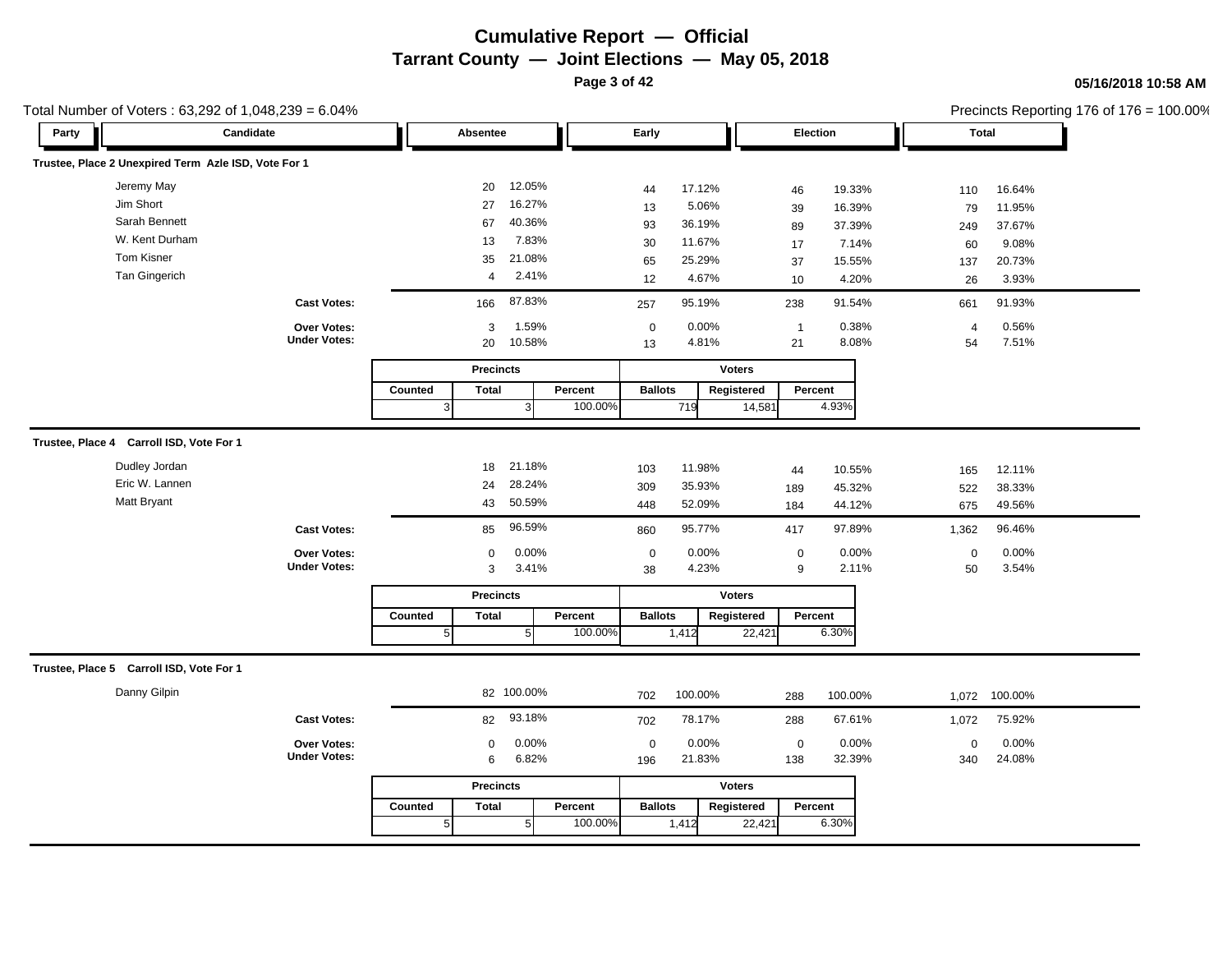**Page 4 of 42**

|       | Total Number of Voters: 63,292 of 1,048,239 = 6.04%                     |                                    |                |                  |                |         |                    |                 |               |                    |                 |                    |                 | Precincts Reporting 176 of 176 = 100.00% |
|-------|-------------------------------------------------------------------------|------------------------------------|----------------|------------------|----------------|---------|--------------------|-----------------|---------------|--------------------|-----------------|--------------------|-----------------|------------------------------------------|
| Party | Candidate                                                               |                                    |                | Absentee         |                |         | Early              |                 |               | Election           |                 |                    | Total           |                                          |
|       | Trustee, Place 7 Carroll ISD, Vote For 1                                |                                    |                |                  |                |         |                    |                 |               |                    |                 |                    |                 |                                          |
|       | David L. Almand                                                         |                                    |                |                  | 82 100.00%     |         | 703                | 100.00%         |               | 288                | 100.00%         | 1,073              | 100.00%         |                                          |
|       |                                                                         | <b>Cast Votes:</b>                 |                | 82               | 93.18%         |         | 703                | 78.29%          |               | 288                | 67.61%          | 1,073              | 75.99%          |                                          |
|       |                                                                         | Over Votes:<br><b>Under Votes:</b> |                | $\mathbf 0$<br>6 | 0.00%<br>6.82% |         | $\mathbf 0$<br>195 | 0.00%<br>21.71% |               | $\mathbf 0$<br>138 | 0.00%<br>32.39% | $\mathbf 0$<br>339 | 0.00%<br>24.01% |                                          |
|       |                                                                         |                                    |                | <b>Precincts</b> |                |         |                    |                 | <b>Voters</b> |                    |                 |                    |                 |                                          |
|       |                                                                         |                                    | <b>Counted</b> | <b>Total</b>     |                | Percent | <b>Ballots</b>     |                 | Registered    | Percent            |                 |                    |                 |                                          |
|       |                                                                         |                                    | 5 <sub>5</sub> |                  | 5 <sub>l</sub> | 100.00% |                    | 1,412           | 22,421        |                    | 6.30%           |                    |                 |                                          |
|       | School Board Trustee, Place 1 Grapevine-Colleyville ISD ISD, Vote For 1 |                                    |                |                  |                |         |                    |                 |               |                    |                 |                    |                 |                                          |
|       | Tim Raine                                                               |                                    |                | 154              | 43.75%         |         | 1,871              | 47.88%          |               | 945                | 45.78%          | 2,970              | 46.96%          |                                          |
|       | <b>Mindy McClure</b>                                                    |                                    |                | 198              | 56.25%         |         | 2,037              | 52.12%          |               | 1,119              | 54.22%          | 3,354              | 53.04%          |                                          |
|       |                                                                         | <b>Cast Votes:</b>                 |                | 352              | 96.17%         |         | 3,908              | 94.76%          |               | 2,064              | 94.85%          | 6,324              | 94.87%          |                                          |
|       |                                                                         | Over Votes:                        |                | $\overline{2}$   | 0.55%          |         | $\mathbf 0$        | 0.00%           |               | $\mathbf 0$        | 0.00%           | $\overline{2}$     | 0.03%           |                                          |
|       |                                                                         | <b>Under Votes:</b>                |                | 12               | 3.28%          |         | 216                | 5.24%           |               | 112                | 5.15%           | 340                | 5.10%           |                                          |
|       |                                                                         |                                    |                | <b>Precincts</b> |                |         |                    |                 | <b>Voters</b> |                    |                 |                    |                 |                                          |
|       |                                                                         |                                    | Counted        | <b>Total</b>     |                | Percent | <b>Ballots</b>     |                 | Registered    | Percent            |                 |                    |                 |                                          |
|       |                                                                         |                                    | 6              |                  | 6              | 100.00% |                    | 6,666           | 54,089        |                    | 12.32%          |                    |                 |                                          |
|       | School Board Trustee, Place 2 Grapevine-Colleyville ISD ISD, Vote For 1 |                                    |                |                  |                |         |                    |                 |               |                    |                 |                    |                 |                                          |
|       | Becky St. John                                                          |                                    |                | 153              | 43.71%         |         | 1,950              | 50.06%          |               | 1,044              | 50.98%          | 3,147              | 50.01%          |                                          |
|       | Amy Putnam                                                              |                                    |                | 192              | 54.86%         |         | 1,945              | 49.94%          |               | 1,001              | 48.88%          | 3,138              | 49.86%          |                                          |
|       | Nick Walters (W)                                                        |                                    |                | 5                | 1.43%          |         | $\mathbf 0$        | 0.00%           |               | 3                  | 0.15%           | 8                  | 0.13%           |                                          |
|       |                                                                         | <b>Cast Votes:</b>                 |                | 350              | 95.63%         |         | 3,895              | 94.45%          |               | 2,048              | 94.12%          | 6,293              | 94.40%          |                                          |
|       |                                                                         | <b>Over Votes:</b>                 |                | $\mathbf{1}$     | 0.27%          |         | $\mathbf 0$        | 0.00%           |               | $\mathbf 0$        | 0.00%           | $\mathbf{1}$       | 0.02%           |                                          |
|       |                                                                         | <b>Under Votes:</b>                |                | 15               | 4.10%          |         | 229                | 5.55%           |               | 128                | 5.88%           | 372                | 5.58%           |                                          |
|       |                                                                         |                                    |                | <b>Precincts</b> |                |         |                    |                 | <b>Voters</b> |                    |                 |                    |                 |                                          |
|       |                                                                         |                                    | Counted        | <b>Total</b>     |                | Percent | <b>Ballots</b>     |                 | Registered    | Percent            |                 |                    |                 |                                          |
|       |                                                                         |                                    | $6 \mid$       |                  | 6              | 100.00% |                    | 6,666           | 54,089        |                    | 12.32%          |                    |                 |                                          |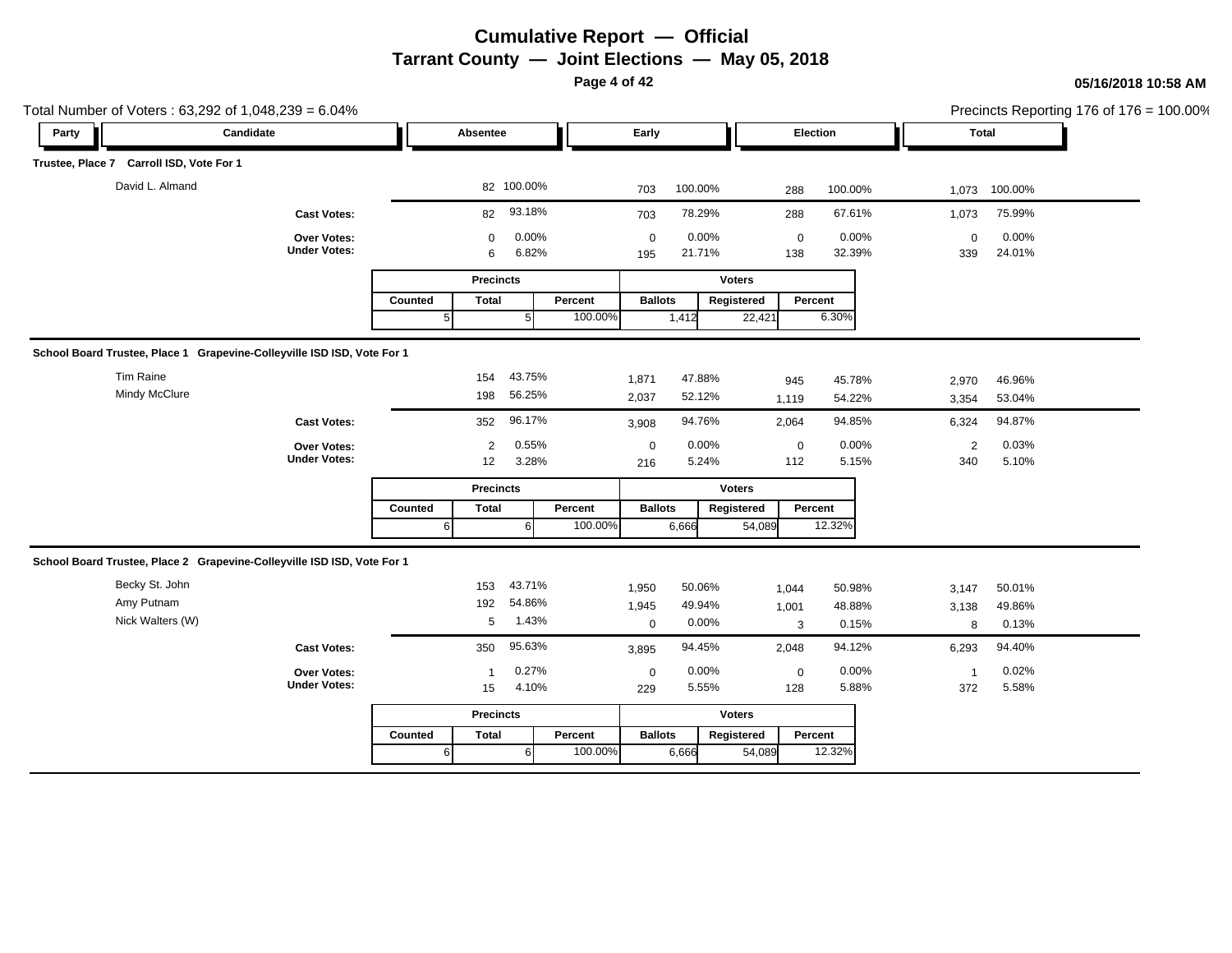**Page 5 of 42**

|            | Total Number of Voters: 63,292 of 1,048,239 = 6.04%                        |         |                                |         |                |                  |               |                                |       |             |                  | Precincts Reporting 176 of 176 = 100.00% |
|------------|----------------------------------------------------------------------------|---------|--------------------------------|---------|----------------|------------------|---------------|--------------------------------|-------|-------------|------------------|------------------------------------------|
| Party      | Candidate                                                                  |         | Absentee                       |         | Early          |                  |               | Election                       |       | Total       |                  |                                          |
|            | Hurst-Euless-Bedford Independent School District Proposition A, Vote For 1 |         |                                |         |                |                  |               |                                |       |             |                  |                                          |
| For        |                                                                            |         | 73.39%<br>819                  |         | 3,524          | 70.38%           | 2,127         | 71.98%                         |       | 6,470       | 71.27%           |                                          |
| Against    |                                                                            |         | 26.61%<br>297                  |         | 1,483          | 29.62%           |               | 828<br>28.02%                  |       | 2,608       | 28.73%           |                                          |
|            | <b>Cast Votes:</b>                                                         | 1,116   | 98.07%                         |         | 5,007          | 96.20%           | 2,955         | 96.89%                         |       | 9,078       | 96.65%           |                                          |
|            | Over Votes:                                                                |         | 0.00%<br>$\mathbf 0$           |         | $\pmb{0}$      | 0.00%            |               | $\mathbf 0$                    | 0.00% | $\mathbf 0$ | 0.00%            |                                          |
|            | <b>Under Votes:</b>                                                        |         | 1.93%<br>22                    |         | 198            | 3.80%            |               | 95                             | 3.11% | 315         | 3.35%            |                                          |
|            |                                                                            |         | <b>Precincts</b>               |         |                |                  | <b>Voters</b> |                                |       |             |                  |                                          |
|            |                                                                            | Counted | <b>Total</b>                   | Percent | <b>Ballots</b> |                  | Registered    | Percent                        |       |             |                  |                                          |
|            |                                                                            | 10      | 10 <sup>1</sup>                | 100.00% |                | 9,393            | 87,121        | 10.78%                         |       |             |                  |                                          |
|            | School Trustee Place 1 Kennedale ISD, Vote For 1                           |         |                                |         |                |                  |               |                                |       |             |                  |                                          |
|            | <b>Leslie Carruthers</b>                                                   |         | 51.91%<br>68                   |         |                |                  |               |                                |       |             |                  |                                          |
|            | Deborah Harris                                                             |         | 48.09%<br>63                   |         | 502<br>363     | 58.03%<br>41.97% |               | 57.38%<br>237<br>42.62%<br>176 |       | 807<br>602  | 57.27%<br>42.73% |                                          |
|            |                                                                            |         |                                |         |                |                  |               |                                |       |             |                  |                                          |
|            | <b>Cast Votes:</b>                                                         |         | 85.06%<br>131                  |         | 865            | 90.58%           |               | 86.40%<br>413                  |       | 1,409       | 88.78%           |                                          |
|            | Over Votes:<br><b>Under Votes:</b>                                         |         | 0.00%<br>$\mathbf 0$<br>14.94% |         | $\pmb{0}$      | 0.00%            |               | 0.00%<br>$\boldsymbol{0}$      |       | $\mathbf 0$ | 0.00%<br>11.22%  |                                          |
|            |                                                                            |         | 23                             |         | 90             | 9.42%            |               | 65<br>13.60%                   |       | 178         |                  |                                          |
|            |                                                                            |         | <b>Precincts</b>               |         |                |                  | <b>Voters</b> |                                |       |             |                  |                                          |
|            |                                                                            | Counted | <b>Total</b>                   | Percent | <b>Ballots</b> |                  | Registered    | Percent                        |       |             |                  |                                          |
|            |                                                                            | 6       | -61                            | 100.00% |                | 1,587            | 12,636        | 12.56%                         |       |             |                  |                                          |
|            | School Trustee Place 2 Kennedale ISD, Vote For 1                           |         |                                |         |                |                  |               |                                |       |             |                  |                                          |
|            | Daniel A. Medina                                                           |         | 21.80%<br>29                   |         | 298            | 33.48%           |               | 27.34%<br>114                  |       | 441         | 30.63%           |                                          |
| Julie Webb |                                                                            |         | 78.20%<br>104                  |         | 592            | 66.52%           |               | 72.66%<br>303                  |       | 999         | 69.38%           |                                          |
|            | <b>Cast Votes:</b>                                                         |         | 86.36%<br>133                  |         | 890            | 93.19%           |               | 87.24%<br>417                  |       | 1,440       | 90.74%           |                                          |
|            | Over Votes:                                                                |         | 0.00%<br>$\mathbf 0$           |         | $\mathbf 0$    | 0.00%            |               | 0.00%<br>$\mathbf 0$           |       | $\mathbf 0$ | 0.00%            |                                          |
|            | <b>Under Votes:</b>                                                        |         | 13.64%<br>21                   |         | 65             | 6.81%            |               | 12.76%<br>61                   |       | 147         | 9.26%            |                                          |
|            |                                                                            |         | <b>Precincts</b>               |         |                |                  | <b>Voters</b> |                                |       |             |                  |                                          |
|            |                                                                            | Counted | <b>Total</b>                   | Percent | <b>Ballots</b> |                  | Registered    | Percent                        |       |             |                  |                                          |
|            |                                                                            | 6       | -61                            | 100.00% |                | 1,587            | 12,636        | 12.56%                         |       |             |                  |                                          |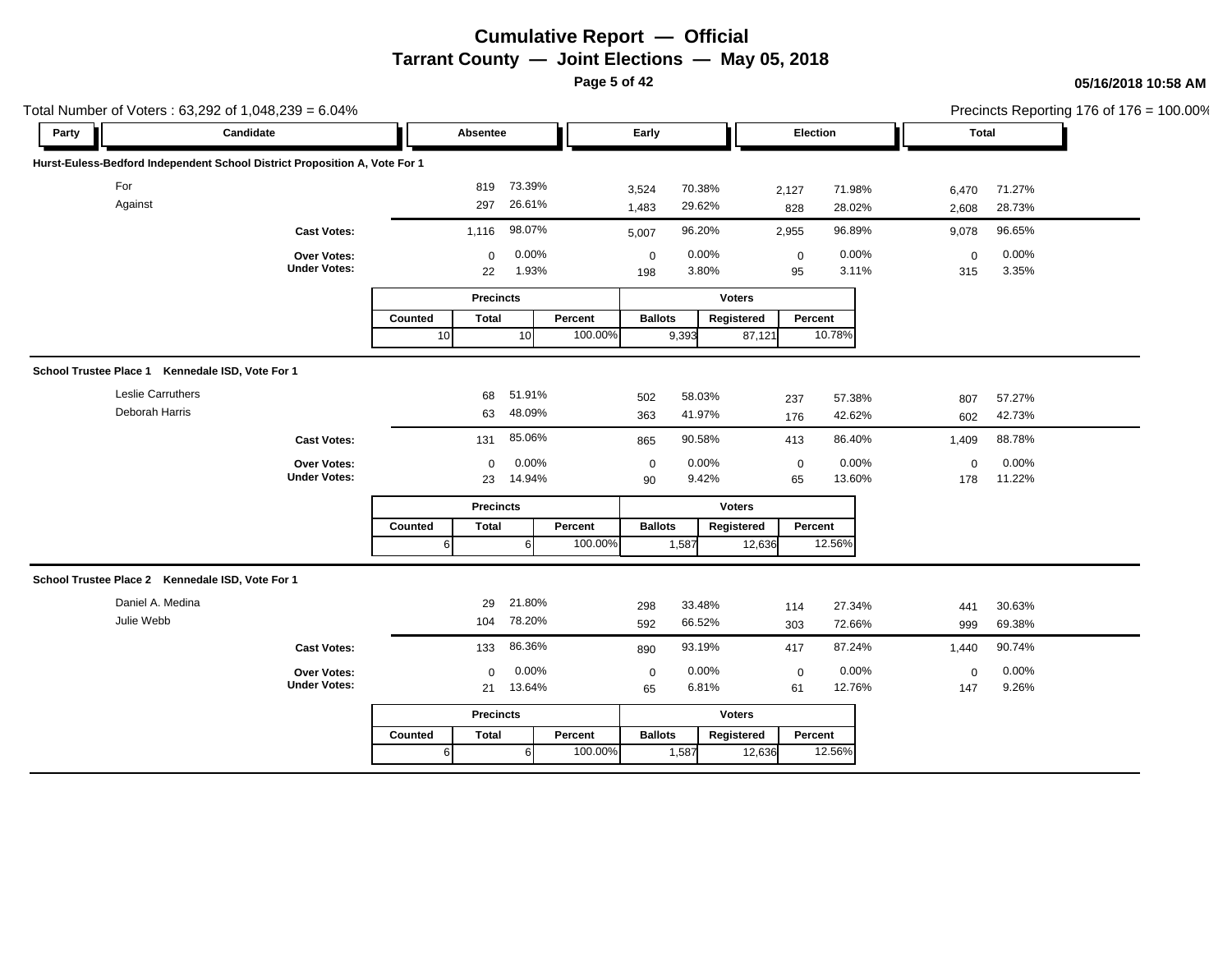**Page 6 of 42**

| Total Number of Voters: 63,292 of 1,048,239 = 6.04%          |                                    |         |                   |                 |         |                   |                |               |                   |                |                    |                | Precincts Reporting 176 of 176 = 100.00% |
|--------------------------------------------------------------|------------------------------------|---------|-------------------|-----------------|---------|-------------------|----------------|---------------|-------------------|----------------|--------------------|----------------|------------------------------------------|
| Candidate<br>Party                                           |                                    |         | Absentee          |                 |         | Early             |                |               | Election          |                | <b>Total</b>       |                |                                          |
| School Trustee Place 3 Kennedale ISD, Vote For 1             |                                    |         |                   |                 |         |                   |                |               |                   |                |                    |                |                                          |
| Michael Strange                                              |                                    |         | 62                | 45.59%          |         | 487               | 54.60%         |               | 249               | 56.59%         | 798                | 54.36%         |                                          |
| Joe Taylor                                                   |                                    |         | 74                | 54.41%          |         | 405               | 45.40%         |               | 191               | 43.41%         | 670                | 45.64%         |                                          |
|                                                              | <b>Cast Votes:</b>                 |         | 136               | 88.31%          |         | 892               | 93.40%         |               | 440               | 92.05%         | 1,468              | 92.50%         |                                          |
|                                                              | Over Votes:<br><b>Under Votes:</b> |         | $\mathbf 0$<br>18 | 0.00%<br>11.69% |         | $\mathbf 0$<br>63 | 0.00%<br>6.60% |               | $\mathbf 0$<br>38 | 0.00%<br>7.95% | $\mathbf 0$<br>119 | 0.00%<br>7.50% |                                          |
|                                                              |                                    |         | <b>Precincts</b>  |                 |         |                   |                | <b>Voters</b> |                   |                |                    |                |                                          |
|                                                              |                                    | Counted | <b>Total</b>      |                 | Percent | <b>Ballots</b>    |                | Registered    | Percent           |                |                    |                |                                          |
|                                                              |                                    | 6       |                   | $6 \mid$        | 100.00% |                   | 1,587          | 12,636        |                   | 12.56%         |                    |                |                                          |
| Trustee, Place 1, Three Year Term Lewisville ISD, Vote For 1 |                                    |         |                   |                 |         |                   |                |               |                   |                |                    |                |                                          |
| Kronda Thimesch                                              |                                    |         | $\mathbf 0$       | 0.00%           |         | 9                 | 64.29%         |               | $\overline{2}$    | 50.00%         | 11                 | 61.11%         |                                          |
| Sandra Weinstein                                             |                                    |         | $\mathbf 0$       | 0.00%           |         | 5                 | 35.71%         |               | 2                 | 50.00%         | $\overline{7}$     | 38.89%         |                                          |
|                                                              | <b>Cast Votes:</b>                 |         | $\mathbf 0$       | 0.00%           |         | 14                | 63.64%         |               | $\overline{4}$    | 66.67%         | 18                 | 64.29%         |                                          |
|                                                              | Over Votes:                        |         | $\mathbf 0$       | 0.00%           |         | $\mathbf 0$       | 0.00%          |               | $\mathbf 0$       | 0.00%          | $\mathbf{0}$       | 0.00%          |                                          |
|                                                              | <b>Under Votes:</b>                |         | 0                 | 0.00%           |         | 8                 | 36.36%         |               | $\overline{2}$    | 33.33%         | 10                 | 35.71%         |                                          |
|                                                              |                                    |         | <b>Precincts</b>  |                 |         |                   |                | <b>Voters</b> |                   |                |                    |                |                                          |
|                                                              |                                    | Counted | <b>Total</b>      |                 | Percent | <b>Ballots</b>    |                | Registered    | Percent           |                |                    |                |                                          |
|                                                              |                                    |         |                   |                 | 100.00% |                   | 28             | 127           |                   | 22.05%         |                    |                |                                          |
| Trustee, Place 2, Three Year Term Lewisville ISD, Vote For 1 |                                    |         |                   |                 |         |                   |                |               |                   |                |                    |                |                                          |
| Denise Riemenschneider                                       |                                    |         | $\Omega$          | 0.00%           |         | 6                 | 42.86%         |               | $\overline{1}$    | 33.33%         | $\overline{7}$     | 41.18%         |                                          |
| David Hernandez                                              |                                    |         | $\Omega$          | 0.00%           |         | 3                 | 21.43%         |               | 2                 | 66.67%         | 5                  | 29.41%         |                                          |
| Allison Lassahn                                              |                                    |         | 0                 | 0.00%           |         | $\sqrt{5}$        | 35.71%         |               | $\mathbf 0$       | 0.00%          | 5                  | 29.41%         |                                          |
|                                                              | <b>Cast Votes:</b>                 |         | $\Omega$          | 0.00%           |         | 14                | 63.64%         |               | 3                 | 50.00%         | 17                 | 60.71%         |                                          |
|                                                              | Over Votes:                        |         | $\mathbf 0$       | 0.00%           |         | $\mathbf 0$       | 0.00%          |               | $\mathbf 0$       | 0.00%          | $\mathbf 0$        | 0.00%          |                                          |
|                                                              | <b>Under Votes:</b>                |         | $\mathbf 0$       | 0.00%           |         | 8                 | 36.36%         |               | 3                 | 50.00%         | 11                 | 39.29%         |                                          |
|                                                              |                                    |         | <b>Precincts</b>  |                 |         |                   |                | <b>Voters</b> |                   |                |                    |                |                                          |
|                                                              |                                    | Counted | <b>Total</b>      |                 | Percent | <b>Ballots</b>    |                | Registered    | Percent           |                |                    |                |                                          |
|                                                              |                                    |         |                   |                 | 100.00% |                   | 28             | 127           |                   | 22.05%         |                    |                |                                          |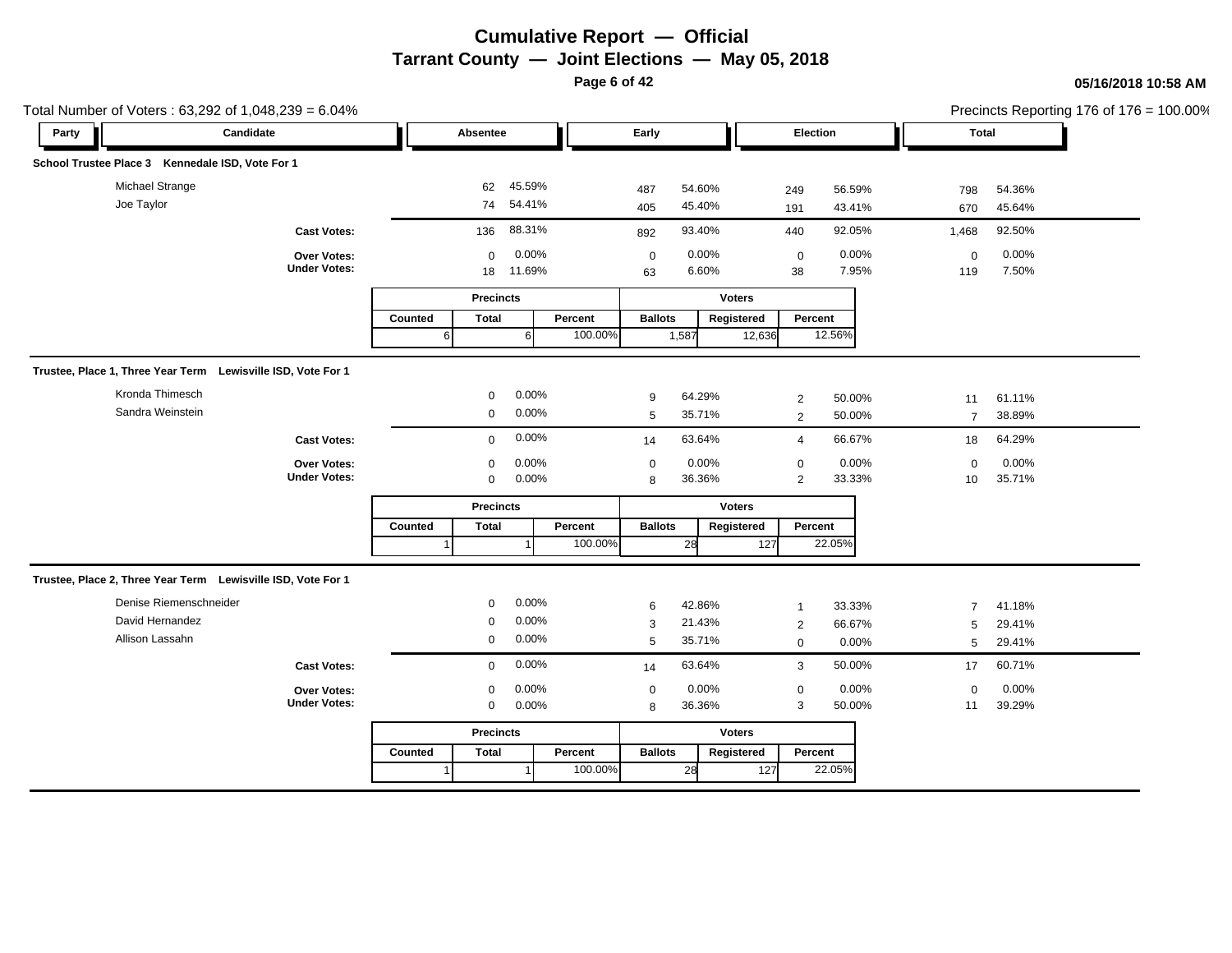**Page 7 of 42**

| Total Number of Voters: 63,292 of 1,048,239 = 6.04%         |                                    |               |                   |                 |                    |                    |                 |                      |                    |                 |                       |                 | Precincts Reporting 176 of 176 = 100.00% |
|-------------------------------------------------------------|------------------------------------|---------------|-------------------|-----------------|--------------------|--------------------|-----------------|----------------------|--------------------|-----------------|-----------------------|-----------------|------------------------------------------|
| Candidate<br>Party                                          |                                    |               | Absentee          |                 |                    | Early              |                 |                      | Election           |                 |                       | Total           |                                          |
| Trustee, Place 1 Mansfield ISD, Vote For 1                  |                                    |               |                   |                 |                    |                    |                 |                      |                    |                 |                       |                 |                                          |
| Michelle Newsom                                             |                                    |               |                   | 607 100.00%     |                    | 1,670              | 100.00%         |                      | 926                | 100.00%         | 3,203                 | 100.00%         |                                          |
|                                                             | <b>Cast Votes:</b>                 |               | 607               | 86.84%          |                    | 1,670              | 78.59%          |                      | 926                | 77.30%          | 3,203                 | 79.64%          |                                          |
|                                                             | Over Votes:<br><b>Under Votes:</b> |               | $\mathbf 0$<br>92 | 0.00%<br>13.16% |                    | $\mathbf 0$<br>455 | 0.00%<br>21.41% |                      | $\pmb{0}$<br>272   | 0.00%<br>22.70% | $\mathbf 0$<br>819    | 0.00%<br>20.36% |                                          |
|                                                             |                                    |               | <b>Precincts</b>  |                 |                    |                    |                 | <b>Voters</b>        |                    |                 |                       |                 |                                          |
|                                                             |                                    | Counted<br>15 | <b>Total</b>      | 15              | Percent<br>100.00% | <b>Ballots</b>     | 4,022           | Registered<br>92,466 | Percent            | 4.35%           |                       |                 |                                          |
| Trustee, Place 2 Mansfield ISD, Vote For 1                  |                                    |               |                   |                 |                    |                    |                 |                      |                    |                 |                       |                 |                                          |
| Kevin Robedee                                               |                                    |               | 294               | 45.72%          |                    | 524                | 27.81%          |                      | 305                | 28.27%          | 1,123                 | 31.14%          |                                          |
| Desiree Thomas                                              |                                    |               | 349               | 54.28%          |                    | 1,360              | 72.19%          |                      | 774                | 71.73%          | 2,483                 | 68.86%          |                                          |
|                                                             | <b>Cast Votes:</b>                 |               | 643               | 91.99%          |                    | 1,884              | 88.66%          |                      | 1,079              | 90.07%          | 3,606                 | 89.66%          |                                          |
|                                                             | Over Votes:<br><b>Under Votes:</b> |               | 2<br>54           | 0.29%<br>7.73%  |                    | $\mathbf 0$<br>241 | 0.00%<br>11.34% |                      | $\pmb{0}$<br>119   | 0.00%<br>9.93%  | $\overline{2}$<br>414 | 0.05%<br>10.29% |                                          |
|                                                             |                                    |               | <b>Precincts</b>  |                 |                    |                    |                 | <b>Voters</b>        |                    |                 |                       |                 |                                          |
|                                                             |                                    | Counted       | <b>Total</b>      |                 | Percent            | <b>Ballots</b>     |                 | Registered           | Percent            |                 |                       |                 |                                          |
|                                                             |                                    | 15            |                   | 15              | 100.00%            |                    | 4,022           | 92,466               |                    | 4.35%           |                       |                 |                                          |
| Trustee, Place 3 (Unexpired Term) Mansfield ISD, Vote For 1 |                                    |               |                   |                 |                    |                    |                 |                      |                    |                 |                       |                 |                                          |
| Randall Canedy                                              |                                    |               | 392               | 60.49%          |                    | 1,175              | 61.29%          |                      | 603                | 55.78%          | 2,170                 | 59.52%          |                                          |
| Marvina Robinson                                            |                                    |               | 256               | 39.51%          |                    | 742                | 38.71%          |                      | 478                | 44.22%          | 1,476                 | 40.48%          |                                          |
|                                                             | <b>Cast Votes:</b>                 |               | 648               | 92.70%          |                    | 1,917              | 90.21%          |                      | 1,081              | 90.23%          | 3,646                 | 90.65%          |                                          |
|                                                             | Over Votes:<br><b>Under Votes:</b> |               | 2<br>49           | 0.29%<br>7.01%  |                    | $\mathbf 0$<br>208 | 0.00%<br>9.79%  |                      | $\mathbf 0$<br>117 | 0.00%<br>9.77%  | $\overline{2}$<br>374 | 0.05%<br>9.30%  |                                          |
|                                                             |                                    |               | <b>Precincts</b>  |                 |                    |                    |                 | <b>Voters</b>        |                    |                 |                       |                 |                                          |
|                                                             |                                    | Counted       | <b>Total</b>      |                 | Percent            | <b>Ballots</b>     |                 | Registered           | Percent            |                 |                       |                 |                                          |
|                                                             |                                    | 15            |                   | 15              | 100.00%            |                    | 4,022           | 92,466               |                    | 4.35%           |                       |                 |                                          |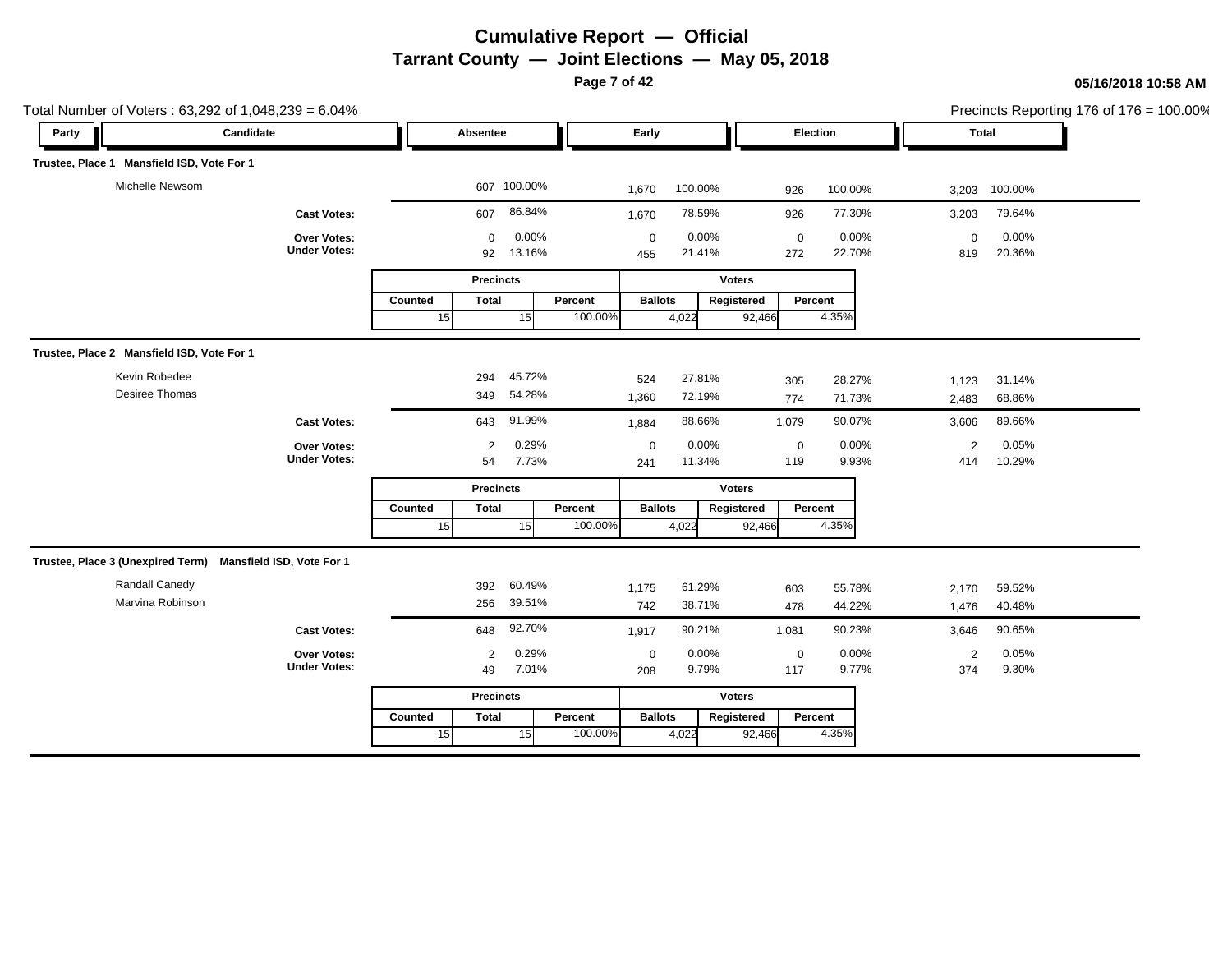**Page 8 of 42**

|       | Total Number of Voters: 63,292 of 1,048,239 = 6.04%               |                                    |         |                   |                 |         |                   |                 |               |                 |                 |                     |                 | Precincts Reporting 176 of 176 = 100.00% |
|-------|-------------------------------------------------------------------|------------------------------------|---------|-------------------|-----------------|---------|-------------------|-----------------|---------------|-----------------|-----------------|---------------------|-----------------|------------------------------------------|
| Party | Candidate                                                         |                                    |         | Absentee          |                 |         | Early             |                 |               | Election        |                 | Total               |                 |                                          |
|       | School Trustee, Place 1 Northwest ISD, Vote For 1                 |                                    |         |                   |                 |         |                   |                 |               |                 |                 |                     |                 |                                          |
|       | Josh Wright                                                       |                                    |         |                   | 137 100.00%     |         | 224               | 100.00%         |               | 136             | 100.00%         |                     | 497 100.00%     |                                          |
|       |                                                                   | <b>Cast Votes:</b>                 |         | 137               | 80.59%          |         | 224               | 79.15%          |               | 136             | 71.58%          | 497                 | 77.29%          |                                          |
|       |                                                                   | Over Votes:<br><b>Under Votes:</b> |         | $\mathbf 0$<br>33 | 0.00%<br>19.41% |         | $\mathbf 0$<br>59 | 0.00%<br>20.85% |               | $\pmb{0}$<br>54 | 0.00%<br>28.42% | $\mathbf{0}$<br>146 | 0.00%<br>22.71% |                                          |
|       |                                                                   |                                    |         | <b>Precincts</b>  |                 |         |                   |                 | <b>Voters</b> |                 |                 |                     |                 |                                          |
|       |                                                                   |                                    | Counted | <b>Total</b>      |                 | Percent | <b>Ballots</b>    |                 | Registered    | Percent         |                 |                     |                 |                                          |
|       |                                                                   |                                    | 13      |                   | 13              | 100.00% |                   | 643             | 28,829        |                 | 2.23%           |                     |                 |                                          |
|       | School Trustee, Place 2 Northwest ISD, Vote For 1                 |                                    |         |                   |                 |         |                   |                 |               |                 |                 |                     |                 |                                          |
|       | Mark C. Schluter                                                  |                                    |         |                   | 129 100.00%     |         | 220               | 100.00%         |               | 136             | 100.00%         | 485                 | 100.00%         |                                          |
|       |                                                                   | <b>Cast Votes:</b>                 |         | 129               | 75.88%          |         | 220               | 77.74%          |               | 136             | 71.58%          | 485                 | 75.43%          |                                          |
|       |                                                                   | Over Votes:                        |         | $\Omega$          | 0.00%           |         | $\mathbf 0$       | 0.00%           |               | $\mathbf 0$     | 0.00%           | $\mathbf 0$         | 0.00%           |                                          |
|       |                                                                   | <b>Under Votes:</b>                |         | 41                | 24.12%          |         | 63                | 22.26%          |               | 54              | 28.42%          | 158                 | 24.57%          |                                          |
|       |                                                                   |                                    |         | <b>Precincts</b>  |                 |         |                   |                 | <b>Voters</b> |                 |                 |                     |                 |                                          |
|       |                                                                   |                                    | Counted | <b>Total</b>      |                 | Percent | <b>Ballots</b>    |                 | Registered    | Percent         |                 |                     |                 |                                          |
|       |                                                                   |                                    | 13      |                   | 13              | 100.00% |                   | 643             | 28,829        |                 | 2.23%           |                     |                 |                                          |
|       | School Trustee Place 7 (Unexpired Term) Northwest ISD, Vote For 1 |                                    |         |                   |                 |         |                   |                 |               |                 |                 |                     |                 |                                          |
|       | Stephen R. Janis                                                  |                                    |         | 16                | 11.51%          |         | 29                | 12.13%          |               | 33              | 21.02%          | 78                  | 14.58%          |                                          |
|       | Ron Hastings                                                      |                                    |         | 49                | 35.25%          |         | 80                | 33.47%          |               | 49              | 31.21%          | 178                 | 33.27%          |                                          |
|       | Joy C. Harrison                                                   |                                    |         | 58                | 41.73%          |         | 55                | 23.01%          |               | 37              | 23.57%          | 150                 | 28.04%          |                                          |
|       | <b>Matthew Hirst</b>                                              |                                    |         | 16                | 11.51%          |         | 75                | 31.38%          |               | 38              | 24.20%          | 129                 | 24.11%          |                                          |
|       |                                                                   | <b>Cast Votes:</b>                 |         | 139               | 81.76%          |         | 239               | 84.45%          |               | 157             | 82.63%          | 535                 | 83.20%          |                                          |
|       |                                                                   | Over Votes:                        |         | 3                 | 1.76%           |         | $\mathbf 0$       | 0.00%           |               | $\mathbf 0$     | 0.00%           | 3                   | 0.47%           |                                          |
|       |                                                                   | <b>Under Votes:</b>                |         | 28                | 16.47%          |         | 44                | 15.55%          |               | 33              | 17.37%          | 105                 | 16.33%          |                                          |
|       |                                                                   |                                    |         | <b>Precincts</b>  |                 |         |                   |                 | <b>Voters</b> |                 |                 |                     |                 |                                          |
|       |                                                                   |                                    |         |                   |                 |         |                   |                 |               |                 |                 |                     |                 |                                          |
|       |                                                                   |                                    | Counted | <b>Total</b>      |                 | Percent | <b>Ballots</b>    |                 | Registered    | Percent         |                 |                     |                 |                                          |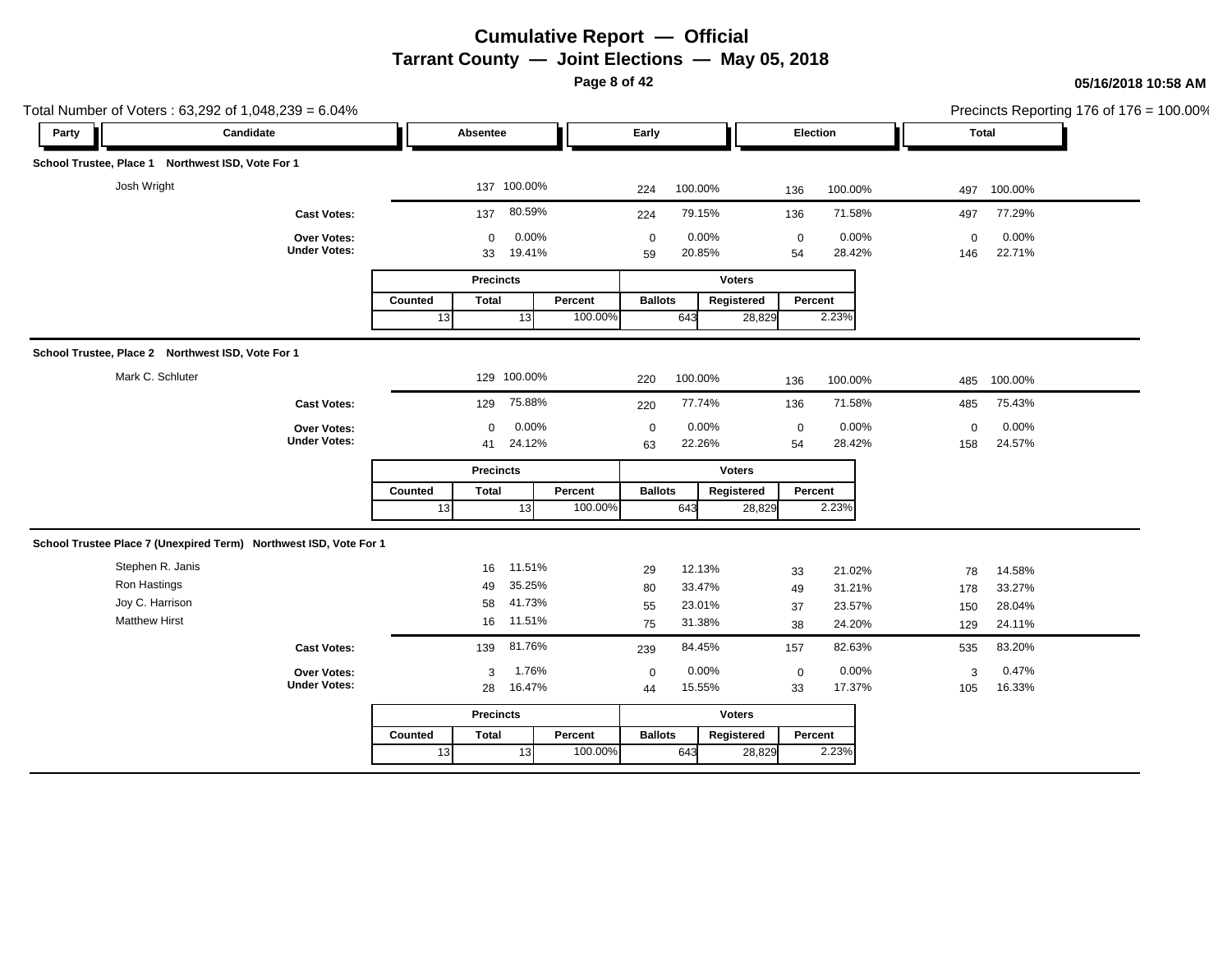**Page 9 of 42**

| Party                                                          | Candidate                                 |         | Absentee          |                |                    | Early             |                  |               |        | Election         |                  |       | <b>Total</b>                        |  |
|----------------------------------------------------------------|-------------------------------------------|---------|-------------------|----------------|--------------------|-------------------|------------------|---------------|--------|------------------|------------------|-------|-------------------------------------|--|
|                                                                |                                           |         |                   |                |                    |                   |                  |               |        |                  |                  |       |                                     |  |
| School Board Trustee, Place 3 White Settlement ISD, Vote For 1 |                                           |         |                   |                |                    |                   |                  |               |        |                  |                  |       |                                     |  |
| Cameron B. Savage                                              |                                           |         | 54                | 30.17%         |                    | 49                | 18.22%           |               |        | 65               | 30.23%           | 168   | 25.34%                              |  |
| Amanda Clay Sanchez                                            |                                           |         | 125               | 69.83%         |                    | 220               | 81.78%           |               |        | 150              | 69.77%           | 495   | 74.66%                              |  |
|                                                                | <b>Cast Votes:</b>                        |         | 179               | 94.21%         |                    | 269               | 96.76%           |               |        | 215              | 93.89%           | 663   | 95.12%                              |  |
|                                                                | Over Votes:                               |         | $\mathbf 0$       | 0.00%          |                    | $\mathbf 0$       | 0.00%            |               |        | $\mathbf 0$      | 0.00%            |       | 0.00%<br>$\mathbf 0$                |  |
|                                                                | <b>Under Votes:</b>                       |         | 11                | 5.79%          |                    | 9                 |                  | 3.24%         |        | 14               | 6.11%            |       | 4.88%<br>34                         |  |
|                                                                |                                           |         | <b>Precincts</b>  |                |                    |                   |                  | <b>Voters</b> |        |                  |                  |       |                                     |  |
|                                                                |                                           | Counted | <b>Total</b>      |                | Percent            | <b>Ballots</b>    |                  | Registered    |        | Percent          |                  |       |                                     |  |
|                                                                |                                           |         |                   | $\overline{7}$ | 100.00%            |                   | 697              |               | 19,220 | 3.63%            |                  |       |                                     |  |
| Councilmember, District #1 City of Arlington, Vote For 1       |                                           |         |                   |                |                    |                   |                  |               |        |                  |                  |       |                                     |  |
| <b>Helen Moise</b>                                             |                                           |         |                   | 51.49%         |                    |                   |                  |               |        |                  |                  |       |                                     |  |
| Barbara Odom-Wesley                                            |                                           |         | 277<br>261        | 48.51%         |                    | 747<br>562        | 57.07%<br>42.93% |               |        | 595<br>445       | 57.21%<br>42.79% | 1,619 | 56.08%<br>43.92%                    |  |
|                                                                |                                           |         |                   | 94.22%         |                    |                   |                  |               |        |                  |                  | 1,268 |                                     |  |
|                                                                | <b>Cast Votes:</b>                        |         | 538               |                |                    | 1,309             | 98.27%           |               | 1,040  |                  | 96.65%           | 2,887 | 96.91%                              |  |
|                                                                | <b>Over Votes:</b><br><b>Under Votes:</b> |         | $\mathbf 0$<br>33 | 0.00%<br>5.78% |                    | $\mathbf 0$<br>23 | 0.00%            | 1.73%         |        | 0<br>36          | 0.00%<br>3.35%   |       | 0.00%<br>$\mathbf 0$<br>3.09%<br>92 |  |
|                                                                |                                           |         |                   |                |                    |                   |                  |               |        |                  |                  |       |                                     |  |
|                                                                |                                           |         | <b>Precincts</b>  |                |                    |                   |                  | <b>Voters</b> |        |                  |                  |       |                                     |  |
|                                                                |                                           | Counted | <b>Total</b>      | 5              | Percent<br>100.00% | <b>Ballots</b>    | 2,979            | Registered    | 38,935 | Percent<br>7.65% |                  |       |                                     |  |
|                                                                |                                           |         |                   |                |                    |                   |                  |               |        |                  |                  |       |                                     |  |
| Councilmember, District #2 City of Arlington, Vote For 1       |                                           |         |                   |                |                    |                   |                  |               |        |                  |                  |       |                                     |  |
| Sheri Capehart                                                 |                                           |         | 502 100.00%       |                |                    | 704               | 100.00%          |               |        | 496              | 100.00%          |       | 1,702 100.00%                       |  |
|                                                                | <b>Cast Votes:</b>                        |         | 502               | 84.37%         |                    | 704               | 80.73%           |               |        | 496              | 77.14%           | 1,702 | 80.66%                              |  |
|                                                                | Over Votes:                               |         | $\mathbf 0$       | 0.00%          |                    | $\mathbf 0$       | 0.00%            |               |        | $\mathbf 0$      | 0.00%            |       | 0.00%<br>$\mathbf 0$                |  |
|                                                                | <b>Under Votes:</b>                       |         | 93                | 15.63%         |                    | 168               | 19.27%           |               |        | 147              | 22.86%           | 408   | 19.34%                              |  |
|                                                                |                                           |         | <b>Precincts</b>  |                |                    |                   |                  | <b>Voters</b> |        |                  |                  |       |                                     |  |
|                                                                |                                           | Counted | <b>Total</b>      |                | Percent            | <b>Ballots</b>    |                  | Registered    |        | Percent          |                  |       |                                     |  |
|                                                                |                                           |         |                   | 5 <sub>l</sub> | 100.00%            |                   | 2,110            |               | 48,737 | 4.33%            |                  |       |                                     |  |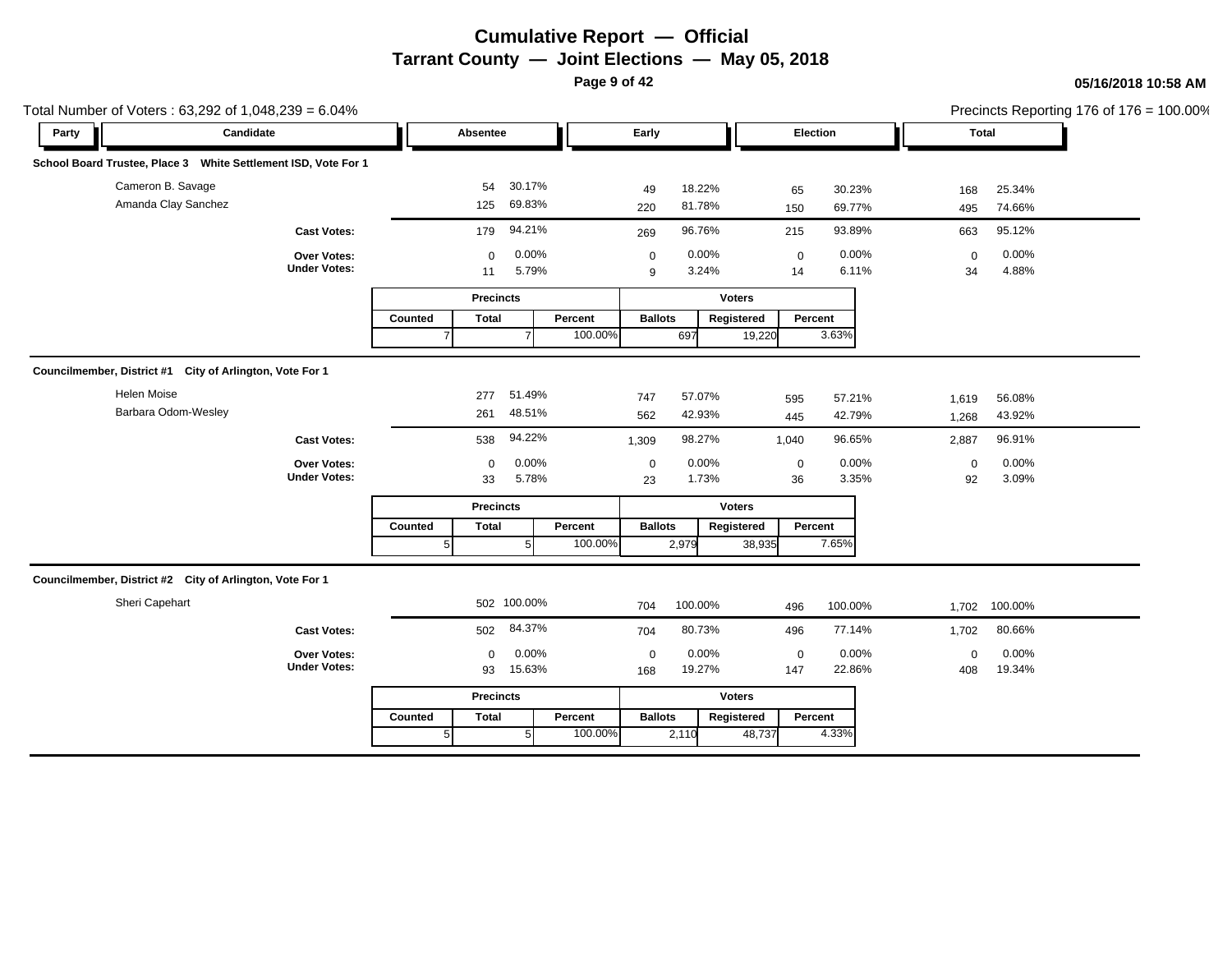**Page 10 of 42**

|       | Total Number of Voters: 63,292 of 1,048,239 = 6.04%      |               |                             |                    |                      |                  |                       |                                     |                         |                  | Precincts Reporting 176 of 176 = 100.00% |
|-------|----------------------------------------------------------|---------------|-----------------------------|--------------------|----------------------|------------------|-----------------------|-------------------------------------|-------------------------|------------------|------------------------------------------|
| Party | Candidate                                                | Absentee      |                             |                    | Early                |                  |                       | Election                            | Total                   |                  |                                          |
|       | Councilmember, District #6 City of Arlington, Vote For 1 |               |                             |                    |                      |                  |                       |                                     |                         |                  |                                          |
|       | Robert P. Shepard<br>Chris "Dobi" Dobson                 | 1,505         | 68.01%<br>708 31.99%        |                    | 2,590<br>1,266       | 67.17%<br>32.83% | 1,817<br>1,092        | 62.46%<br>37.54%                    | 5,912<br>3,066          | 65.85%<br>34.15% |                                          |
|       | <b>Cast Votes:</b>                                       | 2,213         | 87.89%                      |                    | 3,856                | 86.81%           | 2,909                 | 82.88%                              | 8,978                   | 85.75%           |                                          |
|       | Over Votes:<br><b>Under Votes:</b>                       | 303           | 0.08%<br>2<br>12.03%        |                    | $\mathbf 0$<br>586   | 0.00%<br>13.19%  | 601                   | 0.00%<br>$\mathbf 0$<br>17.12%      | $\overline{2}$<br>1,490 | 0.02%<br>14.23%  |                                          |
|       |                                                          |               | <b>Precincts</b>            |                    |                      |                  | <b>Voters</b>         |                                     |                         |                  |                                          |
|       |                                                          | Counted<br>27 | <b>Total</b><br>27          | Percent<br>100.00% | <b>Ballots</b>       | 10,470           | Registered<br>204,399 | Percent<br>5.12%                    |                         |                  |                                          |
|       | Councilmember, District #7 City of Arlington, Vote For 1 |               |                             |                    |                      |                  |                       |                                     |                         |                  |                                          |
|       | Victoria Farrar-Myers                                    |               | 1,955 100.00%               |                    | 3,433                | 100.00%          | 2,444                 | 100.00%                             | 7,832                   | 100.00%          |                                          |
|       | <b>Cast Votes:</b>                                       | 1,955         | 77.64%                      |                    | 3,433                | 77.29%           | 2,444                 | 69.63%                              | 7,832                   | 74.80%           |                                          |
|       | Over Votes:<br><b>Under Votes:</b>                       | 563           | 0.00%<br>$\Omega$<br>22.36% |                    | $\mathbf 0$<br>1,009 | 0.00%<br>22.71%  | 1,066                 | 0.00%<br>$\mathbf 0$<br>30.37%      | $\mathbf 0$<br>2,638    | 0.00%<br>25.20%  |                                          |
|       |                                                          |               | <b>Precincts</b>            |                    |                      |                  | Voters                |                                     |                         |                  |                                          |
|       |                                                          | Counted<br>27 | <b>Total</b><br>27          | Percent<br>100.00% | <b>Ballots</b>       | 10,470           | Registered<br>204,399 | Percent<br>5.12%                    |                         |                  |                                          |
|       | City of Arlington Proposition A, Vote For 1              |               |                             |                    |                      |                  |                       |                                     |                         |                  |                                          |
| For   |                                                          | 2,189         | 87.84%                      |                    | 3,602                | 82.28%           | 2,865                 | 83.19%                              | 8,656                   | 83.92%           |                                          |
|       | Against                                                  |               | 12.16%<br>303               |                    | 776                  | 17.72%           |                       | 16.81%<br>579                       | 1,658                   | 16.08%           |                                          |
|       | <b>Cast Votes:</b>                                       | 2,492         | 98.97%                      |                    | 4,378                | 98.56%           | 3,444                 | 98.12%                              | 10,314                  | 98.51%           |                                          |
|       | Over Votes:<br><b>Under Votes:</b>                       |               | 0.08%<br>2<br>0.95%<br>24   |                    | $\mathbf 0$<br>64    | 0.00%<br>1.44%   |                       | 0.00%<br>$\mathbf 0$<br>1.88%<br>66 | $\overline{2}$<br>154   | 0.02%<br>1.47%   |                                          |
|       |                                                          |               | <b>Precincts</b>            |                    |                      |                  | <b>Voters</b>         |                                     |                         |                  |                                          |
|       |                                                          | Counted       | <b>Total</b>                | Percent            | <b>Ballots</b>       |                  | Registered            | Percent                             |                         |                  |                                          |
|       |                                                          | 27            | 27                          | 100.00%            |                      | 10,470           | 204,399               | 5.12%                               |                         |                  |                                          |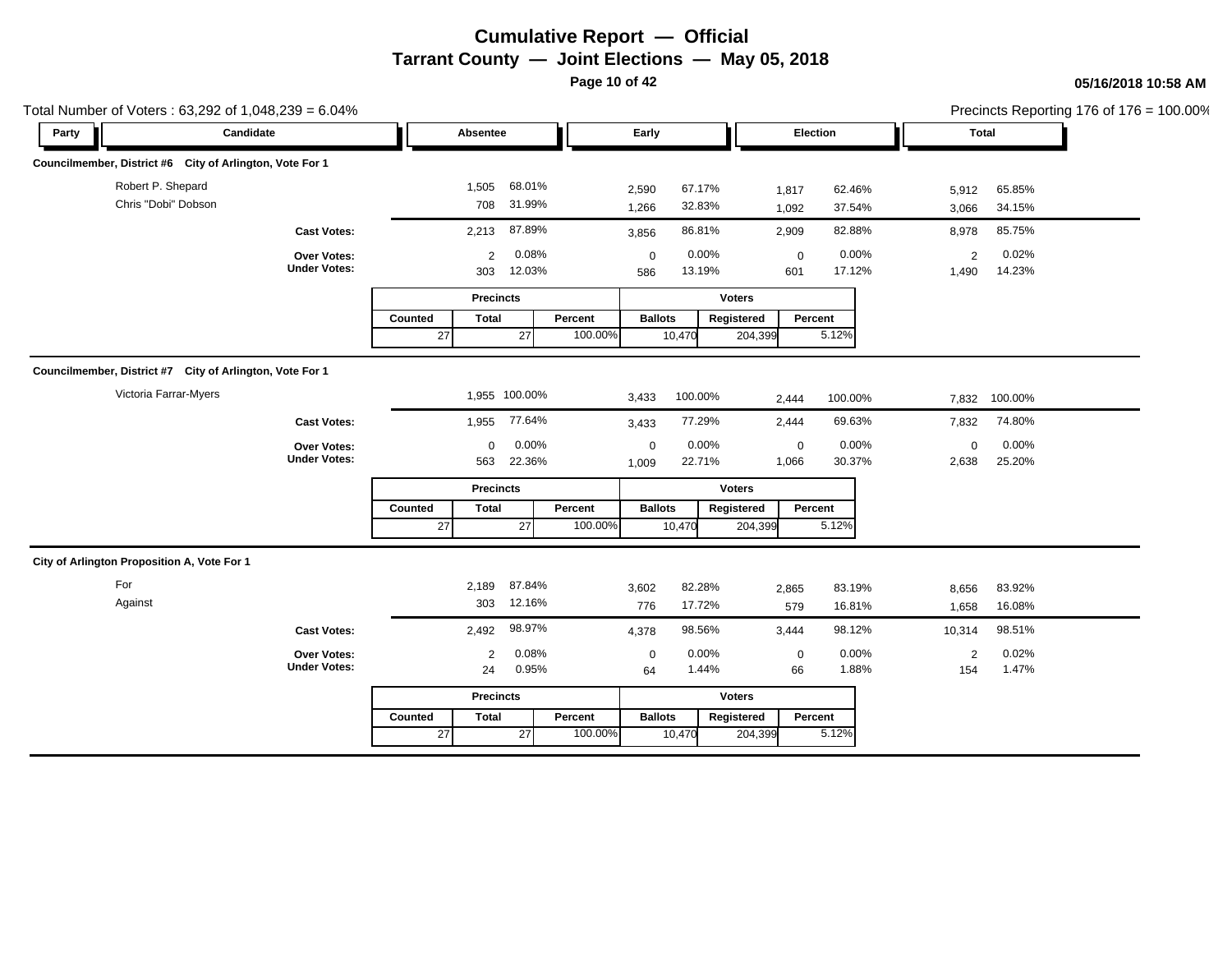**Page 11 of 42**

|       | Total Number of Voters: 63,292 of 1,048,239 = 6.04% |                                           |         |                              |                    |                   |                   |       |                               |       |                      |                  | Precincts Reporting 176 of 176 = 100.00% |
|-------|-----------------------------------------------------|-------------------------------------------|---------|------------------------------|--------------------|-------------------|-------------------|-------|-------------------------------|-------|----------------------|------------------|------------------------------------------|
| Party | Candidate                                           |                                           |         | Absentee                     |                    | Early             |                   |       | Election                      |       |                      | Total            |                                          |
|       | City Council Place 1 City of Azle, Vote For 1       |                                           |         |                              |                    |                   |                   |       |                               |       |                      |                  |                                          |
|       | George A. Ginunas<br>Corey Wynns                    |                                           |         | 31.87%<br>29<br>62 68.13%    |                    | 47<br>129         | 26.70%<br>73.30%  |       | 20.38%<br>32<br>79.62%<br>125 |       | 108<br>316           | 25.47%<br>74.53% |                                          |
|       |                                                     | <b>Cast Votes:</b>                        |         | 91 79.82%                    |                    | 176               | 86.27%            |       | 88.70%<br>157                 |       | 424                  | 85.66%           |                                          |
|       |                                                     | Over Votes:<br><b>Under Votes:</b>        |         | $\mathbf{1}$<br>19.30%<br>22 | 0.88%              | $\mathbf 0$<br>28 | 0.00%<br>13.73%   |       | $\pmb{0}$<br>11.30%<br>20     | 0.00% | $\overline{1}$<br>70 | 0.20%<br>14.14%  |                                          |
|       |                                                     |                                           |         | <b>Precincts</b>             |                    |                   | <b>Voters</b>     |       |                               |       |                      |                  |                                          |
|       |                                                     |                                           | Counted | <b>Total</b>                 | Percent<br>100.00% | <b>Ballots</b>    | Registered<br>495 | 6,220 | Percent<br>7.96%              |       |                      |                  |                                          |
|       | City Council Place 2 City of Azle, Vote For 1       |                                           |         |                              |                    |                   |                   |       |                               |       |                      |                  |                                          |
|       | David McClure                                       |                                           |         | 85 100.00%                   |                    | 151               | 100.00%           |       | 100.00%<br>128                |       | 364                  | 100.00%          |                                          |
|       |                                                     | <b>Cast Votes:</b>                        |         | 74.56%<br>85                 |                    | 151               | 74.02%            |       | 72.32%<br>128                 |       | 364                  | 73.54%           |                                          |
|       |                                                     | Over Votes:<br><b>Under Votes:</b>        |         | $\mathbf 0$<br>25.44%<br>29  | 0.00%              | $\mathbf 0$<br>53 | 0.00%<br>25.98%   |       | $\mathbf 0$<br>27.68%<br>49   | 0.00% | $\mathbf 0$<br>131   | 0.00%<br>26.46%  |                                          |
|       |                                                     |                                           |         | <b>Precincts</b>             |                    |                   | <b>Voters</b>     |       |                               |       |                      |                  |                                          |
|       |                                                     |                                           | Counted | <b>Total</b>                 | Percent<br>100.00% | <b>Ballots</b>    | Registered<br>495 | 6,220 | Percent<br>7.96%              |       |                      |                  |                                          |
|       | City Council Place 5 City of Azle, Vote For 1       |                                           |         |                              |                    |                   |                   |       |                               |       |                      |                  |                                          |
|       | Rouel Rothenberger                                  |                                           |         | 91 100.00%                   |                    | 171               | 100.00%           |       | 100.00%<br>135                |       | 397                  | 100.00%          |                                          |
|       |                                                     | <b>Cast Votes:</b>                        |         | 79.82%<br>91                 |                    | 171               | 83.82%            |       | 76.27%<br>135                 |       | 397                  | 80.20%           |                                          |
|       |                                                     | <b>Over Votes:</b><br><b>Under Votes:</b> |         | 0<br>20.18%<br>23            | 0.00%              | $\mathbf 0$<br>33 | 0.00%<br>16.18%   |       | $\mathbf 0$<br>23.73%<br>42   | 0.00% | $\mathsf 0$<br>98    | 0.00%<br>19.80%  |                                          |
|       |                                                     |                                           |         | <b>Precincts</b>             |                    |                   | <b>Voters</b>     |       |                               |       |                      |                  |                                          |
|       |                                                     |                                           | Counted | <b>Total</b>                 | Percent<br>100.00% | <b>Ballots</b>    | Registered<br>495 | 6,220 | Percent<br>7.96%              |       |                      |                  |                                          |
|       |                                                     |                                           |         |                              |                    |                   |                   |       |                               |       |                      |                  |                                          |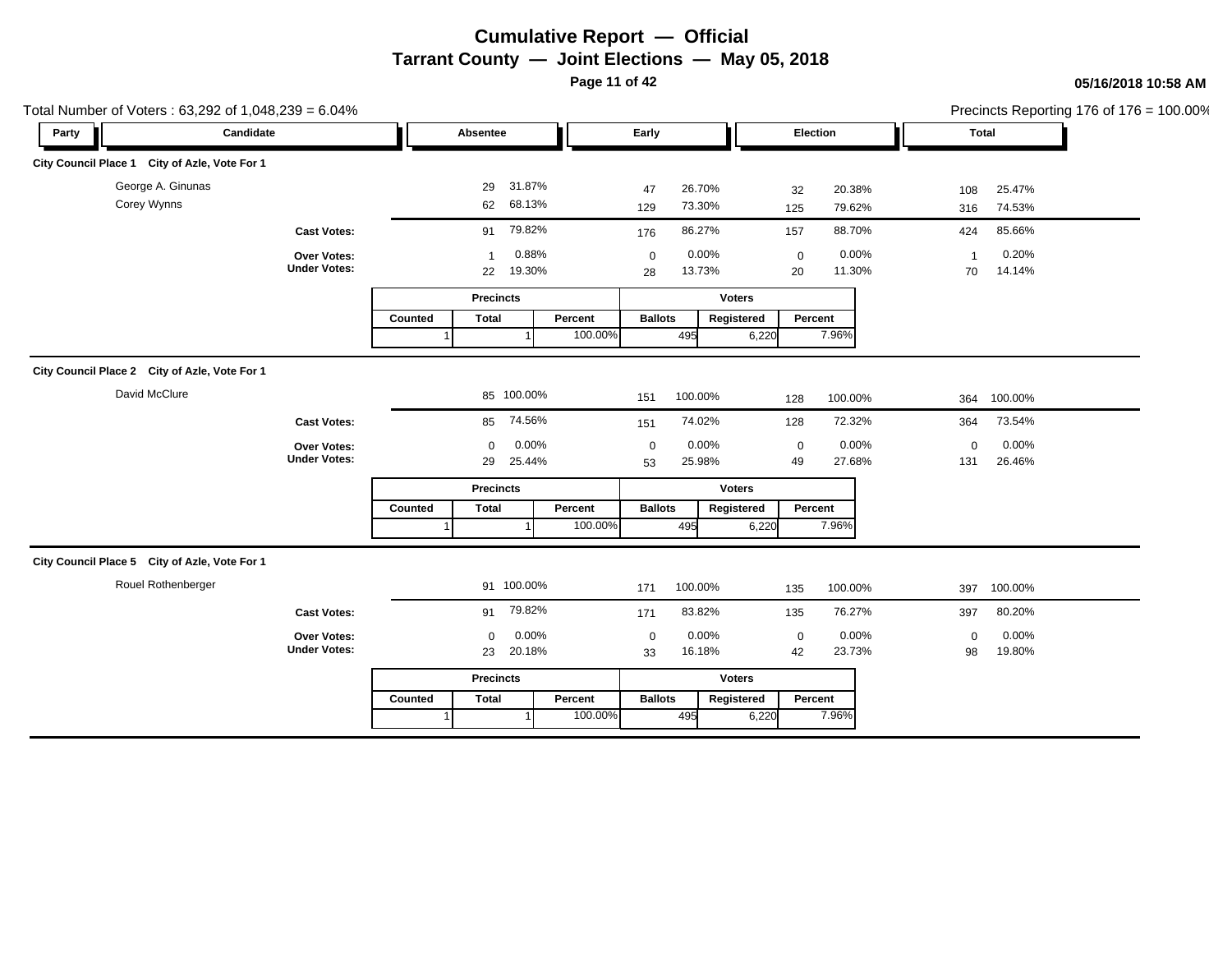**Page 12 of 42**

| Total Number of Voters: 63,292 of 1,048,239 = 6.04%            |                                           |                                              |                                                           |                                       |                                        | Precincts Reporting 176 of 176 = 100.00% |
|----------------------------------------------------------------|-------------------------------------------|----------------------------------------------|-----------------------------------------------------------|---------------------------------------|----------------------------------------|------------------------------------------|
| Party                                                          | Candidate                                 | Absentee                                     | Early                                                     | Election                              | Total                                  |                                          |
| City Council Place 6 (Unexpired Term) City of Azle, Vote For 1 |                                           |                                              |                                                           |                                       |                                        |                                          |
| Joe Lieb<br>John Stuart                                        |                                           | 52.17%<br>48<br>21.74%<br>20                 | 33.14%<br>58<br>27.43%<br>48                              | 25.33%<br>38                          | 34.53%<br>144                          |                                          |
| <b>Brian Conner</b>                                            |                                           | 26.09%<br>24                                 | 39.43%<br>69                                              | 25.33%<br>38<br>49.33%<br>74          | 25.42%<br>106<br>40.05%<br>167         |                                          |
|                                                                | <b>Cast Votes:</b>                        | 80.70%<br>92                                 | 85.78%<br>175                                             | 84.75%<br>150                         | 84.24%<br>417                          |                                          |
|                                                                | Over Votes:<br><b>Under Votes:</b>        | 0.88%<br>$\mathbf{1}$<br>18.42%<br>21        | 0.00%<br>$\mathbf 0$<br>14.22%<br>29                      | 0.00%<br>$\pmb{0}$<br>15.25%<br>27    | 0.20%<br>$\mathbf{1}$<br>15.56%<br>77  |                                          |
|                                                                |                                           | <b>Precincts</b>                             | <b>Voters</b>                                             |                                       |                                        |                                          |
|                                                                |                                           | <b>Total</b><br>Counted                      | Percent<br><b>Ballots</b><br>Registered<br>100.00%<br>495 | Percent<br>7.96%<br>6,220             |                                        |                                          |
| City of Azle Proposition A, Vote For 1                         |                                           |                                              |                                                           |                                       |                                        |                                          |
| For<br>Against                                                 |                                           | 89.47%<br>102<br>12 10.53%                   | 87.37%<br>173<br>12.63%<br>25                             | 85.21%<br>144<br>14.79%<br>25         | 87.11%<br>419<br>12.89%<br>62          |                                          |
|                                                                | <b>Cast Votes:</b>                        | 114 100.00%                                  | 97.06%<br>198                                             | 95.48%<br>169                         | 97.17%<br>481                          |                                          |
|                                                                | Over Votes:<br><b>Under Votes:</b>        | 0.00%<br>$\mathbf 0$<br>0.00%<br>$\mathbf 0$ | 0.00%<br>$\mathbf 0$<br>2.94%<br>6                        | 0.00%<br>$\pmb{0}$<br>4.52%<br>8      | 0.00%<br>$\mathbf 0$<br>2.83%<br>14    |                                          |
|                                                                |                                           | <b>Precincts</b>                             | <b>Voters</b>                                             |                                       |                                        |                                          |
|                                                                |                                           | Counted<br><b>Total</b>                      | Percent<br><b>Ballots</b><br>Registered<br>100.00%<br>495 | Percent<br>7.96%<br>6,220             |                                        |                                          |
| Mayor City of Bedford, Vote For 1                              |                                           |                                              |                                                           |                                       |                                        |                                          |
| Jim Griffin                                                    |                                           | 423 100.00%                                  | 100.00%<br>1,599                                          | 100.00%<br>719                        | 100.00%<br>2,741                       |                                          |
|                                                                | <b>Cast Votes:</b>                        | 83.76%<br>423                                | 74.86%<br>1,599                                           | 71.97%<br>719                         | 75.30%<br>2,741                        |                                          |
|                                                                | <b>Over Votes:</b><br><b>Under Votes:</b> | 0.00%<br>$\Omega$<br>16.24%<br>82            | 0.00%<br>$\mathbf 0$<br>25.14%<br>537                     | 0.00%<br>$\mathbf 0$<br>28.03%<br>280 | 0.00%<br>$\mathbf{0}$<br>24.70%<br>899 |                                          |
|                                                                |                                           | <b>Precincts</b>                             | <b>Voters</b>                                             |                                       |                                        |                                          |
|                                                                |                                           | <b>Total</b><br>Counted                      | <b>Ballots</b><br>Registered<br>Percent                   | Percent                               |                                        |                                          |
|                                                                |                                           |                                              | 100.00%<br>3,640                                          | 11.49%<br>31,674                      |                                        |                                          |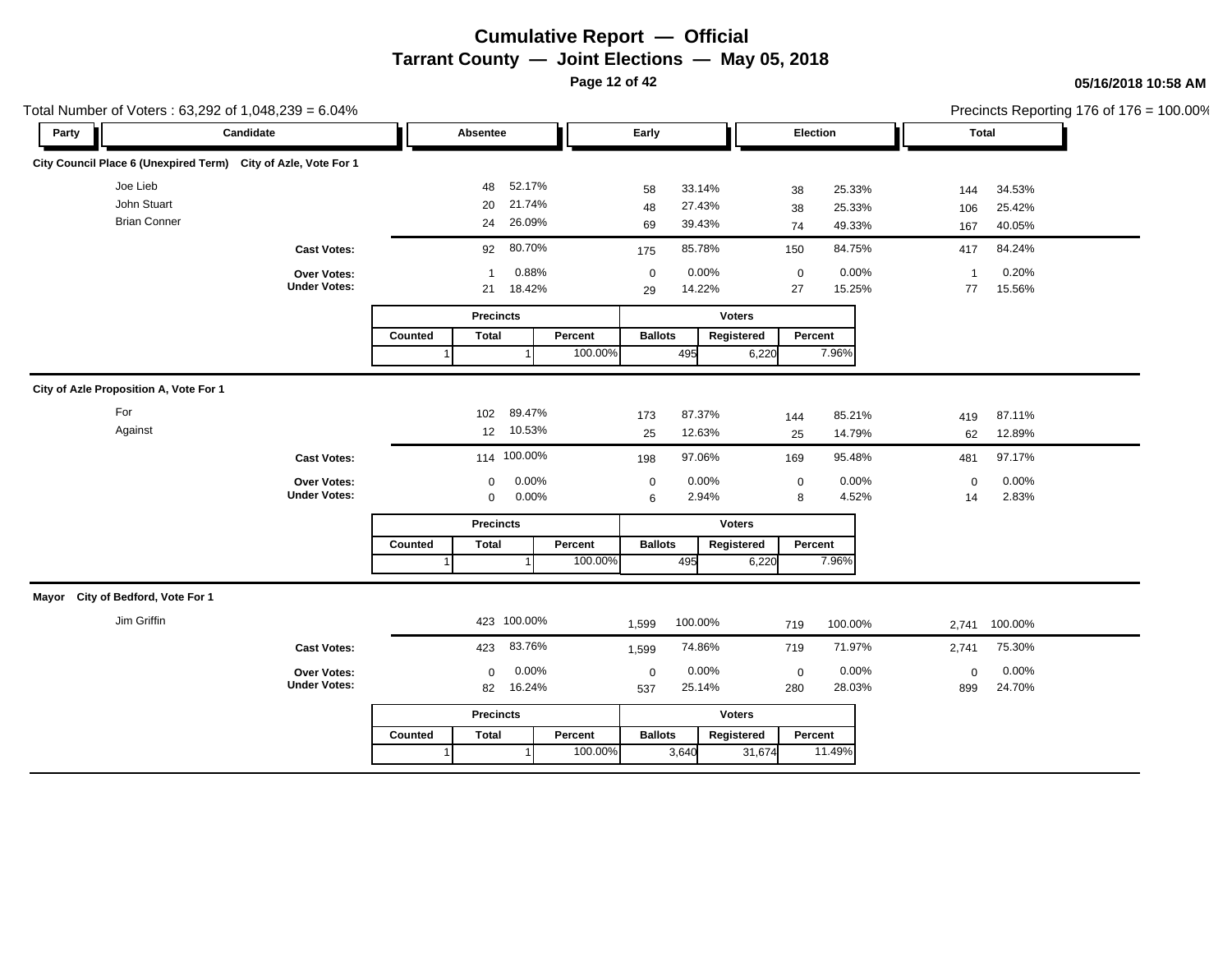**Page 13 of 42**

| Total Number of Voters: 63,292 of 1,048,239 = 6.04%    |                                    |                         |                 |                                       |                                       | Precincts Reporting 176 of 176 = 100.00% |  |
|--------------------------------------------------------|------------------------------------|-------------------------|-----------------|---------------------------------------|---------------------------------------|------------------------------------------|--|
| Party                                                  | Candidate                          | Absentee                |                 | Early                                 | Election                              | <b>Total</b>                             |  |
| Council Member, Place 1 City of Bedford, Vote For 1    |                                    |                         |                 |                                       |                                       |                                          |  |
| <b>Rusty Sartor</b>                                    |                                    | 414 100.00%             |                 | 100.00%<br>1,467                      | 100.00%<br>672                        | 100.00%<br>2,553                         |  |
|                                                        | <b>Cast Votes:</b>                 | 414                     | 81.98%          | 68.68%<br>1,467                       | 67.27%<br>672                         | 70.14%<br>2,553                          |  |
|                                                        | Over Votes:<br><b>Under Votes:</b> | $\mathbf 0$<br>91       | 0.00%<br>18.02% | 0.00%<br>$\mathbf 0$<br>31.32%<br>669 | 0.00%<br>$\mathbf 0$<br>32.73%<br>327 | 0.00%<br>$\mathbf 0$<br>29.86%<br>1,087  |  |
|                                                        |                                    | <b>Precincts</b>        |                 |                                       | <b>Voters</b>                         |                                          |  |
|                                                        |                                    | Counted<br><b>Total</b> | Percent         | <b>Ballots</b>                        | Percent<br>Registered                 |                                          |  |
|                                                        |                                    |                         | 100.00%         | 3,640                                 | 11.49%<br>31,674                      |                                          |  |
| Council Member, Place 2 City of Bedford, Vote For 1    |                                    |                         |                 |                                       |                                       |                                          |  |
| Dan Cogan                                              |                                    | 194                     | 40.93%          | 56.17%<br>1,151                       | 55.95%<br>531                         | 1,876<br>54.03%                          |  |
| Dave Gebhart                                           |                                    | 280                     | 59.07%          | 43.83%<br>898                         | 418<br>44.05%                         | 45.97%<br>1,596                          |  |
|                                                        | <b>Cast Votes:</b>                 | 474                     | 93.86%          | 95.93%<br>2,049                       | 94.99%<br>949                         | 95.38%<br>3,472                          |  |
|                                                        | <b>Over Votes:</b>                 | 7                       | 1.39%           | 0.00%<br>$\mathbf 0$                  | 0.00%<br>0                            | 0.19%<br>$\overline{7}$                  |  |
|                                                        | <b>Under Votes:</b>                | 24                      | 4.75%           | 4.07%<br>87                           | 50<br>5.01%                           | 4.42%<br>161                             |  |
|                                                        |                                    | <b>Precincts</b>        |                 |                                       | <b>Voters</b>                         |                                          |  |
|                                                        |                                    | <b>Total</b><br>Counted | Percent         | <b>Ballots</b>                        | Percent<br>Registered                 |                                          |  |
|                                                        |                                    |                         | 100.00%         | 3,640                                 | 11.49%<br>31,674                      |                                          |  |
| Councilmember, Place 5 City of Colleyville, Vote For 1 |                                    |                         |                 |                                       |                                       |                                          |  |
| Wayne J. Maynard                                       |                                    | 67                      | 34.72%          | 43.21%<br>742                         | 44.72%<br>398                         | 43.11%<br>1,207                          |  |
| Chuck Kelley                                           |                                    | 126                     | 65.28%          | 56.79%<br>975                         | 55.28%<br>492                         | 1,593<br>56.89%                          |  |
|                                                        | <b>Cast Votes:</b>                 | 193                     | 97.47%          | 95.39%<br>1,717                       | 95.91%<br>890                         | 95.69%<br>2,800                          |  |
|                                                        | Over Votes:                        | $\mathbf 0$             | 0.00%           | 0.00%<br>$\mathbf 0$                  | 0.00%<br>$\mathbf 0$                  | 0.00%<br>$\mathbf 0$                     |  |
|                                                        | <b>Under Votes:</b>                | 5                       | 2.53%           | 4.61%<br>83                           | 4.09%<br>38                           | 4.31%<br>126                             |  |
|                                                        |                                    | <b>Precincts</b>        |                 |                                       | <b>Voters</b>                         |                                          |  |
|                                                        |                                    | <b>Total</b><br>Counted | Percent         | <b>Ballots</b>                        | Registered<br>Percent                 |                                          |  |
|                                                        |                                    |                         | 100.00%         | 2,926                                 | 14.65%<br>19,974                      |                                          |  |
|                                                        |                                    |                         |                 |                                       |                                       |                                          |  |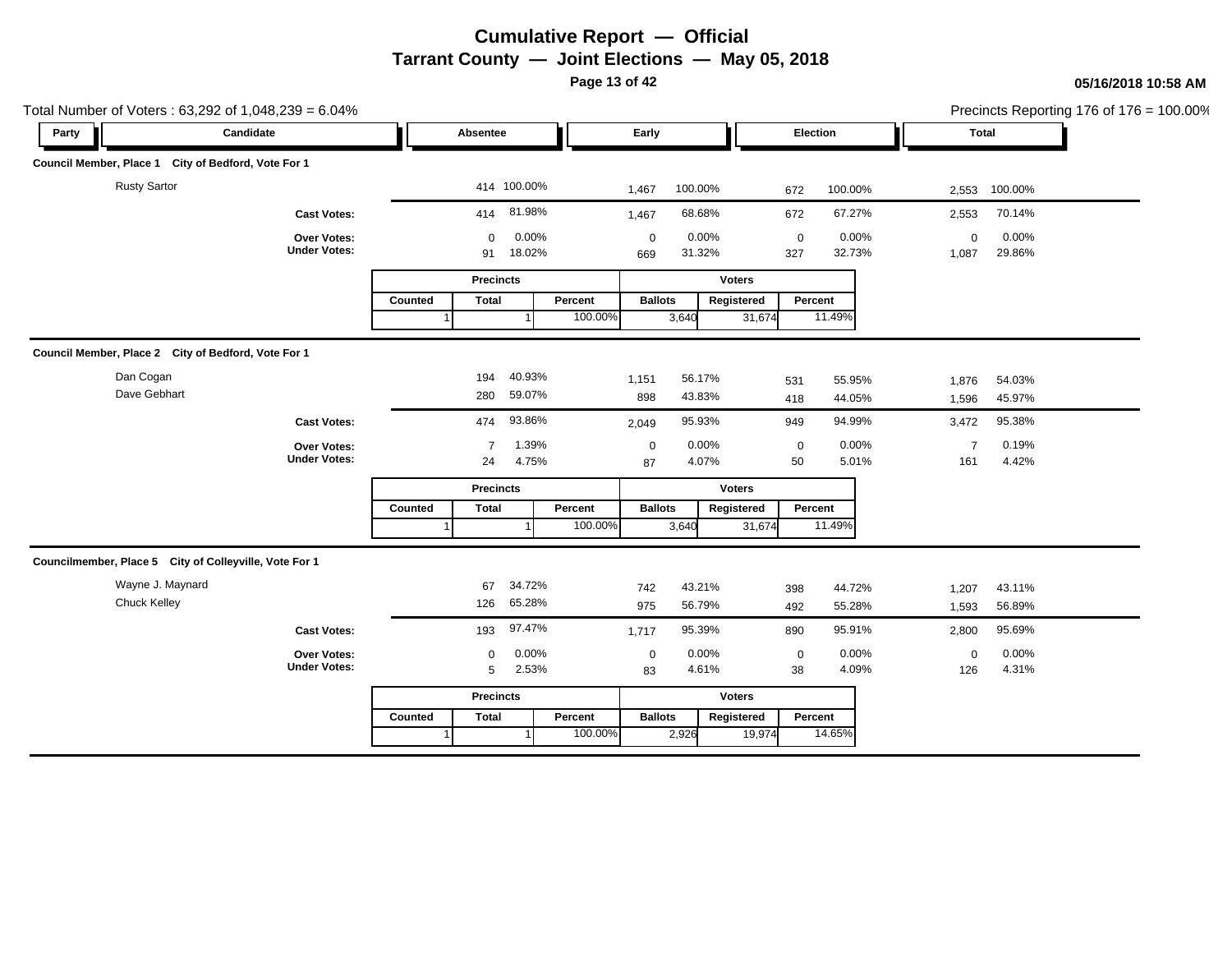**Page 14 of 42**

| Party | Candidate                                                   |                             |                                      |                                       |                                                    |                                    |  |
|-------|-------------------------------------------------------------|-----------------------------|--------------------------------------|---------------------------------------|----------------------------------------------------|------------------------------------|--|
|       |                                                             | Absentee                    |                                      | Early                                 | Election                                           | Total                              |  |
|       | Councilmember, Place 6 City of Colleyville, Vote For 1      |                             |                                      |                                       |                                                    |                                    |  |
|       | Callie Rigney                                               |                             | 151 100.00%                          | 100.00%<br>1,252                      | 100.00%<br>624                                     | 100.00%<br>2,027                   |  |
|       | <b>Cast Votes:</b>                                          | 151                         | 76.26%                               | 69.56%<br>1,252                       | 67.24%<br>624                                      | 69.28%<br>2,027                    |  |
|       | Over Votes:                                                 | 0                           | 0.00%                                | $\mathbf 0$<br>0.00%                  | 0.00%<br>$\mathbf 0$                               | 0.00%<br>$\mathbf 0$               |  |
|       | <b>Under Votes:</b>                                         | 47                          | 23.74%                               | 30.44%<br>548                         | 32.76%<br>304                                      | 30.72%<br>899                      |  |
|       |                                                             | <b>Precincts</b>            |                                      | <b>Voters</b>                         |                                                    |                                    |  |
|       |                                                             | Counted<br><b>Total</b>     | Percent<br>100.00%                   | <b>Ballots</b><br>Registered<br>2,926 | Percent<br>14.65%<br>19,974                        |                                    |  |
|       |                                                             |                             |                                      |                                       |                                                    |                                    |  |
|       | Mayor City of Dalworthington Gardens, Vote For 1            |                             |                                      |                                       |                                                    |                                    |  |
|       | Laurie Bianco                                               |                             | 18 100.00%                           | 100.00%<br>135                        | 100.00%<br>178                                     | 100.00%<br>331                     |  |
|       | <b>Cast Votes:</b>                                          | 18                          | 69.23%                               | 85.44%<br>135                         | 82.03%<br>178                                      | 82.54%<br>331                      |  |
|       | Over Votes:<br><b>Under Votes:</b>                          | 0                           | 0.00%                                | 0.00%<br>$\mathbf 0$                  | 0.00%<br>$\mathbf 0$                               | 0.00%<br>$\mathbf 0$<br>17.46%     |  |
|       |                                                             | 8                           | 30.77%                               | 14.56%<br>23                          | 39<br>17.97%                                       | 70                                 |  |
|       |                                                             | <b>Precincts</b>            |                                      | <b>Voters</b>                         |                                                    |                                    |  |
|       |                                                             | <b>Total</b><br>Counted     | Percent<br>100.00%                   | <b>Ballots</b><br>Registered<br>401   | Percent<br>22.06%<br>1,818                         |                                    |  |
|       |                                                             |                             |                                      |                                       |                                                    |                                    |  |
|       | Alderman Place 1 City of Dalworthington Gardens, Vote For 1 |                             |                                      |                                       |                                                    |                                    |  |
|       | Mark McGuire                                                |                             | 19 100.00%                           | 100.00%<br>126                        | 100.00%<br>166                                     | 100.00%<br>311                     |  |
|       | <b>Cast Votes:</b>                                          | 19                          | 73.08%                               | 79.75%<br>126                         | 76.50%<br>166                                      | 77.56%<br>311                      |  |
|       | Over Votes:                                                 | 0                           | 0.00%                                | 0.00%<br>$\mathbf 0$                  | 0.00%<br>$\pmb{0}$                                 | 0.00%<br>$\mathbf 0$               |  |
|       | <b>Under Votes:</b>                                         | $7^{\circ}$                 | 26.92%                               | 20.25%<br>32                          | 23.50%<br>51                                       | 90<br>22.44%                       |  |
|       |                                                             | <b>Precincts</b>            |                                      | <b>Voters</b>                         |                                                    |                                    |  |
|       |                                                             | Counted<br><b>Total</b>     | Percent<br>100.00%                   | <b>Ballots</b><br>Registered<br>401   | Percent<br>22.06%<br>1,818                         |                                    |  |
|       |                                                             |                             |                                      |                                       |                                                    |                                    |  |
|       | Alderman Place 2 City of Dalworthington Gardens, Vote For 1 |                             |                                      |                                       |                                                    |                                    |  |
|       | Horace E. Riley                                             | 13                          | 52.00%                               | 49.04%<br>77                          | 50.46%<br>109                                      | 50.00%<br>199                      |  |
|       | Guy B. Snodgrass                                            | 12                          | 48.00%                               | 50.96%<br>80                          | 49.54%<br>107                                      | 50.00%<br>199                      |  |
|       | <b>Cast Votes:</b>                                          | 25                          | 96.15%                               | 99.37%<br>157                         | 99.54%<br>216                                      | 99.25%<br>398                      |  |
|       | Over Votes:<br><b>Under Votes:</b>                          | $\mathbf 0$<br>$\mathbf{1}$ | 0.00%<br>3.85%                       | 0.00%<br>$\mathbf 0$<br>0.63%         | 0.00%<br>$\boldsymbol{0}$<br>0.46%<br>$\mathbf{1}$ | 0.00%<br>$\mathbf 0$<br>0.75%<br>3 |  |
|       |                                                             |                             |                                      | $\overline{1}$                        |                                                    |                                    |  |
|       |                                                             | <b>Precincts</b>            |                                      | <b>Voters</b>                         |                                                    |                                    |  |
|       |                                                             | Counted<br>Total            | Percent<br>100.00%<br>$\overline{1}$ | <b>Ballots</b><br>Registered<br>401   | Percent<br>22.06%<br>1,818                         |                                    |  |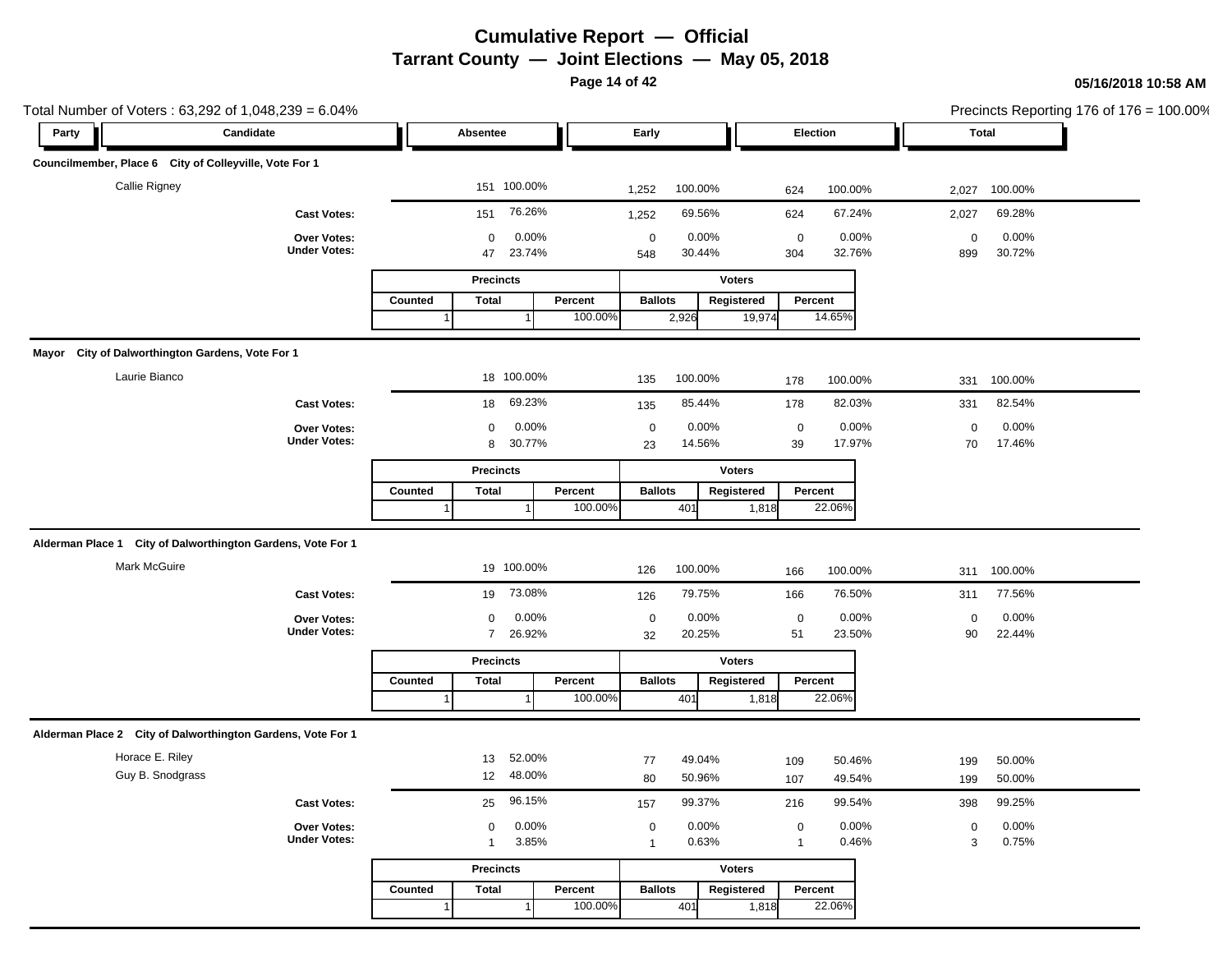**Page 15 of 42**

| Total Number of Voters: 63,292 of 1,048,239 = 6.04%      |                                    |         |                  |                |         |                  |                |               |                                    |                |                  |                | Precincts Reporting 176 of 176 = 100.00% |
|----------------------------------------------------------|------------------------------------|---------|------------------|----------------|---------|------------------|----------------|---------------|------------------------------------|----------------|------------------|----------------|------------------------------------------|
| Party                                                    | Candidate                          |         | Absentee         |                |         | Early            |                |               | Election                           |                |                  | Total          |                                          |
| City of Dalworthington Gardens Proposition A, Vote For 1 |                                    |         |                  |                |         |                  |                |               |                                    |                |                  |                |                                          |
| For                                                      |                                    |         | 24               | 92.31%         |         | 148              | 94.87%         |               | 199                                | 92.56%         | 371              | 93.45%         |                                          |
| Against                                                  |                                    |         | $\overline{2}$   | 7.69%          |         | 8                | 5.13%          |               | 16                                 | 7.44%          | 26               | 6.55%          |                                          |
|                                                          | <b>Cast Votes:</b>                 |         |                  | 26 100.00%     |         | 156              | 98.73%         |               | 215                                | 99.08%         | 397              | 99.00%         |                                          |
|                                                          | Over Votes:<br><b>Under Votes:</b> |         | $\mathbf 0$<br>0 | 0.00%<br>0.00% |         | $\mathbf 0$<br>2 | 0.00%<br>1.27% |               | $\boldsymbol{0}$<br>$\overline{2}$ | 0.00%<br>0.92% | $\mathbf 0$<br>4 | 0.00%<br>1.00% |                                          |
|                                                          |                                    |         | <b>Precincts</b> |                |         |                  |                | Voters        |                                    |                |                  |                |                                          |
|                                                          |                                    | Counted | <b>Total</b>     |                | Percent | <b>Ballots</b>   |                | Registered    | Percent                            |                |                  |                |                                          |
|                                                          |                                    |         |                  |                | 100.00% |                  | 401            | 1,818         |                                    | 22.06%         |                  |                |                                          |
| City of Dalworthington Gardens Proposition B, Vote For 1 |                                    |         |                  |                |         |                  |                |               |                                    |                |                  |                |                                          |
| For                                                      |                                    |         | 22               | 88.00%         |         | 140              | 89.74%         |               | 189                                | 87.91%         | 351              | 88.64%         |                                          |
| Against                                                  |                                    |         | 3                | 12.00%         |         | 16               | 10.26%         |               | 26                                 | 12.09%         | 45               | 11.36%         |                                          |
|                                                          | <b>Cast Votes:</b>                 |         | 25               | 96.15%         |         | 156              | 98.73%         |               | 215                                | 99.08%         | 396              | 98.75%         |                                          |
|                                                          | <b>Over Votes:</b>                 |         | $\mathbf 0$      | 0.00%          |         | $\mathbf 0$      | 0.00%          |               | $\mathbf 0$                        | 0.00%          | $\mathbf 0$      | 0.00%          |                                          |
|                                                          | <b>Under Votes:</b>                |         | $\overline{1}$   | 3.85%          |         | $\overline{2}$   | 1.27%          |               | $\overline{2}$                     | 0.92%          | 5                | 1.25%          |                                          |
|                                                          |                                    |         | <b>Precincts</b> |                |         |                  |                | <b>Voters</b> |                                    |                |                  |                |                                          |
|                                                          |                                    | Counted | <b>Total</b>     |                | Percent | <b>Ballots</b>   |                | Registered    | Percent                            |                |                  |                |                                          |
|                                                          |                                    |         |                  |                | 100.00% |                  | 401            | 1,818         |                                    | 22.06%         |                  |                |                                          |
| Alderman, Place #1 Town of Edgecliff village, Vote For 1 |                                    |         |                  |                |         |                  |                |               |                                    |                |                  |                |                                          |
| Stephanie Michelle Bandy                                 |                                    |         | $\overline{7}$   | 14.00%         |         | $\overline{c}$   | 14.29%         |               | 6                                  | 5.50%          | 15               | 8.67%          |                                          |
| James Conley                                             |                                    |         | 29               | 58.00%         |         | $\overline{7}$   | 50.00%         |               | 80                                 | 73.39%         | 116              | 67.05%         |                                          |
| Melinda (Mel) Washington                                 |                                    |         | 14               | 28.00%         |         | 5                | 35.71%         |               | 23                                 | 21.10%         | 42               | 24.28%         |                                          |
|                                                          | <b>Cast Votes:</b>                 |         | 50               | 96.15%         |         | 14               | 93.33%         |               | 109                                | 96.46%         | 173              | 96.11%         |                                          |
|                                                          | Over Votes:                        |         | $\mathbf 0$      | 0.00%          |         | $\mathbf 0$      | 0.00%          |               | $\mathbf 0$                        | 0.00%          | $\mathsf 0$      | 0.00%          |                                          |
|                                                          | <b>Under Votes:</b>                |         | $\overline{2}$   | 3.85%          |         | $\mathbf{1}$     | 6.67%          |               | 4                                  | 3.54%          | $\overline{7}$   | 3.89%          |                                          |
|                                                          |                                    |         | <b>Precincts</b> |                |         |                  |                | <b>Voters</b> |                                    |                |                  |                |                                          |
|                                                          |                                    | Counted | <b>Total</b>     |                | Percent | <b>Ballots</b>   |                | Registered    | Percent                            |                |                  |                |                                          |
|                                                          |                                    |         |                  |                | 100.00% |                  | 180            | 2,290         |                                    | 7.86%          |                  |                |                                          |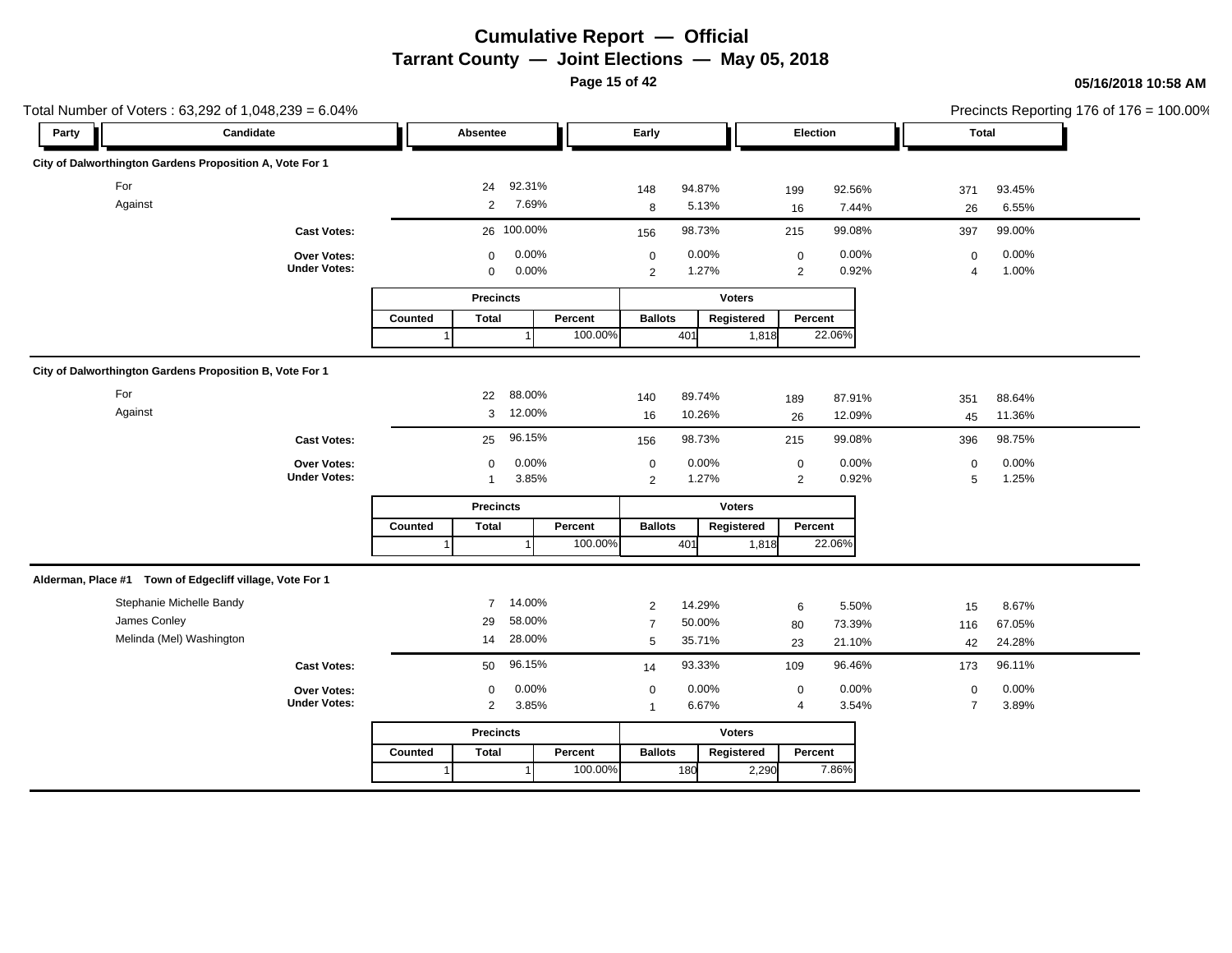**Page 16 of 42**

|       | Total Number of Voters: 63,292 of 1,048,239 = 6.04%      |                                    |                  |                  |                 |         |                            |               |                |                   |                 |                   |                 | Precincts Reporting 176 of 176 = 100.00% |
|-------|----------------------------------------------------------|------------------------------------|------------------|------------------|-----------------|---------|----------------------------|---------------|----------------|-------------------|-----------------|-------------------|-----------------|------------------------------------------|
| Party | Candidate                                                |                                    |                  | Absentee         |                 |         | Early                      |               |                |                   | Election        |                   | Total           |                                          |
|       | Alderman, Place #3 Town of Edgecliff village, Vote For 1 |                                    |                  |                  |                 |         |                            |               |                |                   |                 |                   |                 |                                          |
|       | Raymond (Ray) Beamer                                     |                                    |                  |                  | 44 100.00%      |         | 15                         | 100.00%       |                | 82                | 100.00%         |                   | 141 100.00%     |                                          |
|       |                                                          | <b>Cast Votes:</b>                 |                  | 44               | 84.62%          |         | 15                         | 100.00%       |                | 82                | 72.57%          | 141               | 78.33%          |                                          |
|       |                                                          | Over Votes:<br><b>Under Votes:</b> |                  | $\mathbf 0$<br>8 | 0.00%<br>15.38% |         | $\mathbf 0$<br>$\mathbf 0$ |               | 0.00%<br>0.00% | $\mathbf 0$<br>31 | 0.00%<br>27.43% | $\mathbf 0$<br>39 | 0.00%<br>21.67% |                                          |
|       |                                                          |                                    |                  | <b>Precincts</b> |                 |         |                            |               | <b>Voters</b>  |                   |                 |                   |                 |                                          |
|       |                                                          |                                    | Counted          | <b>Total</b>     |                 | Percent | <b>Ballots</b>             |               | Registered     |                   | Percent         |                   |                 |                                          |
|       |                                                          |                                    |                  |                  |                 | 100.00% |                            | 180           | 2,290          |                   | 7.86%           |                   |                 |                                          |
|       | Alderman, Place #5 Town of Edgecliff village, Vote For 1 |                                    |                  |                  |                 |         |                            |               |                |                   |                 |                   |                 |                                          |
|       | Sy Conley                                                |                                    |                  |                  | 43 100.00%      |         | 15                         | 100.00%       |                | 84                | 100.00%         | 142               | 100.00%         |                                          |
|       |                                                          | <b>Cast Votes:</b>                 |                  | 43               | 82.69%          |         | 15                         | 100.00%       |                | 84                | 74.34%          | 142               | 78.89%          |                                          |
|       |                                                          | Over Votes:                        |                  | $\mathbf 0$      | 0.00%           |         | $\mathbf 0$                |               | 0.00%          | $\pmb{0}$         | 0.00%           | $\mathsf 0$       | 0.00%           |                                          |
|       |                                                          | <b>Under Votes:</b>                |                  | 9                | 17.31%          |         | $\mathbf 0$                |               | 0.00%          | 29                | 25.66%          | 38                | 21.11%          |                                          |
|       |                                                          |                                    |                  | <b>Precincts</b> |                 |         |                            |               | <b>Voters</b>  |                   |                 |                   |                 |                                          |
|       |                                                          |                                    | Counted          | <b>Total</b>     |                 | Percent | <b>Ballots</b>             |               | Registered     |                   | Percent         |                   |                 |                                          |
|       |                                                          |                                    |                  |                  |                 | 100.00% |                            | 180           | 2,290          |                   | 7.86%           |                   |                 |                                          |
|       | Councilmember, Place 5 City of Euless, Vote For 1        |                                    |                  |                  |                 |         |                            |               |                |                   |                 |                   |                 |                                          |
|       | Harry Zimmer                                             |                                    |                  | 185              | 70.34%          |         | 1,428                      | 74.65%        |                | 782               | 63.68%          | 2,395             | 70.36%          |                                          |
|       | Tim St. Clair                                            |                                    |                  | 78               | 29.66%          |         | 485                        | 25.35%        |                | 446               | 36.32%          | 1,009             | 29.64%          |                                          |
|       |                                                          | <b>Cast Votes:</b>                 |                  | 263              | 96.34%          |         | 1,913                      | 79.81%        |                | 1,228             | 78.27%          | 3,404             | 80.30%          |                                          |
|       |                                                          | Over Votes:                        |                  | $\mathbf 0$      | 0.00%           |         | $\mathbf 0$                |               | 0.00%          | $\pmb{0}$         | 0.00%           | $\mathsf 0$       | 0.00%           |                                          |
|       |                                                          | <b>Under Votes:</b>                |                  | 10               | 3.66%           |         | 484                        | 20.19%        |                | 341               | 21.73%          | 835               | 19.70%          |                                          |
|       |                                                          |                                    | <b>Precincts</b> |                  |                 |         |                            | <b>Voters</b> |                |                   |                 |                   |                 |                                          |
|       |                                                          |                                    | Counted          | <b>Total</b>     |                 | Percent | <b>Ballots</b>             |               | Registered     |                   | Percent         |                   |                 |                                          |
|       |                                                          |                                    |                  |                  |                 | 100.00% |                            | 4,239         | 30,052         |                   | 14.11%          |                   |                 |                                          |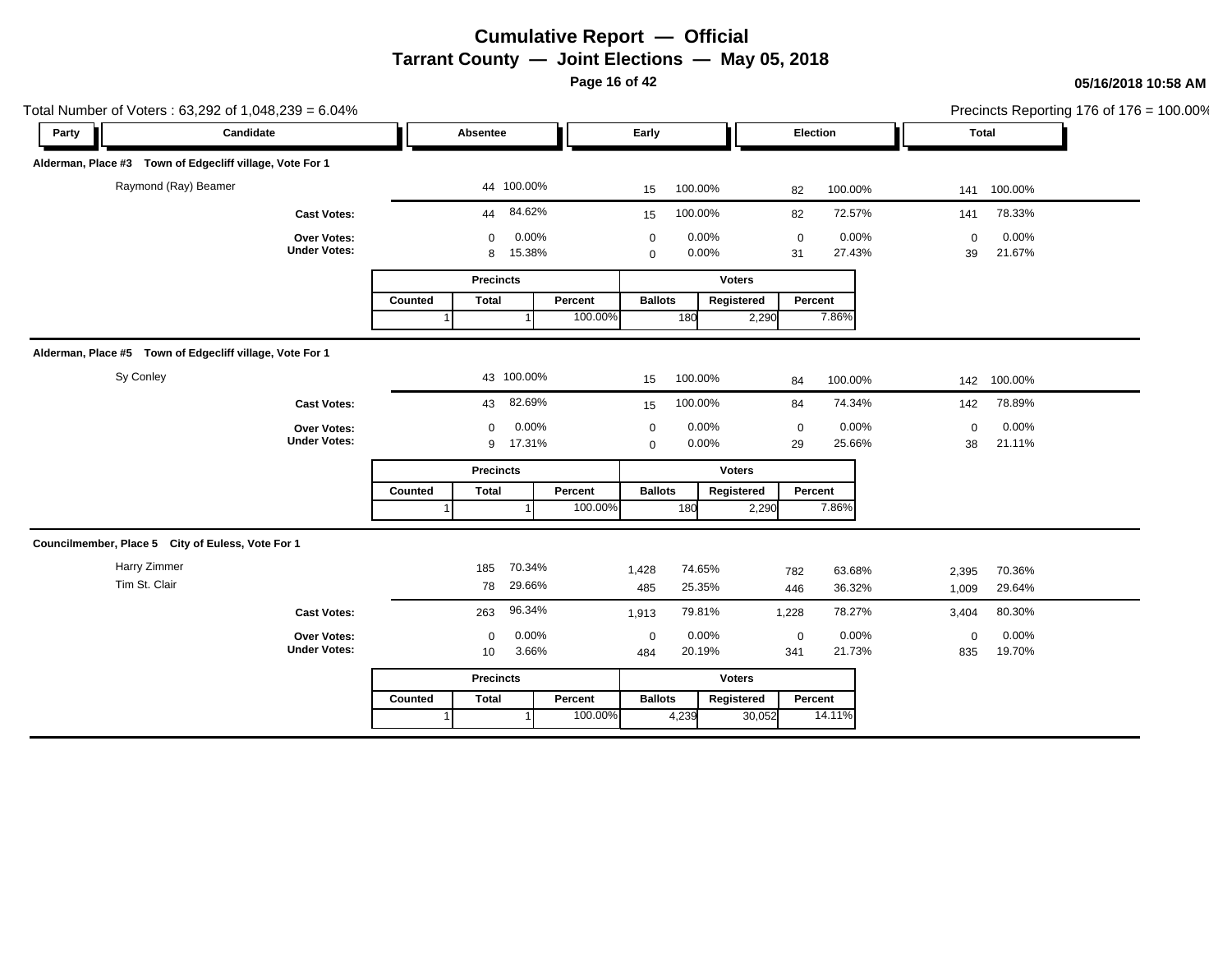**Page 17 of 42**

|       | Total Number of Voters: 63,292 of 1,048,239 = 6.04%                       |                                           |         |                               |                  |                    |                            |                  |                      |                             |                  |                            |                  | Precincts Reporting 176 of 176 = 100.00% |
|-------|---------------------------------------------------------------------------|-------------------------------------------|---------|-------------------------------|------------------|--------------------|----------------------------|------------------|----------------------|-----------------------------|------------------|----------------------------|------------------|------------------------------------------|
| Party | Candidate                                                                 |                                           |         | Absentee                      |                  |                    | Early                      |                  |                      | <b>Election</b>             |                  | <b>Total</b>               |                  |                                          |
|       | Councilmember, Place 6 City of Euless, Vote For 1                         |                                           |         |                               |                  |                    |                            |                  |                      |                             |                  |                            |                  |                                          |
|       | <b>Molly Maddux</b><br>Salman Bhojani                                     |                                           |         | 209<br>60                     | 77.70%<br>22.30% |                    | 1,147<br>1,222             | 48.42%<br>51.58% |                      | 727<br>838                  | 46.45%<br>53.55% | 2,083<br>2,120             | 49.56%<br>50.44% |                                          |
|       |                                                                           | <b>Cast Votes:</b>                        |         | 269                           | 98.53%           |                    | 2,369                      | 98.83%           |                      | 1,565                       | 99.75%           | 4,203                      | 99.15%           |                                          |
|       |                                                                           | Over Votes:<br><b>Under Votes:</b>        |         | $\mathbf 0$<br>$\overline{4}$ | 0.00%<br>1.47%   |                    | $\mathbf 0$<br>28          | 0.00%<br>1.17%   |                      | $\pmb{0}$<br>$\overline{4}$ | 0.00%<br>0.25%   | $\mathbf 0$<br>36          | 0.00%<br>0.85%   |                                          |
|       |                                                                           |                                           |         | <b>Precincts</b>              |                  |                    |                            |                  | <b>Voters</b>        |                             |                  |                            |                  |                                          |
|       |                                                                           |                                           | Counted | <b>Total</b>                  | $\overline{1}$   | Percent<br>100.00% | <b>Ballots</b>             | 4,239            | Registered<br>30,052 | Percent                     | 14.11%           |                            |                  |                                          |
|       |                                                                           |                                           |         |                               |                  |                    |                            |                  |                      |                             |                  |                            |                  |                                          |
|       | Mayor - Three Year Term City of Flower Mound, Vote For 1                  |                                           |         |                               |                  |                    |                            |                  |                      |                             |                  |                            |                  |                                          |
|       | Cathy A. Strathmann                                                       |                                           |         | $\mathbf 0$                   | 0.00%            |                    | 2                          | 9.09%            |                      | $\overline{2}$              | 33.33%           | 4                          | 14.29%           |                                          |
|       | Paul Stone                                                                |                                           |         | $\Omega$                      | 0.00%            |                    | $\mathbf{3}$               | 13.64%           |                      | $\overline{1}$              | 16.67%           | $\overline{4}$             | 14.29%           |                                          |
|       | Steve Dixon                                                               |                                           |         | $\mathbf 0$                   | 0.00%            |                    | 17                         | 77.27%           |                      | 3                           | 50.00%           | 20                         | 71.43%           |                                          |
|       | <b>Bill Robinson</b>                                                      |                                           |         | 0                             | 0.00%            |                    | $\mathbf 0$                | 0.00%            |                      | $\mathbf 0$                 | 0.00%            | $\mathbf{0}$               | 0.00%            |                                          |
|       |                                                                           | <b>Cast Votes:</b>                        |         | $\mathbf 0$                   | 0.00%            |                    | 22                         | 100.00%          |                      | 6                           | 100.00%          | 28                         | 100.00%          |                                          |
|       |                                                                           | Over Votes:<br><b>Under Votes:</b>        |         | 0<br>$\mathsf 0$              | 0.00%<br>0.00%   |                    | $\mathbf 0$<br>$\mathbf 0$ | 0.00%<br>0.00%   |                      | 0<br>$\mathbf 0$            | 0.00%<br>0.00%   | $\mathbf 0$<br>$\mathbf 0$ | 0.00%<br>0.00%   |                                          |
|       |                                                                           |                                           |         | <b>Precincts</b>              |                  |                    |                            |                  | <b>Voters</b>        |                             |                  |                            |                  |                                          |
|       |                                                                           |                                           | Counted | <b>Total</b>                  |                  | Percent            | <b>Ballots</b>             |                  | Registered           | Percent                     |                  |                            |                  |                                          |
|       |                                                                           |                                           |         |                               |                  | 100.00%            |                            | 28               | 127                  |                             | 22.05%           |                            |                  |                                          |
|       | Council Member, Place 2 - Two Year Term  Town of Flower Mound, Vote For 1 |                                           |         |                               |                  |                    |                            |                  |                      |                             |                  |                            |                  |                                          |
|       | Sandeep Sharma                                                            |                                           |         | $\mathbf 0$                   | 0.00%            |                    | 2                          | 9.09%            |                      | 3                           | 50.00%           | 5                          | 17.86%           |                                          |
|       | Albert Picardi                                                            |                                           |         | $\mathbf 0$                   | 0.00%            |                    | 20                         | 90.91%           |                      | 3                           | 50.00%           | 23                         | 82.14%           |                                          |
|       |                                                                           | <b>Cast Votes:</b>                        |         | $\mathbf 0$                   | 0.00%            |                    | 22                         | 100.00%          |                      | 6                           | 100.00%          | 28                         | 100.00%          |                                          |
|       |                                                                           | <b>Over Votes:</b><br><b>Under Votes:</b> |         | $\mathbf 0$<br>$\mathbf 0$    | 0.00%<br>0.00%   |                    | $\mathbf 0$<br>$\mathbf 0$ | 0.00%<br>0.00%   |                      | $\mathbf 0$<br>$\mathbf 0$  | 0.00%<br>0.00%   | $\mathbf 0$<br>$\mathbf 0$ | 0.00%<br>0.00%   |                                          |
|       |                                                                           |                                           |         | <b>Precincts</b>              |                  |                    |                            |                  | <b>Voters</b>        |                             |                  |                            |                  |                                          |
|       |                                                                           |                                           | Counted | <b>Total</b>                  |                  | Percent            | <b>Ballots</b>             |                  | Registered           | Percent                     |                  |                            |                  |                                          |
|       |                                                                           |                                           |         |                               |                  | 100.00%            |                            | 28               | 127                  |                             | 22.05%           |                            |                  |                                          |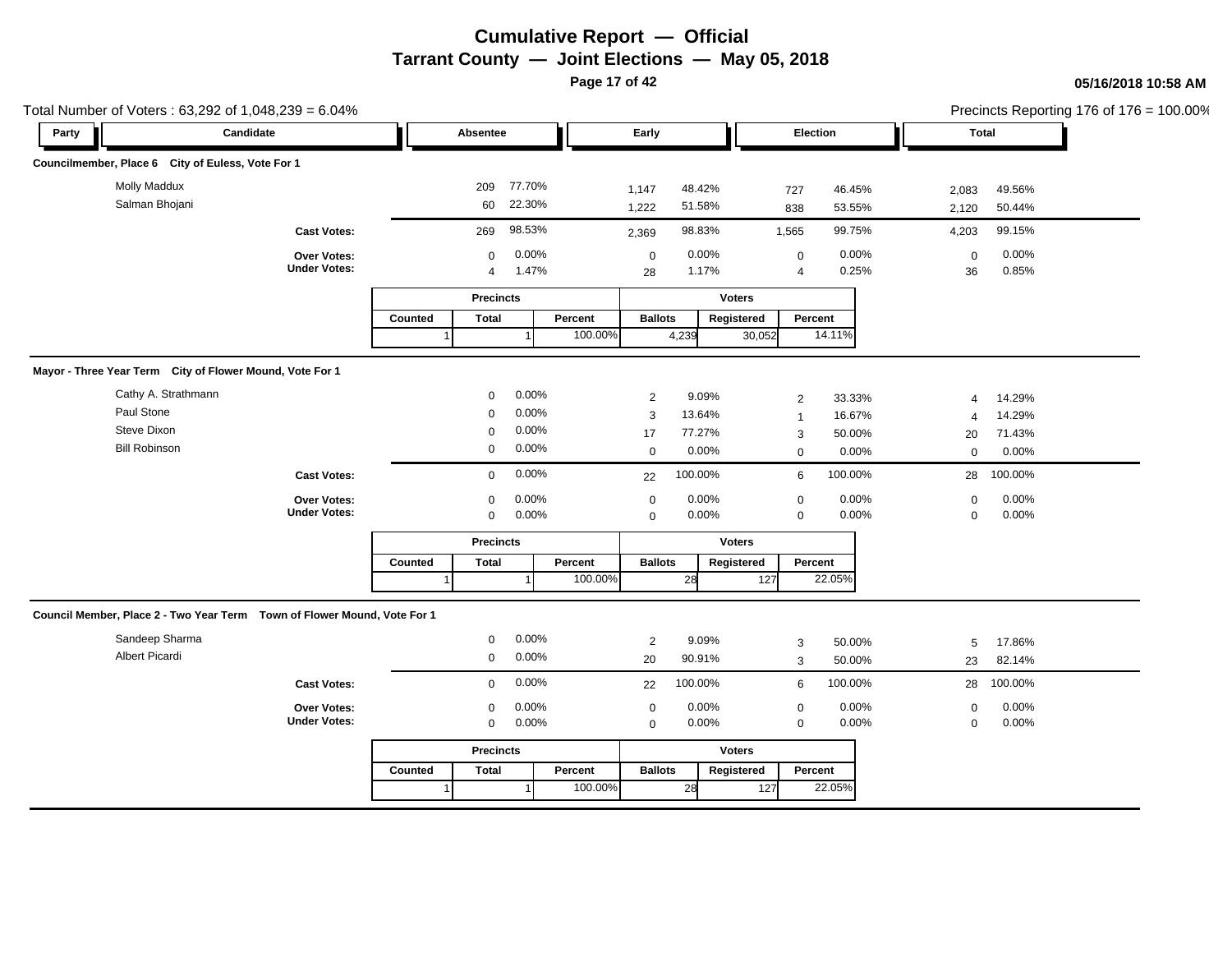**Page 18 of 42**

| Candidate<br>Early<br>Election<br><b>Total</b><br>Party<br>Absentee<br>Council Member, Place 4 - Three Year Term  Town of Flower Mound, Vote For 1<br>Jim Engel<br>0.00%<br>$\mathbf 0$<br>9.09%<br>2<br>50.00%<br>17.86%<br>3<br>5<br>Don McDaniel<br>0.00%<br>$\mathbf 0$<br>90.91%<br>20<br>50.00%<br>23<br>82.14%<br>3<br>Tony O. Lawrence<br>0.00%<br>0<br>0.00%<br>0.00%<br>0.00%<br>$\mathbf 0$<br>$\boldsymbol{0}$<br>$\mathbf 0$<br>0.00%<br>100.00%<br>100.00%<br>100.00%<br>$\mathbf 0$<br>6<br>28<br><b>Cast Votes:</b><br>22<br>0.00%<br>0.00%<br>0.00%<br>0.00%<br>$\mathbf 0$<br>Over Votes:<br>$\mathbf 0$<br>$\mathbf 0$<br>$\mathbf 0$<br><b>Under Votes:</b><br>0.00%<br>0.00%<br>0.00%<br>0.00%<br>$\mathbf 0$<br>$\Omega$<br>0<br>$\Omega$<br><b>Precincts</b><br><b>Voters</b><br>Percent<br><b>Ballots</b><br>Percent<br>Counted<br>Total<br>Registered<br>100.00%<br>22.05%<br>28<br>127<br>City Council, Place 1 City of Forest Hill, Vote For 1<br>Racquel Buffin Belle<br>46.61%<br>103<br>54.29%<br>196<br>46.73%<br>50.13%<br>100<br>399<br>Cameron Wafer<br>53.39%<br>118<br>45.71%<br>165<br>53.27%<br>49.87%<br>114<br>397<br>96.09%<br>97.57%<br>98.17%<br>97.31%<br><b>Cast Votes:</b><br>221<br>214<br>796<br>361<br>0.00%<br>0.00%<br>0.00%<br>0.00%<br>Over Votes:<br>$\mathbf 0$<br>$\mathbf 0$<br>$\mathbf 0$<br>0<br><b>Under Votes:</b><br>3.91%<br>2.43%<br>2.69%<br>9<br>$\overline{4}$<br>1.83%<br>22<br>9<br><b>Precincts</b><br><b>Voters</b><br><b>Total</b><br>Percent<br><b>Ballots</b><br>Percent<br>Counted<br>Registered<br>11.56%<br>100.00%<br>818<br>7,074<br>City Council, Place 2 City of Forest Hill, Vote For 1<br>S. Eric Robinson<br>46.82%<br>103<br>49.58%<br>178<br>48.58%<br>48.55%<br>103<br>384<br>Carlie Jones<br>53.18%<br>117<br>50.42%<br>181<br>51.42%<br>51.45%<br>109<br>407<br>95.65%<br>97.03%<br>97.25%<br>96.70%<br><b>Cast Votes:</b><br>220<br>212<br>791<br>359<br>0.00%<br>0.00%<br>0.00%<br>0.00%<br>$\boldsymbol{0}$<br>Over Votes:<br>$\mathbf 0$<br>$\mathbf 0$<br>$\mathbf 0$<br><b>Under Votes:</b><br>4.35%<br>2.97%<br>6<br>2.75%<br>3.30%<br>27<br>10<br>11<br><b>Precincts</b><br><b>Voters</b><br><b>Ballots</b><br>Percent<br>Counted<br><b>Total</b><br>Percent<br>Registered | Total Number of Voters: 63,292 of 1,048,239 = 6.04% |  |  |  |  |  |  | Precincts Reporting 176 of 176 = 100.00% |
|------------------------------------------------------------------------------------------------------------------------------------------------------------------------------------------------------------------------------------------------------------------------------------------------------------------------------------------------------------------------------------------------------------------------------------------------------------------------------------------------------------------------------------------------------------------------------------------------------------------------------------------------------------------------------------------------------------------------------------------------------------------------------------------------------------------------------------------------------------------------------------------------------------------------------------------------------------------------------------------------------------------------------------------------------------------------------------------------------------------------------------------------------------------------------------------------------------------------------------------------------------------------------------------------------------------------------------------------------------------------------------------------------------------------------------------------------------------------------------------------------------------------------------------------------------------------------------------------------------------------------------------------------------------------------------------------------------------------------------------------------------------------------------------------------------------------------------------------------------------------------------------------------------------------------------------------------------------------------------------------------------------------------------------------------------------------------------------------------------------------------------------------------------------------------------------------------------------------------------------------------------------------------|-----------------------------------------------------|--|--|--|--|--|--|------------------------------------------|
|                                                                                                                                                                                                                                                                                                                                                                                                                                                                                                                                                                                                                                                                                                                                                                                                                                                                                                                                                                                                                                                                                                                                                                                                                                                                                                                                                                                                                                                                                                                                                                                                                                                                                                                                                                                                                                                                                                                                                                                                                                                                                                                                                                                                                                                                              |                                                     |  |  |  |  |  |  |                                          |
|                                                                                                                                                                                                                                                                                                                                                                                                                                                                                                                                                                                                                                                                                                                                                                                                                                                                                                                                                                                                                                                                                                                                                                                                                                                                                                                                                                                                                                                                                                                                                                                                                                                                                                                                                                                                                                                                                                                                                                                                                                                                                                                                                                                                                                                                              |                                                     |  |  |  |  |  |  |                                          |
|                                                                                                                                                                                                                                                                                                                                                                                                                                                                                                                                                                                                                                                                                                                                                                                                                                                                                                                                                                                                                                                                                                                                                                                                                                                                                                                                                                                                                                                                                                                                                                                                                                                                                                                                                                                                                                                                                                                                                                                                                                                                                                                                                                                                                                                                              |                                                     |  |  |  |  |  |  |                                          |
|                                                                                                                                                                                                                                                                                                                                                                                                                                                                                                                                                                                                                                                                                                                                                                                                                                                                                                                                                                                                                                                                                                                                                                                                                                                                                                                                                                                                                                                                                                                                                                                                                                                                                                                                                                                                                                                                                                                                                                                                                                                                                                                                                                                                                                                                              |                                                     |  |  |  |  |  |  |                                          |
|                                                                                                                                                                                                                                                                                                                                                                                                                                                                                                                                                                                                                                                                                                                                                                                                                                                                                                                                                                                                                                                                                                                                                                                                                                                                                                                                                                                                                                                                                                                                                                                                                                                                                                                                                                                                                                                                                                                                                                                                                                                                                                                                                                                                                                                                              |                                                     |  |  |  |  |  |  |                                          |
|                                                                                                                                                                                                                                                                                                                                                                                                                                                                                                                                                                                                                                                                                                                                                                                                                                                                                                                                                                                                                                                                                                                                                                                                                                                                                                                                                                                                                                                                                                                                                                                                                                                                                                                                                                                                                                                                                                                                                                                                                                                                                                                                                                                                                                                                              |                                                     |  |  |  |  |  |  |                                          |
|                                                                                                                                                                                                                                                                                                                                                                                                                                                                                                                                                                                                                                                                                                                                                                                                                                                                                                                                                                                                                                                                                                                                                                                                                                                                                                                                                                                                                                                                                                                                                                                                                                                                                                                                                                                                                                                                                                                                                                                                                                                                                                                                                                                                                                                                              |                                                     |  |  |  |  |  |  |                                          |
|                                                                                                                                                                                                                                                                                                                                                                                                                                                                                                                                                                                                                                                                                                                                                                                                                                                                                                                                                                                                                                                                                                                                                                                                                                                                                                                                                                                                                                                                                                                                                                                                                                                                                                                                                                                                                                                                                                                                                                                                                                                                                                                                                                                                                                                                              |                                                     |  |  |  |  |  |  |                                          |
|                                                                                                                                                                                                                                                                                                                                                                                                                                                                                                                                                                                                                                                                                                                                                                                                                                                                                                                                                                                                                                                                                                                                                                                                                                                                                                                                                                                                                                                                                                                                                                                                                                                                                                                                                                                                                                                                                                                                                                                                                                                                                                                                                                                                                                                                              |                                                     |  |  |  |  |  |  |                                          |
|                                                                                                                                                                                                                                                                                                                                                                                                                                                                                                                                                                                                                                                                                                                                                                                                                                                                                                                                                                                                                                                                                                                                                                                                                                                                                                                                                                                                                                                                                                                                                                                                                                                                                                                                                                                                                                                                                                                                                                                                                                                                                                                                                                                                                                                                              |                                                     |  |  |  |  |  |  |                                          |
|                                                                                                                                                                                                                                                                                                                                                                                                                                                                                                                                                                                                                                                                                                                                                                                                                                                                                                                                                                                                                                                                                                                                                                                                                                                                                                                                                                                                                                                                                                                                                                                                                                                                                                                                                                                                                                                                                                                                                                                                                                                                                                                                                                                                                                                                              |                                                     |  |  |  |  |  |  |                                          |
|                                                                                                                                                                                                                                                                                                                                                                                                                                                                                                                                                                                                                                                                                                                                                                                                                                                                                                                                                                                                                                                                                                                                                                                                                                                                                                                                                                                                                                                                                                                                                                                                                                                                                                                                                                                                                                                                                                                                                                                                                                                                                                                                                                                                                                                                              |                                                     |  |  |  |  |  |  |                                          |
|                                                                                                                                                                                                                                                                                                                                                                                                                                                                                                                                                                                                                                                                                                                                                                                                                                                                                                                                                                                                                                                                                                                                                                                                                                                                                                                                                                                                                                                                                                                                                                                                                                                                                                                                                                                                                                                                                                                                                                                                                                                                                                                                                                                                                                                                              |                                                     |  |  |  |  |  |  |                                          |
|                                                                                                                                                                                                                                                                                                                                                                                                                                                                                                                                                                                                                                                                                                                                                                                                                                                                                                                                                                                                                                                                                                                                                                                                                                                                                                                                                                                                                                                                                                                                                                                                                                                                                                                                                                                                                                                                                                                                                                                                                                                                                                                                                                                                                                                                              |                                                     |  |  |  |  |  |  |                                          |
|                                                                                                                                                                                                                                                                                                                                                                                                                                                                                                                                                                                                                                                                                                                                                                                                                                                                                                                                                                                                                                                                                                                                                                                                                                                                                                                                                                                                                                                                                                                                                                                                                                                                                                                                                                                                                                                                                                                                                                                                                                                                                                                                                                                                                                                                              |                                                     |  |  |  |  |  |  |                                          |
|                                                                                                                                                                                                                                                                                                                                                                                                                                                                                                                                                                                                                                                                                                                                                                                                                                                                                                                                                                                                                                                                                                                                                                                                                                                                                                                                                                                                                                                                                                                                                                                                                                                                                                                                                                                                                                                                                                                                                                                                                                                                                                                                                                                                                                                                              |                                                     |  |  |  |  |  |  |                                          |
|                                                                                                                                                                                                                                                                                                                                                                                                                                                                                                                                                                                                                                                                                                                                                                                                                                                                                                                                                                                                                                                                                                                                                                                                                                                                                                                                                                                                                                                                                                                                                                                                                                                                                                                                                                                                                                                                                                                                                                                                                                                                                                                                                                                                                                                                              |                                                     |  |  |  |  |  |  |                                          |
|                                                                                                                                                                                                                                                                                                                                                                                                                                                                                                                                                                                                                                                                                                                                                                                                                                                                                                                                                                                                                                                                                                                                                                                                                                                                                                                                                                                                                                                                                                                                                                                                                                                                                                                                                                                                                                                                                                                                                                                                                                                                                                                                                                                                                                                                              |                                                     |  |  |  |  |  |  |                                          |
|                                                                                                                                                                                                                                                                                                                                                                                                                                                                                                                                                                                                                                                                                                                                                                                                                                                                                                                                                                                                                                                                                                                                                                                                                                                                                                                                                                                                                                                                                                                                                                                                                                                                                                                                                                                                                                                                                                                                                                                                                                                                                                                                                                                                                                                                              |                                                     |  |  |  |  |  |  |                                          |
|                                                                                                                                                                                                                                                                                                                                                                                                                                                                                                                                                                                                                                                                                                                                                                                                                                                                                                                                                                                                                                                                                                                                                                                                                                                                                                                                                                                                                                                                                                                                                                                                                                                                                                                                                                                                                                                                                                                                                                                                                                                                                                                                                                                                                                                                              |                                                     |  |  |  |  |  |  |                                          |
|                                                                                                                                                                                                                                                                                                                                                                                                                                                                                                                                                                                                                                                                                                                                                                                                                                                                                                                                                                                                                                                                                                                                                                                                                                                                                                                                                                                                                                                                                                                                                                                                                                                                                                                                                                                                                                                                                                                                                                                                                                                                                                                                                                                                                                                                              |                                                     |  |  |  |  |  |  |                                          |
|                                                                                                                                                                                                                                                                                                                                                                                                                                                                                                                                                                                                                                                                                                                                                                                                                                                                                                                                                                                                                                                                                                                                                                                                                                                                                                                                                                                                                                                                                                                                                                                                                                                                                                                                                                                                                                                                                                                                                                                                                                                                                                                                                                                                                                                                              |                                                     |  |  |  |  |  |  |                                          |
| 11.56%<br>100.00%<br>818<br>7,074                                                                                                                                                                                                                                                                                                                                                                                                                                                                                                                                                                                                                                                                                                                                                                                                                                                                                                                                                                                                                                                                                                                                                                                                                                                                                                                                                                                                                                                                                                                                                                                                                                                                                                                                                                                                                                                                                                                                                                                                                                                                                                                                                                                                                                            |                                                     |  |  |  |  |  |  |                                          |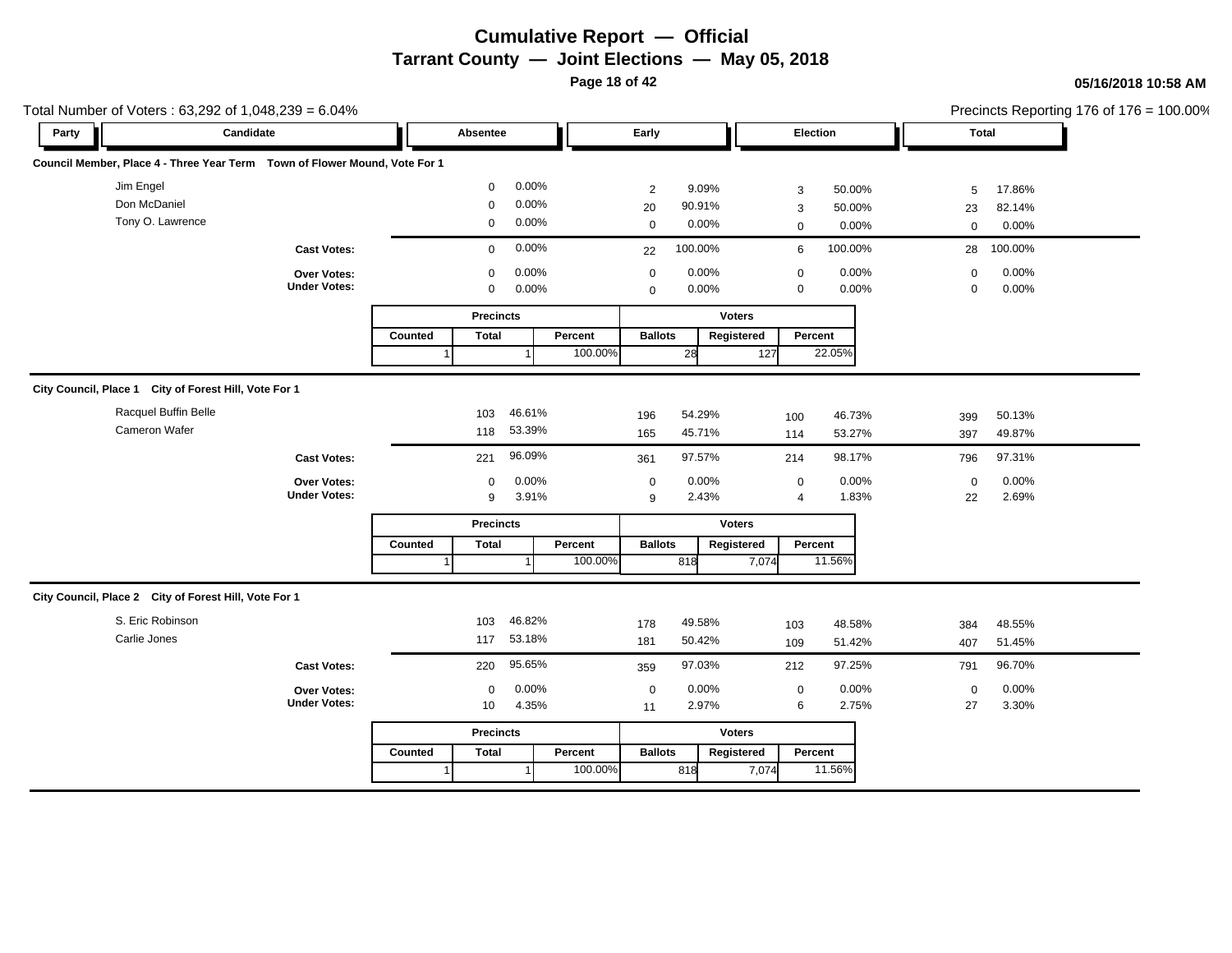**Page 19 of 42**

| Total Number of Voters: 63,292 of 1,048,239 = 6.04%               |                                    |                                              |                    |                                                |                                               |                                                 | Precincts Reporting 176 of 176 = 100.00% |
|-------------------------------------------------------------------|------------------------------------|----------------------------------------------|--------------------|------------------------------------------------|-----------------------------------------------|-------------------------------------------------|------------------------------------------|
| Party                                                             | Candidate                          | Absentee                                     |                    | Early                                          | Election                                      | <b>Total</b>                                    |                                          |
| City Council, Place 3 City of Forest Hill, Vote For 1             |                                    |                                              |                    |                                                |                                               |                                                 |                                          |
| Sonya Coleman<br>Michielle Benson<br>Gerald Joubert               |                                    | 9.91%<br>22<br>34.68%<br>77<br>55.41%<br>123 |                    | 13.54%<br>49<br>42.54%<br>154<br>43.92%<br>159 | 17.43%<br>38<br>34.86%<br>76<br>47.71%<br>104 | 13.59%<br>109<br>38.28%<br>307<br>48.13%<br>386 |                                          |
|                                                                   | <b>Cast Votes:</b>                 | 96.52%<br>222                                |                    | 97.84%<br>362                                  | 100.00%<br>218                                | 98.04%<br>802                                   |                                          |
|                                                                   | Over Votes:<br><b>Under Votes:</b> | 0.00%<br>$\mathbf 0$<br>3.48%<br>8           |                    | 0.00%<br>$\pmb{0}$<br>2.16%<br>8               | 0.00%<br>$\pmb{0}$<br>0.00%<br>$\mathbf 0$    | 0.00%<br>$\mathbf 0$<br>1.96%<br>16             |                                          |
|                                                                   |                                    | <b>Precincts</b>                             |                    | <b>Voters</b>                                  |                                               |                                                 |                                          |
|                                                                   |                                    | <b>Total</b><br>Counted                      | Percent<br>100.00% | Registered<br><b>Ballots</b><br>818            | Percent<br>11.56%<br>7,074                    |                                                 |                                          |
| City of Forest Hill Proposition A City of Forest Hill, Vote For 1 |                                    |                                              |                    |                                                |                                               |                                                 |                                          |
| For<br>Against                                                    |                                    | 94.22%<br>212<br>5.78%<br>13                 |                    | 82.82%<br>294<br>17.18%<br>61                  | 87.32%<br>186<br>12.68%<br>27                 | 87.26%<br>692<br>12.74%<br>101                  |                                          |
|                                                                   | <b>Cast Votes:</b>                 | 97.83%<br>225                                |                    | 95.95%<br>355                                  | 97.71%<br>213                                 | 96.94%<br>793                                   |                                          |
|                                                                   | Over Votes:<br><b>Under Votes:</b> | 0.00%<br>$\mathbf 0$<br>5<br>2.17%           |                    | 0.00%<br>$\mathbf 0$<br>4.05%<br>15            | 0.00%<br>$\pmb{0}$<br>5<br>2.29%              | 0.00%<br>$\mathbf 0$<br>3.06%<br>25             |                                          |
|                                                                   |                                    | <b>Precincts</b>                             |                    | <b>Voters</b>                                  |                                               |                                                 |                                          |
|                                                                   |                                    | Counted<br><b>Total</b>                      | Percent<br>100.00% | <b>Ballots</b><br>Registered<br>818            | Percent<br>11.56%<br>7,074                    |                                                 |                                          |
| City of Forest Hill Proposition B City of Forest Hill, Vote For 1 |                                    |                                              |                    |                                                |                                               |                                                 |                                          |
| For<br>Against                                                    |                                    | 78.17%<br>179<br>50 21.83%                   |                    | 60.56%<br>218<br>39.44%<br>142                 | 64.32%<br>137<br>35.68%<br>76                 | 66.58%<br>534<br>33.42%<br>268                  |                                          |
|                                                                   | <b>Cast Votes:</b>                 | 99.57%<br>229                                |                    | 97.30%<br>360                                  | 97.71%<br>213                                 | 98.04%<br>802                                   |                                          |
|                                                                   | Over Votes:<br><b>Under Votes:</b> | 0.00%<br>0<br>0.43%<br>$\mathbf{1}$          |                    | 0.00%<br>$\boldsymbol{0}$<br>2.70%<br>10       | 0.00%<br>$\pmb{0}$<br>2.29%<br>5              | 0.00%<br>$\mathsf 0$<br>1.96%<br>16             |                                          |
|                                                                   |                                    | <b>Precincts</b>                             |                    | <b>Voters</b>                                  |                                               |                                                 |                                          |
|                                                                   |                                    | Counted<br><b>Total</b>                      | Percent<br>100.00% | <b>Ballots</b><br>Registered<br>818            | Percent<br>11.56%<br>7,074                    |                                                 |                                          |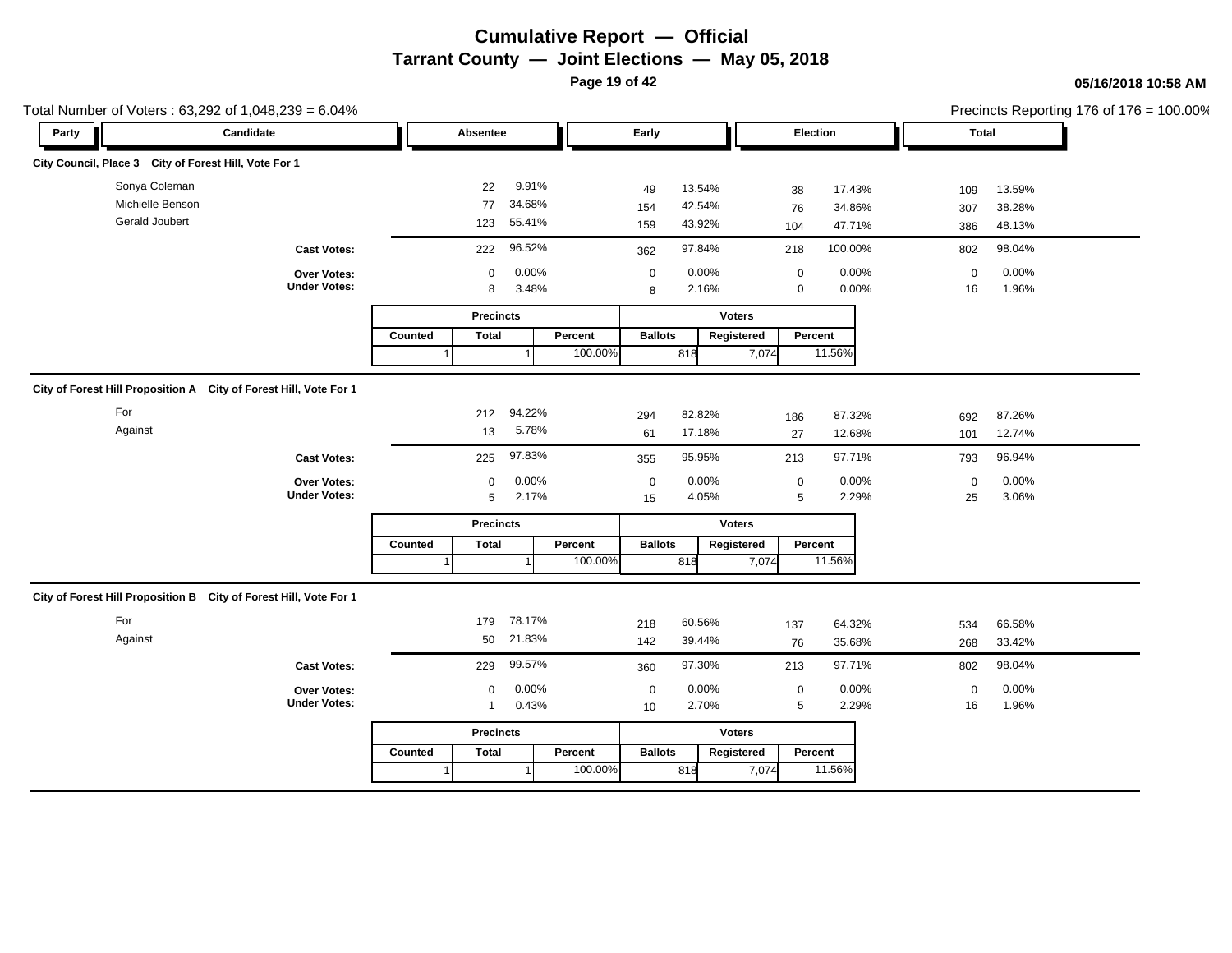**Page 20 of 42**

| Total Number of Voters: 63,292 of 1,048,239 = 6.04%                |                                    |         |                     |                |         |                   |                |               |                  |                |                   |                | Precincts Reporting 176 of 176 = 100.00% |
|--------------------------------------------------------------------|------------------------------------|---------|---------------------|----------------|---------|-------------------|----------------|---------------|------------------|----------------|-------------------|----------------|------------------------------------------|
| Party                                                              | Candidate                          |         | Absentee            |                |         | Early             |                |               | Election         |                | Total             |                |                                          |
| City of Forest Hill Proposition C City of Forest Hill, Vote For 1  |                                    |         |                     |                |         |                   |                |               |                  |                |                   |                |                                          |
| For                                                                |                                    |         | 184                 | 82.51%         |         | 286               | 81.25%         |               | 175              | 83.33%         | 645               | 82.17%         |                                          |
| Against                                                            |                                    |         | 39                  | 17.49%         |         | 66                | 18.75%         |               | 35               | 16.67%         | 140               | 17.83%         |                                          |
|                                                                    | <b>Cast Votes:</b>                 |         | 223                 | 96.96%         |         | 352               | 95.14%         |               | 210              | 96.33%         | 785               | 95.97%         |                                          |
|                                                                    | Over Votes:<br><b>Under Votes:</b> |         | 0<br>$\overline{7}$ | 0.00%<br>3.04% |         | $\mathbf 0$<br>18 | 0.00%<br>4.86% |               | $\mathbf 0$<br>8 | 0.00%<br>3.67% | $\mathbf 0$<br>33 | 0.00%<br>4.03% |                                          |
|                                                                    |                                    |         | <b>Precincts</b>    |                |         |                   |                | <b>Voters</b> |                  |                |                   |                |                                          |
|                                                                    |                                    | Counted | <b>Total</b>        |                | Percent | <b>Ballots</b>    |                | Registered    | Percent          |                |                   |                |                                          |
|                                                                    |                                    |         |                     |                | 100.00% |                   | 818            | 7,074         |                  | 11.56%         |                   |                |                                          |
| City of Forest Hill Proposition D City of Forest Hill, Vote For 1  |                                    |         |                     |                |         |                   |                |               |                  |                |                   |                |                                          |
| For                                                                |                                    |         | 92                  | 44.23%         |         | 128               | 36.89%         |               | 77               | 37.56%         | 297               | 39.08%         |                                          |
| Against                                                            |                                    |         | 116                 | 55.77%         |         | 219               | 63.11%         |               | 128              | 62.44%         | 463               | 60.92%         |                                          |
|                                                                    | <b>Cast Votes:</b>                 |         | 208                 | 90.43%         |         | 347               | 93.78%         |               | 205              | 94.04%         | 760               | 92.91%         |                                          |
|                                                                    | Over Votes:                        |         | $\mathbf 0$         | $0.00\%$       |         | $\boldsymbol{0}$  | 0.00%          |               | $\pmb{0}$        | 0.00%          | $\mathsf 0$       | 0.00%          |                                          |
|                                                                    | <b>Under Votes:</b>                |         | 22                  | 9.57%          |         | 23                | 6.22%          |               | 13               | 5.96%          | 58                | 7.09%          |                                          |
|                                                                    |                                    |         | <b>Precincts</b>    |                |         |                   |                | <b>Voters</b> |                  |                |                   |                |                                          |
|                                                                    |                                    | Counted | <b>Total</b>        |                | Percent | <b>Ballots</b>    |                | Registered    | Percent          |                |                   |                |                                          |
|                                                                    |                                    |         |                     |                | 100.00% |                   | 818            | 7,074         |                  | 11.56%         |                   |                |                                          |
| City of Forest Hill Proposition E  City of Forest Hill, Vote For 1 |                                    |         |                     |                |         |                   |                |               |                  |                |                   |                |                                          |
| For                                                                |                                    |         | 133                 | 64.25%         |         | 207               | 59.14%         |               | 149              | 73.04%         | 489               | 64.26%         |                                          |
| Against                                                            |                                    |         | 74                  | 35.75%         |         | 143               | 40.86%         |               | 55               | 26.96%         | 272               | 35.74%         |                                          |
|                                                                    | <b>Cast Votes:</b>                 |         | 207                 | 90.00%         |         | 350               | 94.59%         |               | 204              | 93.58%         | 761               | 93.03%         |                                          |
|                                                                    | <b>Over Votes:</b>                 |         | $\Omega$            | 0.00%          |         | $\mathbf 0$       | 0.00%          |               | $\mathbf 0$      | 0.00%          | $\mathbf 0$       | 0.00%          |                                          |
|                                                                    | <b>Under Votes:</b>                |         | 23                  | 10.00%         |         | 20                | 5.41%          |               | 14               | 6.42%          | 57                | 6.97%          |                                          |
|                                                                    |                                    |         | <b>Precincts</b>    |                |         |                   |                | <b>Voters</b> |                  |                |                   |                |                                          |
|                                                                    |                                    | Counted | <b>Total</b>        |                | Percent | <b>Ballots</b>    |                | Registered    | Percent          |                |                   |                |                                          |
|                                                                    |                                    |         |                     |                | 100.00% |                   | 818            | 7,074         |                  | 11.56%         |                   |                |                                          |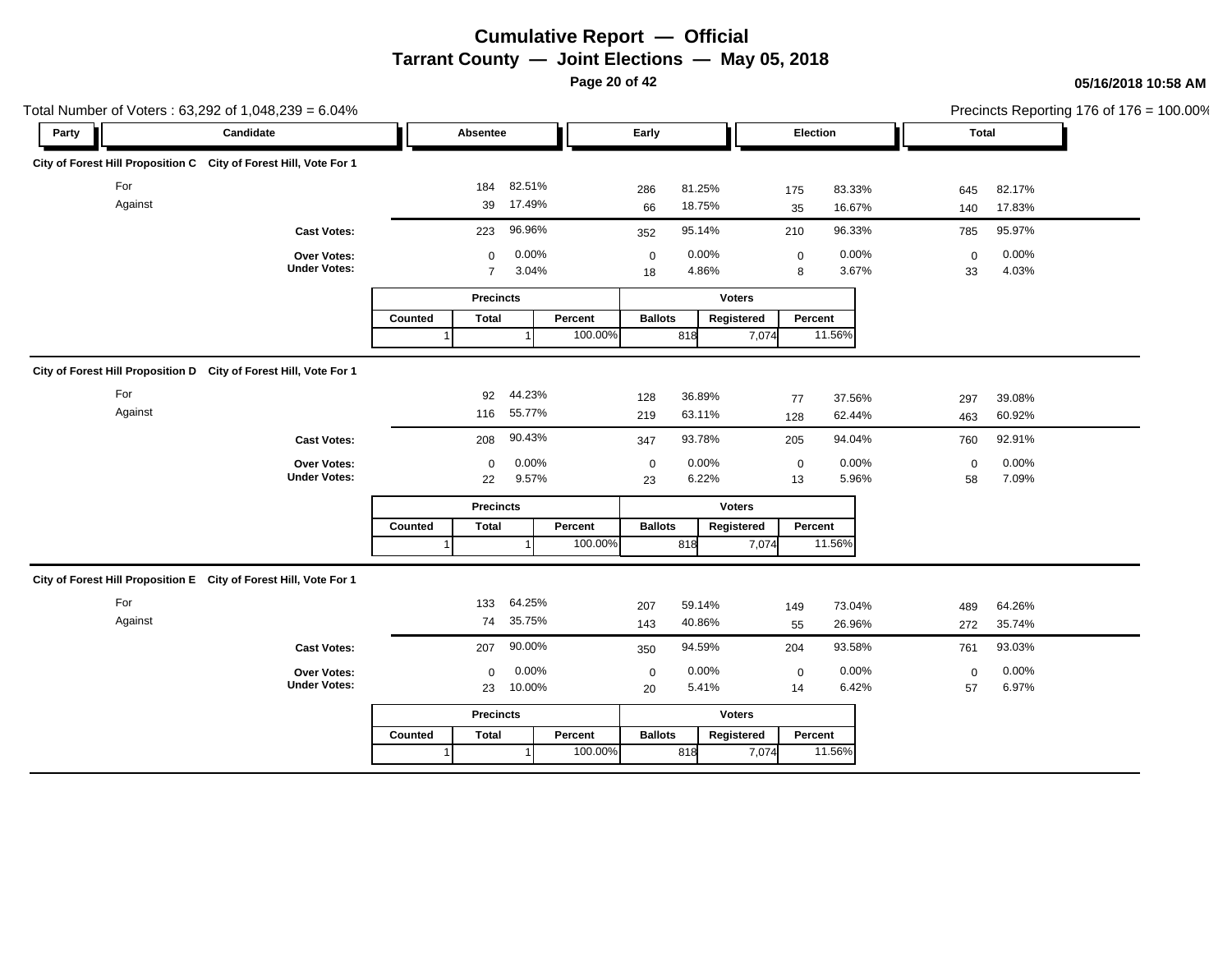**Page 21 of 42**

| Total Number of Voters: 63,292 of 1,048,239 = 6.04%               |                                    |                         |                  |                           |                  |                 |                  |                   |                  | Precincts Reporting 176 of 176 = 100.00% |
|-------------------------------------------------------------------|------------------------------------|-------------------------|------------------|---------------------------|------------------|-----------------|------------------|-------------------|------------------|------------------------------------------|
| Party                                                             | Candidate                          | Absentee                |                  | Early                     |                  | Election        |                  | <b>Total</b>      |                  |                                          |
| City of Forest Hill Proposition F City of Forest Hill, Vote For 1 |                                    |                         |                  |                           |                  |                 |                  |                   |                  |                                          |
| For<br>Against                                                    |                                    | 164<br>45               | 78.47%<br>21.53% | 268<br>80                 | 77.01%<br>22.99% | 182<br>23       | 88.78%<br>11.22% | 614<br>148        | 80.58%<br>19.42% |                                          |
|                                                                   | <b>Cast Votes:</b>                 | 209                     | 90.87%           | 348                       | 94.05%           | 205             | 94.04%           | 762               | 93.15%           |                                          |
|                                                                   | Over Votes:<br><b>Under Votes:</b> | $\Omega$<br>21          | 0.00%<br>9.13%   | $\mathbf 0$<br>22         | 0.00%<br>5.95%   | $\pmb{0}$<br>13 | 0.00%<br>5.96%   | $\mathbf 0$<br>56 | 0.00%<br>6.85%   |                                          |
|                                                                   |                                    | <b>Precincts</b>        |                  |                           | <b>Voters</b>    |                 |                  |                   |                  |                                          |
|                                                                   |                                    | Counted<br><b>Total</b> |                  | <b>Ballots</b><br>Percent | Registered       | Percent         |                  |                   |                  |                                          |
|                                                                   |                                    |                         |                  | 100.00%                   | 818              | 7,074           | 11.56%           |                   |                  |                                          |
| City of Forest Hill Proposition G City of Forest Hill, Vote For 1 |                                    |                         |                  |                           |                  |                 |                  |                   |                  |                                          |
| For                                                               |                                    | 177                     | 84.29%           | 290                       | 83.09%           | 190             | 92.68%           | 657               | 85.99%           |                                          |
| Against                                                           |                                    | 33                      | 15.71%           | 59                        | 16.91%           | 15              | 7.32%            | 107               | 14.01%           |                                          |
|                                                                   | <b>Cast Votes:</b>                 | 210                     | 91.30%           | 349                       | 94.32%           | 205             | 94.04%           | 764               | 93.40%           |                                          |
|                                                                   | Over Votes:                        | $\mathbf 0$             | 0.00%            | $\mathbf 0$               | 0.00%            | $\mathbf 0$     | 0.00%            | $\mathbf 0$       | 0.00%            |                                          |
|                                                                   | <b>Under Votes:</b>                | 20                      | 8.70%            | 21                        | 5.68%            | 13              | 5.96%            | 54                | 6.60%            |                                          |
|                                                                   |                                    | <b>Precincts</b>        |                  |                           | <b>Voters</b>    |                 |                  |                   |                  |                                          |
|                                                                   |                                    | Counted<br><b>Total</b> |                  | Percent<br><b>Ballots</b> | Registered       | Percent         |                  |                   |                  |                                          |
|                                                                   |                                    |                         |                  | 100.00%                   | 818              | 7,074           | 11.56%           |                   |                  |                                          |
| City of Fort Worth Proposition A, Vote For 1                      |                                    |                         |                  |                           |                  |                 |                  |                   |                  |                                          |
| For                                                               |                                    | 5,204                   | 83.65%           | 3,905                     | 78.21%           | 5,822           | 79.67%           | 14,931            | 80.61%           |                                          |
| Against                                                           |                                    |                         | 1,017 16.35%     | 1,088                     | 21.79%           | 1,486           | 20.33%           | 3,591             | 19.39%           |                                          |
|                                                                   | <b>Cast Votes:</b>                 | 6,221                   | 99.36%           | 4,993                     | 99.15%           | 7,308           | 99.04%           | 18,522            | 99.18%           |                                          |
|                                                                   | Over Votes:                        | $\overline{2}$          | 0.03%            | $\pmb{0}$                 | 0.00%            | $\overline{1}$  | 0.01%            | 3                 | 0.02%            |                                          |
|                                                                   | <b>Under Votes:</b>                | 38                      | 0.61%            | 43                        | 0.85%            | 70              | 0.95%            | 151               | 0.81%            |                                          |
|                                                                   |                                    | <b>Precincts</b>        |                  |                           | <b>Voters</b>    |                 |                  |                   |                  |                                          |
|                                                                   |                                    | <b>Total</b><br>Counted |                  | <b>Ballots</b><br>Percent | Registered       | Percent         |                  |                   |                  |                                          |
|                                                                   |                                    | 112                     | $112$            | 100.00%                   | 18,676           | 426,134         | 4.38%            |                   |                  |                                          |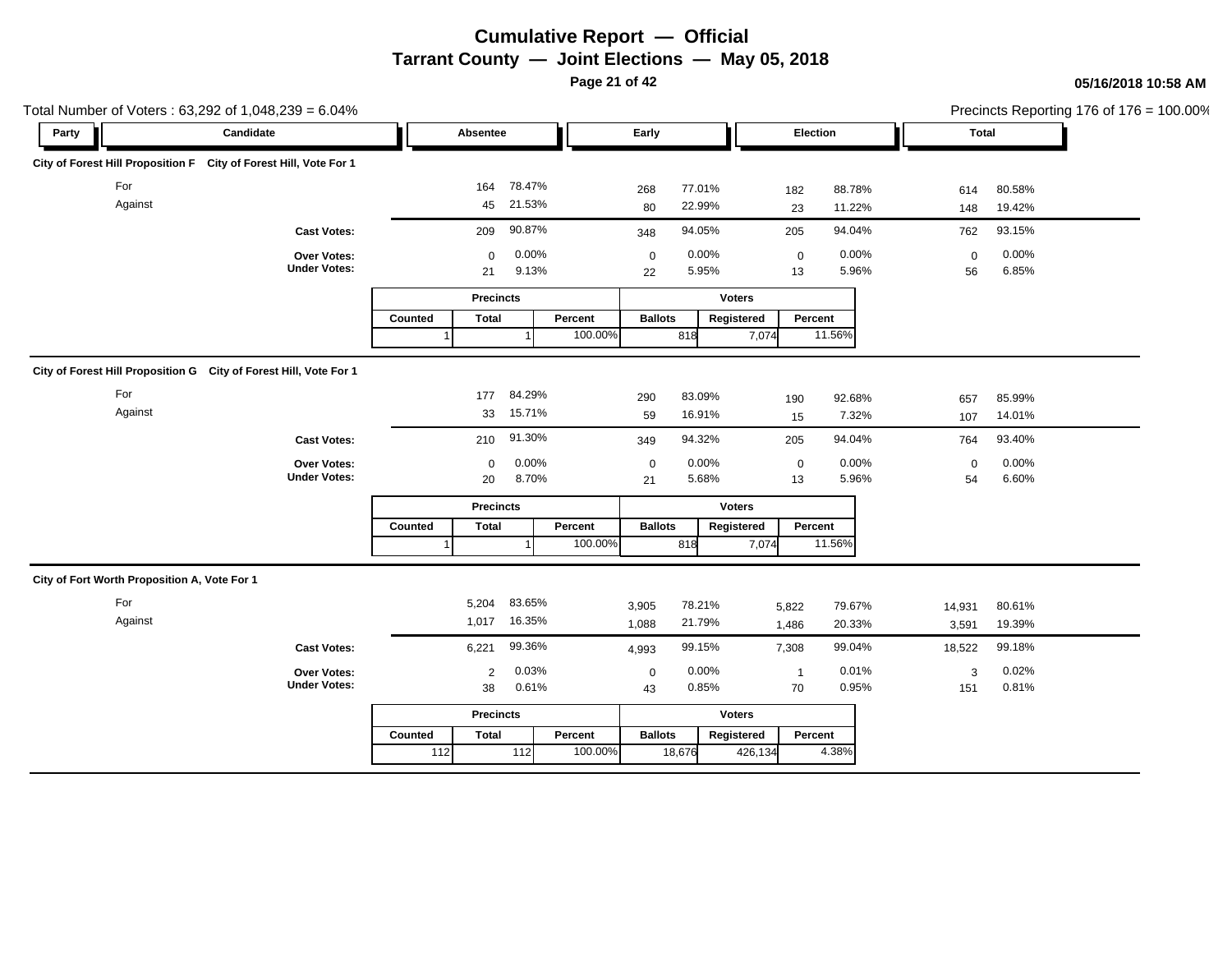**Page 22 of 42**

| Total Number of Voters: 63,292 of 1,048,239 = 6.04% |                                    |                         |                        |         |                   |                  |                 |                  |                 |                  | Precincts Reporting 176 of 176 = 100.00% |
|-----------------------------------------------------|------------------------------------|-------------------------|------------------------|---------|-------------------|------------------|-----------------|------------------|-----------------|------------------|------------------------------------------|
| Candidate<br>Party                                  |                                    | Absentee                |                        |         | Early             |                  | Election        |                  | <b>Total</b>    |                  |                                          |
| City of Fort Worth Proposition B, Vote For 1        |                                    |                         |                        |         |                   |                  |                 |                  |                 |                  |                                          |
| For<br>Against                                      |                                    | 1,766                   | 4,424 71.47%<br>28.53% |         | 3,693<br>1,284    | 74.20%<br>25.80% | 5,536<br>1,764  | 75.84%<br>24.16% | 13,653<br>4,814 | 73.93%<br>26.07% |                                          |
|                                                     | <b>Cast Votes:</b>                 | 6,190                   | 98.87%                 |         | 4,977             | 98.83%           | 7,300           | 98.93%           | 18,467          | 98.88%           |                                          |
|                                                     | Over Votes:<br><b>Under Votes:</b> | 3<br>68                 | 0.05%<br>1.09%         |         | $\mathbf 0$<br>59 | 0.00%<br>1.17%   | $\pmb{0}$<br>79 | 0.00%<br>1.07%   | 3<br>206        | 0.02%<br>1.10%   |                                          |
|                                                     |                                    |                         | <b>Precincts</b>       |         |                   | <b>Voters</b>    |                 |                  |                 |                  |                                          |
|                                                     |                                    | Counted<br><b>Total</b> |                        | Percent | <b>Ballots</b>    | Registered       | Percent         |                  |                 |                  |                                          |
|                                                     |                                    | 112                     | 112                    | 100.00% |                   | 18,676           | 426,134         | 4.38%            |                 |                  |                                          |
| City of Fort Worth Proposition C, Vote For 1        |                                    |                         |                        |         |                   |                  |                 |                  |                 |                  |                                          |
| For                                                 |                                    | 4,668                   | 75.38%                 |         | 3,804             | 76.46%           | 5,615           | 76.97%           | 14,087          | 76.30%           |                                          |
| Against                                             |                                    | 1,525                   | 24.62%                 |         | 1,171             | 23.54%           | 1,680           | 23.03%           | 4,376           | 23.70%           |                                          |
|                                                     | <b>Cast Votes:</b>                 | 6,193                   | 98.91%                 |         | 4,975             | 98.79%           | 7,295           | 98.86%           | 18,463          | 98.86%           |                                          |
|                                                     | Over Votes:                        | 3                       | 0.05%                  |         | $\mathbf 0$       | 0.00%            | $\mathbf 0$     | 0.00%            | 3               | 0.02%            |                                          |
|                                                     | <b>Under Votes:</b>                | 65                      | 1.04%                  |         | 61                | 1.21%            | 84              | 1.14%            | 210             | 1.12%            |                                          |
|                                                     |                                    |                         | <b>Precincts</b>       |         |                   | <b>Voters</b>    |                 |                  |                 |                  |                                          |
|                                                     |                                    | Counted<br><b>Total</b> |                        | Percent | <b>Ballots</b>    | Registered       | Percent         |                  |                 |                  |                                          |
|                                                     |                                    | 112                     | 112                    | 100.00% |                   | 18,676           | 426,134         | 4.38%            |                 |                  |                                          |
| City of Fort Worth Proposition D, Vote For 1        |                                    |                         |                        |         |                   |                  |                 |                  |                 |                  |                                          |
| For                                                 |                                    | 5,335                   | 85.98%                 |         | 3,972             | 79.76%           | 5,939           | 81.47%           | 15,246          | 82.52%           |                                          |
| Against                                             |                                    | 870                     | 14.02%                 |         | 1,008             | 20.24%           | 1,351           | 18.53%           | 3,229           | 17.48%           |                                          |
|                                                     | <b>Cast Votes:</b>                 | 6,205                   | 99.11%                 |         | 4,980             | 98.89%           | 7,290           | 98.79%           | 18,475          | 98.92%           |                                          |
|                                                     | Over Votes:                        | $\overline{7}$          | 0.11%                  |         | $\pmb{0}$         | 0.00%            | $\sqrt{2}$      | 0.03%            | 9               | 0.05%            |                                          |
|                                                     | <b>Under Votes:</b>                | 49                      | 0.78%                  |         | 56                | 1.11%            | 87              | 1.18%            | 192             | 1.03%            |                                          |
|                                                     |                                    |                         | <b>Precincts</b>       |         |                   | <b>Voters</b>    |                 |                  |                 |                  |                                          |
|                                                     |                                    | <b>Total</b><br>Counted |                        | Percent | <b>Ballots</b>    | Registered       | Percent         |                  |                 |                  |                                          |
|                                                     |                                    | 112                     | $112$                  | 100.00% |                   | 18,676           | 426,134         | 4.38%            |                 |                  |                                          |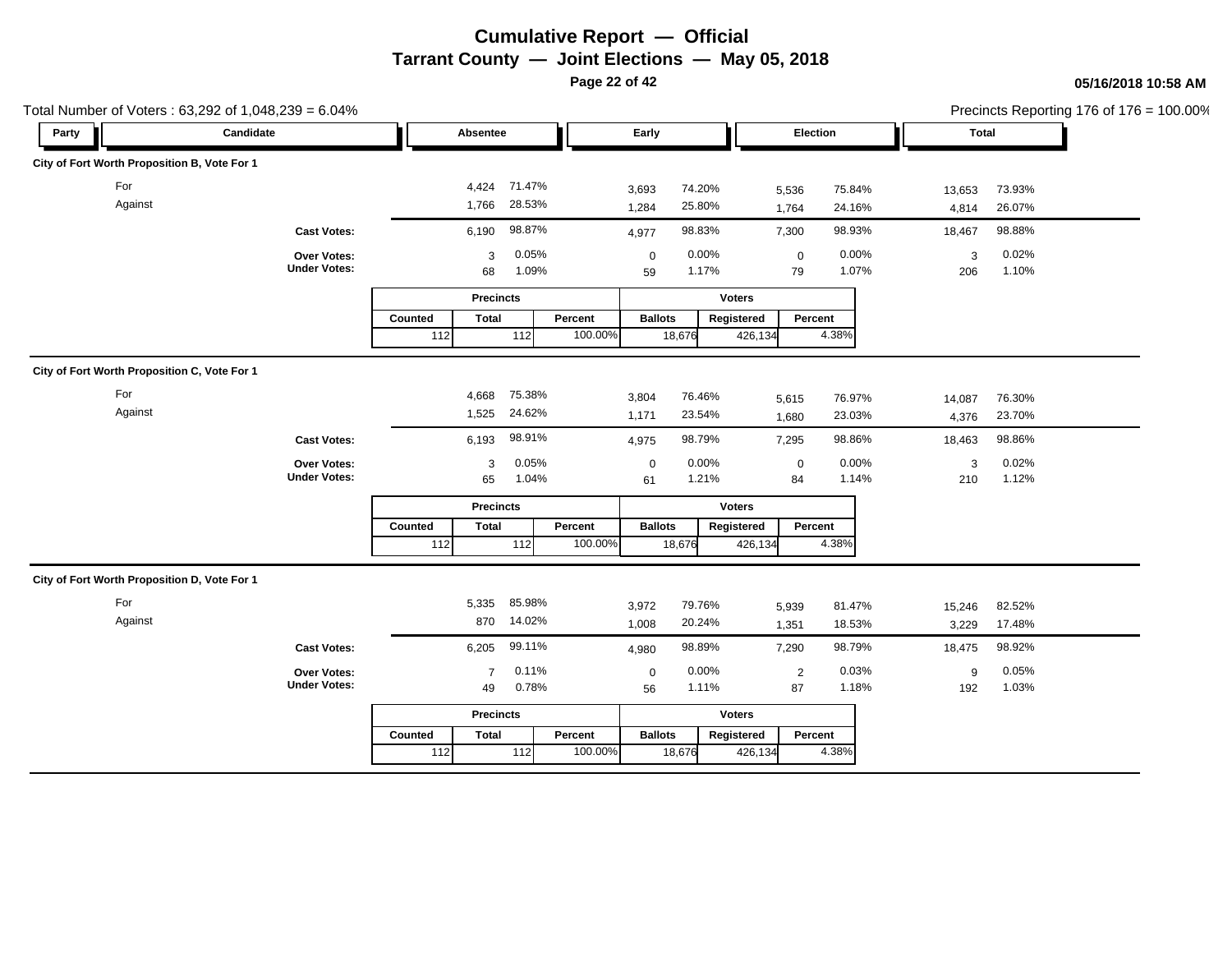**Page 23 of 42**

|       | Total Number of Voters: 63,292 of 1,048,239 = 6.04%          |                                    |                  |                  |                              |         |                   |                  |               |                      |                  |                 |                  | Precincts Reporting 176 of 176 = 100.00% |
|-------|--------------------------------------------------------------|------------------------------------|------------------|------------------|------------------------------|---------|-------------------|------------------|---------------|----------------------|------------------|-----------------|------------------|------------------------------------------|
| Party | Candidate                                                    |                                    |                  | Absentee         |                              |         | Early             |                  |               | Election             |                  |                 | Total            |                                          |
|       | City of Fort Worth Proposition E, Vote For 1                 |                                    |                  |                  |                              |         |                   |                  |               |                      |                  |                 |                  |                                          |
|       | For<br>Against                                               |                                    |                  |                  | 4,477 72.46%<br>1,702 27.54% |         | 3,670<br>1,299    | 73.86%<br>26.14% |               | 5,474<br>1,826       | 74.99%<br>25.01% | 13,621<br>4,827 | 73.83%<br>26.17% |                                          |
|       |                                                              | <b>Cast Votes:</b>                 |                  | 6,179            | 98.69%                       |         | 4,969             | 98.67%           |               | 7,300                | 98.93%           | 18,448          | 98.78%           |                                          |
|       |                                                              | Over Votes:<br><b>Under Votes:</b> |                  | 4<br>78          | 0.06%<br>1.25%               |         | $\mathbf 0$<br>67 | 0.00%<br>1.33%   |               | $\overline{2}$<br>77 | 0.03%<br>1.04%   | 6<br>222        | 0.03%<br>1.19%   |                                          |
|       |                                                              |                                    |                  | <b>Precincts</b> |                              |         |                   |                  | <b>Voters</b> |                      |                  |                 |                  |                                          |
|       |                                                              |                                    | Counted          | <b>Total</b>     |                              | Percent | <b>Ballots</b>    |                  | Registered    | Percent              |                  |                 |                  |                                          |
|       |                                                              |                                    | $112$            |                  | 112                          | 100.00% |                   | 18,676           | 426,134       |                      | 4.38%            |                 |                  |                                          |
|       | City of Fort Worth Proposition F, Vote For 1                 |                                    |                  |                  |                              |         |                   |                  |               |                      |                  |                 |                  |                                          |
|       | For                                                          |                                    |                  | 5,226            | 84.11%                       |         | 3,907             | 78.38%           |               | 5,722                | 78.39%           | 14,855          | 80.31%           |                                          |
|       | Against                                                      |                                    |                  | 987              | 15.89%                       |         | 1,078             | 21.62%           |               | 1,577                | 21.61%           | 3,642           | 19.69%           |                                          |
|       |                                                              | <b>Cast Votes:</b>                 |                  | 6,213            | 99.23%                       |         | 4,985             | 98.99%           |               | 7,299                | 98.92%           | 18,497          | 99.04%           |                                          |
|       |                                                              | Over Votes:                        |                  | $\mathbf{1}$     | 0.02%                        |         | $\mathbf 0$       | 0.00%            |               | $\pmb{0}$            | 0.00%            | $\mathbf{1}$    | 0.01%            |                                          |
|       |                                                              | <b>Under Votes:</b>                |                  | 47               | 0.75%                        |         | 51                | 1.01%            |               | 80                   | 1.08%            | 178             | 0.95%            |                                          |
|       |                                                              |                                    |                  | <b>Precincts</b> |                              |         |                   |                  | <b>Voters</b> |                      |                  |                 |                  |                                          |
|       |                                                              |                                    | Counted          | <b>Total</b>     |                              | Percent | <b>Ballots</b>    |                  | Registered    | Percent              |                  |                 |                  |                                          |
|       |                                                              |                                    | $\overline{112}$ |                  | $\boxed{112}$                | 100.00% |                   | 18,676           | 426,134       |                      | 4.38%            |                 |                  |                                          |
|       | Council Member, District 6 City of Grand Prairie, Vote For 1 |                                    |                  |                  |                              |         |                   |                  |               |                      |                  |                 |                  |                                          |
|       | Keith Walker                                                 |                                    |                  | 19               | 63.33%                       |         | 41                | 50.00%           |               | 39                   | 45.88%           | 99              | 50.25%           |                                          |
|       | Jeff Wooldridge                                              |                                    |                  | 11               | 36.67%                       |         | 41                | 50.00%           |               | 46                   | 54.12%           | 98              | 49.75%           |                                          |
|       |                                                              | <b>Cast Votes:</b>                 |                  |                  | 30 100.00%                   |         | 82                | 98.80%           |               | 85                   | 98.84%           | 197             | 98.99%           |                                          |
|       |                                                              | Over Votes:                        |                  | $\Omega$         | 0.00%                        |         | $\mathbf 0$       | 0.00%            |               | $\mathbf 0$          | 0.00%            | $\mathbf 0$     | 0.00%            |                                          |
|       |                                                              | <b>Under Votes:</b>                |                  | $\mathbf 0$      | 0.00%                        |         | $\overline{1}$    | 1.20%            |               | $\overline{1}$       | 1.16%            | $\overline{2}$  | 1.01%            |                                          |
|       |                                                              |                                    |                  | <b>Precincts</b> |                              |         |                   |                  | <b>Voters</b> |                      |                  |                 |                  |                                          |
|       |                                                              |                                    | Counted          | <b>Total</b>     |                              | Percent | <b>Ballots</b>    |                  | Registered    | Percent              |                  |                 |                  |                                          |
|       |                                                              |                                    | $\overline{2}$   |                  | $\overline{2}$               | 100.00% |                   | 199              | 4,815         |                      | 4.13%            |                 |                  |                                          |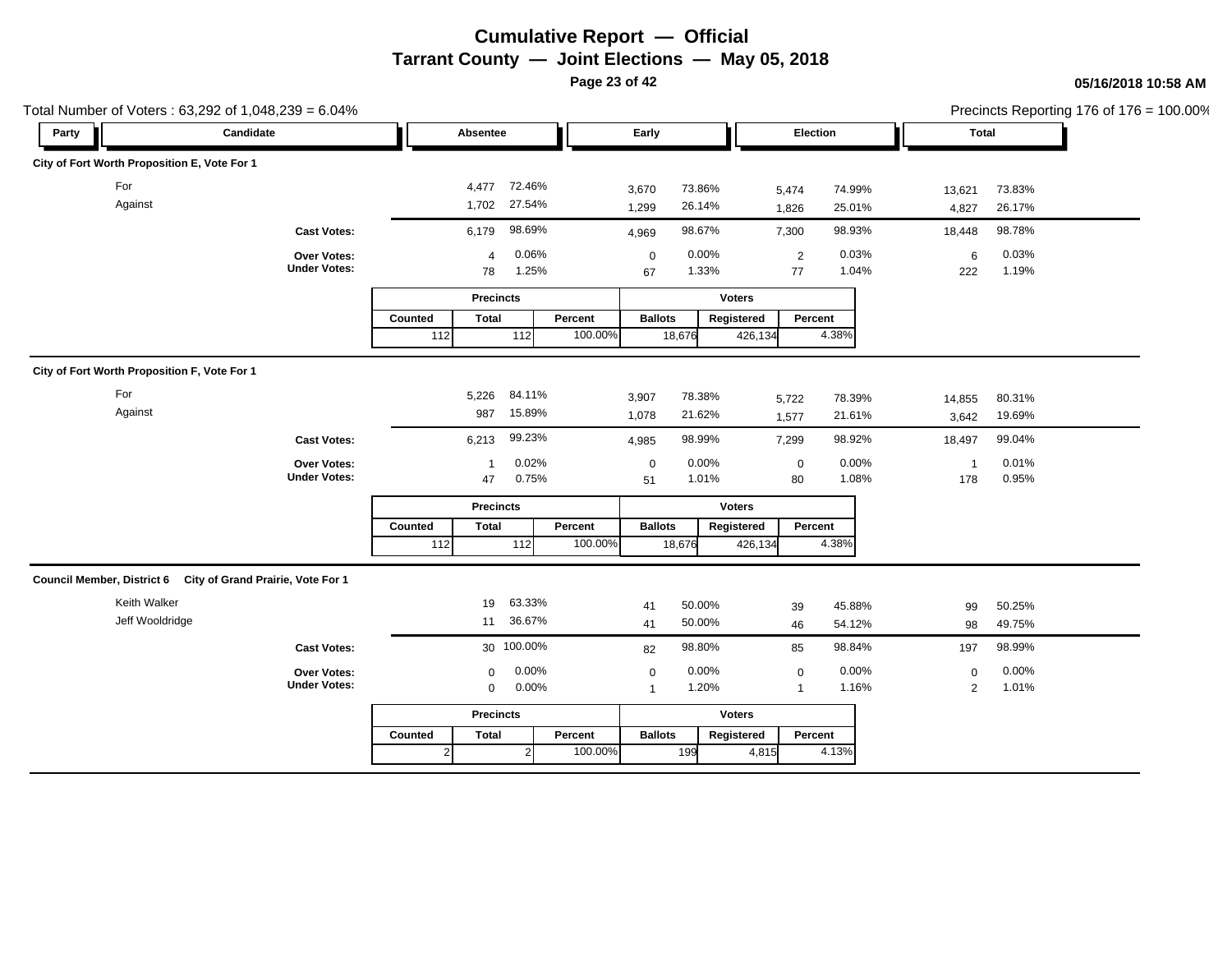**Page 24 of 42**

### **05/16/2018 10:58 AM**

|       | Total Number of Voters: 63,292 of 1,048,239 = 6.04%                |                     |         |                  |         |                |         |                  |          |                |         | Precincts Reporting 176 of $176 = 100.00\%$ |
|-------|--------------------------------------------------------------------|---------------------|---------|------------------|---------|----------------|---------|------------------|----------|----------------|---------|---------------------------------------------|
| Party | Candidate                                                          |                     |         | Absentee         |         | Early          |         |                  | Election |                | Total   |                                             |
|       | Council Member, Place 8 at large City of Grand Prairie, Vote For 1 |                     |         |                  |         |                |         |                  |          |                |         |                                             |
|       | <b>Greg Giessner</b>                                               |                     |         | 107              | 53.77%  | 188            | 55.46%  | 228              | 59.53%   | 523            | 56.79%  |                                             |
|       | Aurelio Castillo                                                   |                     |         | 28               | 14.07%  | 58             | 17.11%  | 47               | 12.27%   | 133            | 14.44%  |                                             |
|       | Johnetta Milner                                                    |                     |         | 64               | 32.16%  | 93             | 27.43%  | 108              | 28.20%   | 265            | 28.77%  |                                             |
|       |                                                                    | <b>Cast Votes:</b>  |         | 199              | 95.67%  | 339            | 92.62%  | 383              | 93.64%   | 921            | 93.69%  |                                             |
|       |                                                                    | Over Votes:         |         | $\mathbf 1$      | 0.48%   | $\mathbf 0$    | 0.00%   | $\overline{1}$   | 0.24%    | $\overline{2}$ | 0.20%   |                                             |
|       |                                                                    | <b>Under Votes:</b> |         | 8                | 3.85%   | 27             | 7.38%   | 25               | 6.11%    | 60             | 6.10%   |                                             |
|       |                                                                    |                     |         | <b>Precincts</b> |         |                |         | <b>Voters</b>    |          |                |         |                                             |
|       |                                                                    |                     | Counted | <b>Total</b>     | Percent | <b>Ballots</b> |         | Registered       | Percent  |                |         |                                             |
|       |                                                                    |                     |         |                  | 100.00% |                | 983     | 34,410           | 2.86%    |                |         |                                             |
|       |                                                                    |                     |         |                  |         |                |         |                  |          |                |         |                                             |
|       | City of Grand Prairie Proposition A, Vote For 1                    |                     |         |                  |         |                |         |                  |          |                |         |                                             |
|       | For                                                                |                     |         | 159              | 77.56%  | 240            | 67.42%  | 253              | 63.09%   | 652            | 67.78%  |                                             |
|       | Against                                                            |                     |         | 46               | 22.44%  | 116            | 32.58%  | 148              | 36.91%   | 310            | 32.22%  |                                             |
|       |                                                                    | <b>Cast Votes:</b>  |         | 205              | 98.56%  | 356            | 97.27%  | 401              | 98.04%   | 962            | 97.86%  |                                             |
|       |                                                                    | Over Votes:         |         | 0                | 0.00%   | $\pmb{0}$      | 0.00%   | $\boldsymbol{0}$ | 0.00%    | $\mathsf 0$    | 0.00%   |                                             |
|       |                                                                    | <b>Under Votes:</b> |         | 3                | 1.44%   | 10             | 2.73%   | 8                | 1.96%    | 21             | 2.14%   |                                             |
|       |                                                                    |                     |         | <b>Precincts</b> |         |                |         | <b>Voters</b>    |          |                |         |                                             |
|       |                                                                    |                     | Counted | <b>Total</b>     | Percent | <b>Ballots</b> |         | Registered       | Percent  |                |         |                                             |
|       |                                                                    |                     |         |                  | 100.00% |                | 983     | 34,410           | 2.86%    |                |         |                                             |
|       | Mayor City of Grapevine, Vote For 1                                |                     |         |                  |         |                |         |                  |          |                |         |                                             |
|       | William D. Tate                                                    |                     |         | 157 100.00%      |         |                | 100.00% |                  |          |                |         |                                             |
|       |                                                                    |                     |         |                  |         | 1,741          |         | 822              | 100.00%  | 2,720          | 100.00% |                                             |
|       |                                                                    | <b>Cast Votes:</b>  |         | 157              | 86.74%  | 1,741          | 84.97%  | 822              | 83.45%   | 2,720          | 84.60%  |                                             |
|       |                                                                    | Over Votes:         |         | $\Omega$         | 0.00%   | $\mathbf 0$    | 0.00%   | $\mathbf 0$      | 0.00%    | $\mathbf 0$    | 0.00%   |                                             |
|       |                                                                    | <b>Under Votes:</b> |         | 24               | 13.26%  | 308            | 15.03%  | 163              | 16.55%   | 495            | 15.40%  |                                             |
|       |                                                                    |                     |         | <b>Precincts</b> |         |                |         | <b>Voters</b>    |          |                |         |                                             |
|       |                                                                    |                     | Counted | <b>Total</b>     | Percent | <b>Ballots</b> |         | Registered       | Percent  |                |         |                                             |
|       |                                                                    |                     |         |                  | 100.00% |                | 3,215   | 31,773           | 10.12%   |                |         |                                             |

 $.100.00\%$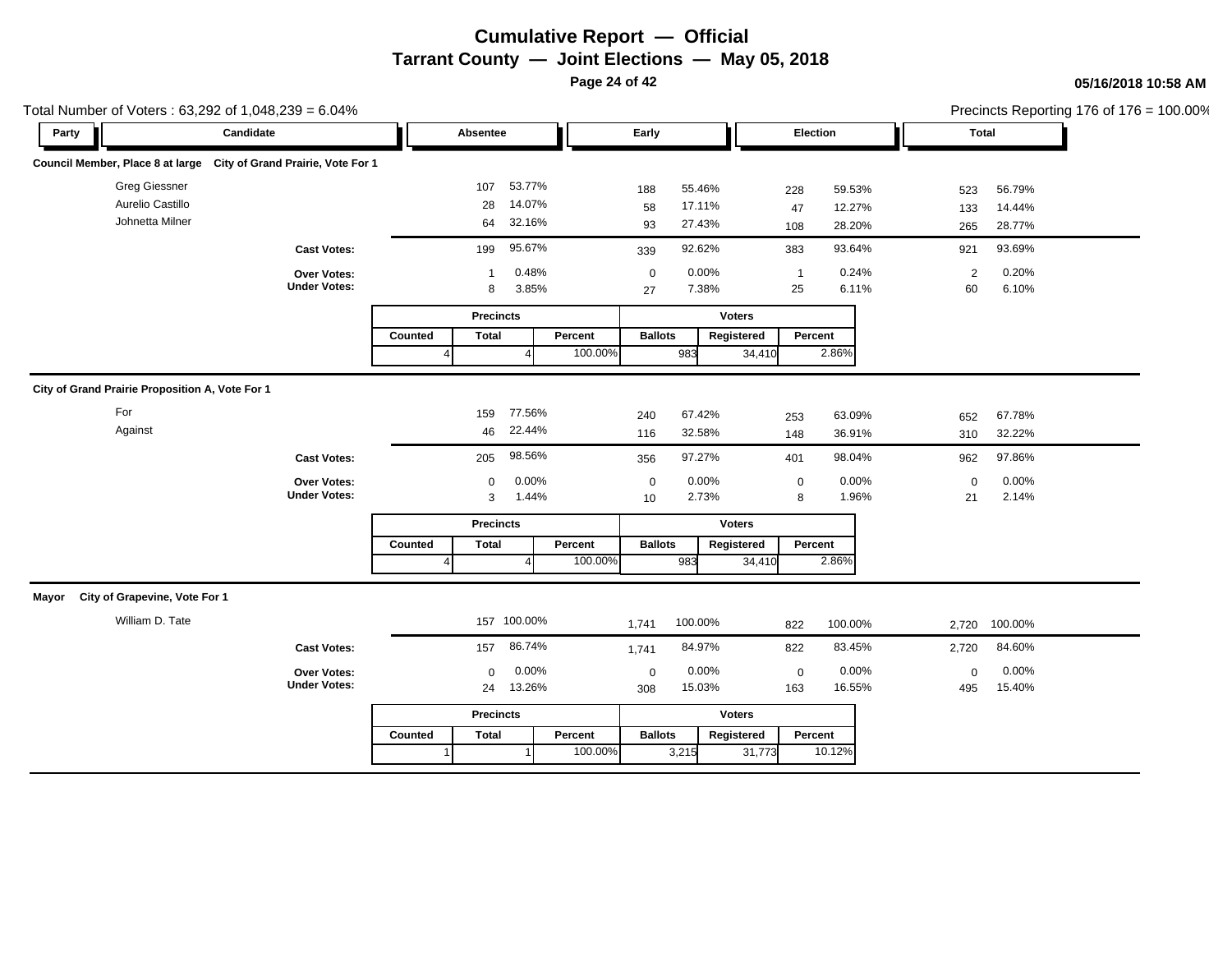**Page 25 of 42**

|                         | Total Number of Voters: 63,292 of 1,048,239 = 6.04%    |                                    |         |                                      |         |                         |                 |               |                    |                 |                    | Precincts Reporting 176 of 176 = 100.00% |  |
|-------------------------|--------------------------------------------------------|------------------------------------|---------|--------------------------------------|---------|-------------------------|-----------------|---------------|--------------------|-----------------|--------------------|------------------------------------------|--|
| Party                   | Candidate                                              |                                    |         | Absentee                             |         | Early                   |                 |               | Election           |                 |                    | Total                                    |  |
| <b>Council, Place 1</b> | City of Grapevine, Vote For 1                          |                                    |         |                                      |         |                         |                 |               |                    |                 |                    |                                          |  |
|                         | Paul Slechta                                           |                                    |         | 149 100.00%                          |         | 1,515                   | 100.00%         |               | 716                | 100.00%         | 2,380              | 100.00%                                  |  |
|                         |                                                        | <b>Cast Votes:</b>                 |         | 82.32%<br>149                        |         | 1,515                   | 73.94%          |               | 716                | 72.69%          | 2,380              | 74.03%                                   |  |
|                         |                                                        | Over Votes:<br><b>Under Votes:</b> |         | 0.00%<br>$\mathbf 0$<br>17.68%<br>32 |         | $\boldsymbol{0}$<br>534 | 0.00%<br>26.06% |               | $\mathbf 0$<br>269 | 0.00%<br>27.31% | $\mathsf 0$<br>835 | 0.00%<br>25.97%                          |  |
|                         |                                                        |                                    |         | <b>Precincts</b>                     |         |                         |                 | <b>Voters</b> |                    |                 |                    |                                          |  |
|                         |                                                        |                                    | Counted | <b>Total</b>                         | Percent | <b>Ballots</b>          |                 | Registered    | Percent            |                 |                    |                                          |  |
|                         |                                                        |                                    |         |                                      | 100.00% |                         | 3,215           | 31,773        |                    | 10.12%          |                    |                                          |  |
|                         | Council, Place 2 City of City of Grapevine, Vote For 1 |                                    |         |                                      |         |                         |                 |               |                    |                 |                    |                                          |  |
|                         | Sharon Spencer                                         |                                    |         | 76.88%<br>133                        |         | 1,304                   | 66.70%          |               | 611                | 66.20%          | 2,048              | 67.13%                                   |  |
|                         | Carlos Merla                                           |                                    |         | 23.12%<br>40                         |         | 651                     | 33.30%          |               | 312                | 33.80%          | 1,003              | 32.87%                                   |  |
|                         |                                                        | <b>Cast Votes:</b>                 |         | 95.58%<br>173                        |         | 1,955                   | 95.41%          |               | 923                | 93.71%          | 3,051              | 94.90%                                   |  |
|                         |                                                        | Over Votes:                        |         | 0.00%<br>0                           |         | $\mathbf 0$             | 0.00%           |               | $\mathbf 0$        | 0.00%           | 0                  | 0.00%                                    |  |
|                         |                                                        | <b>Under Votes:</b>                |         | 4.42%<br>8                           |         | 94                      | 4.59%           |               | 62                 | 6.29%           | 164                | 5.10%                                    |  |
|                         |                                                        |                                    |         | <b>Precincts</b>                     |         |                         |                 | <b>Voters</b> |                    |                 |                    |                                          |  |
|                         |                                                        |                                    | Counted | <b>Total</b>                         | Percent | <b>Ballots</b>          |                 | Registered    | Percent            |                 |                    |                                          |  |
|                         |                                                        |                                    |         |                                      | 100.00% |                         | 3,215           | 31,773        |                    | 10.12%          |                    |                                          |  |
|                         | Council Place 3 City of Haltom City, Vote For 1        |                                    |         |                                      |         |                         |                 |               |                    |                 |                    |                                          |  |
|                         | Linda "Lin" Thompson                                   |                                    |         | 146 100.00%                          |         | 674                     | 100.00%         |               | 323                | 100.00%         | 1,143              | 100.00%                                  |  |
|                         |                                                        | <b>Cast Votes:</b>                 |         | 86.39%<br>146                        |         | 674                     | 71.86%          |               | 323                | 72.42%          | 1,143              | 73.60%                                   |  |
|                         |                                                        | Over Votes:                        |         | 0.00%<br>$\mathbf 0$                 |         | $\mathbf 0$             | 0.00%           |               | $\pmb{0}$          | 0.00%           | $\mathbf 0$        | 0.00%                                    |  |
|                         |                                                        | <b>Under Votes:</b>                |         | 13.61%<br>23                         |         | 264                     | 28.14%          |               | 123                | 27.58%          | 410                | 26.40%                                   |  |
|                         |                                                        |                                    |         | <b>Precincts</b>                     |         |                         |                 | <b>Voters</b> |                    |                 |                    |                                          |  |
|                         |                                                        |                                    | Counted | <b>Total</b>                         | Percent | <b>Ballots</b>          |                 | Registered    | Percent            |                 |                    |                                          |  |
|                         |                                                        |                                    |         |                                      | 100.00% |                         | 1,553           | 18,775        |                    | 8.27%           |                    |                                          |  |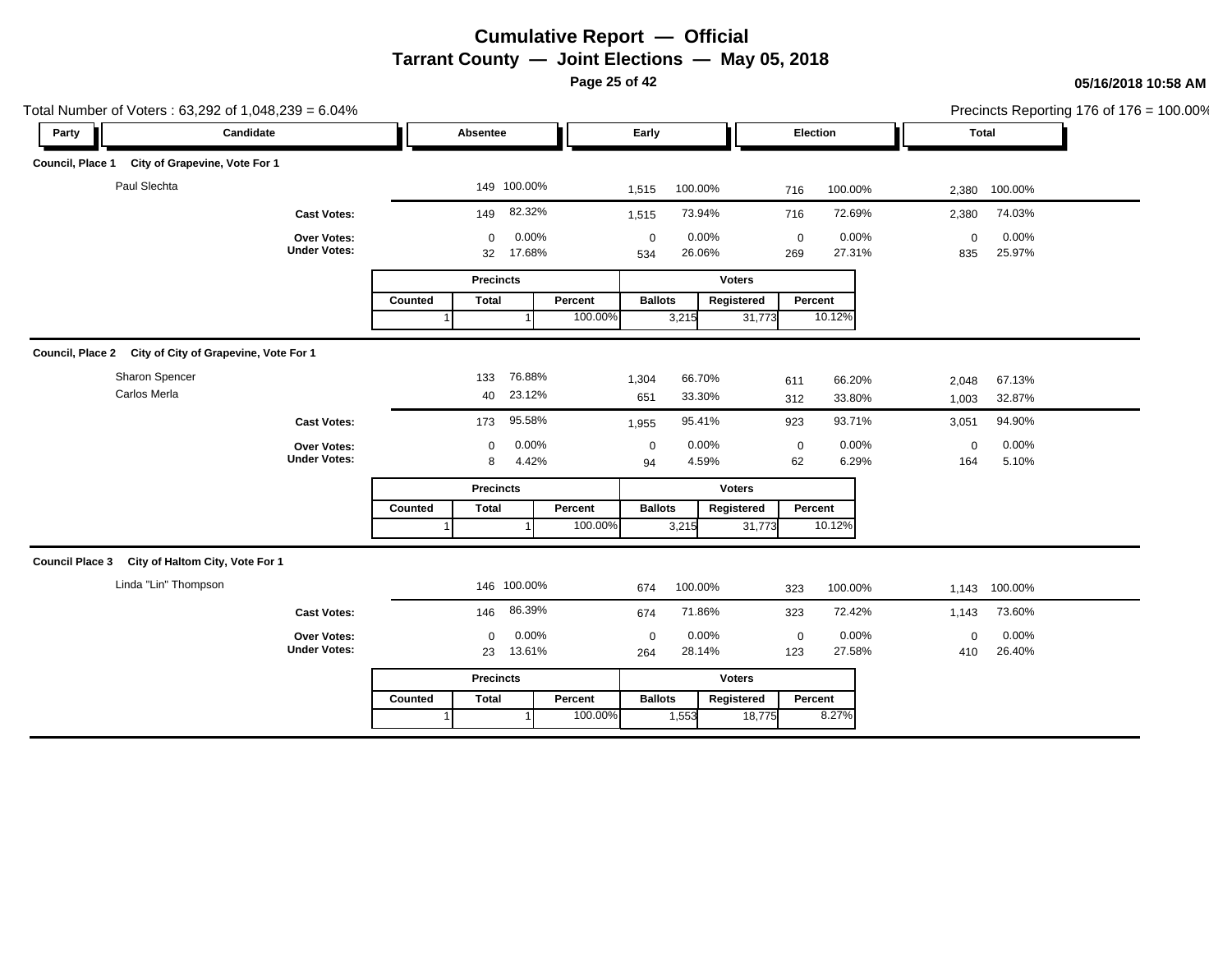**Page 26 of 42**

| Total Number of Voters: 63,292 of 1,048,239 = 6.04% |                                    |                         |                  |                                     |                 |                  |                   |                  | Precincts Reporting 176 of 176 = 100.00% |
|-----------------------------------------------------|------------------------------------|-------------------------|------------------|-------------------------------------|-----------------|------------------|-------------------|------------------|------------------------------------------|
| Party                                               | Candidate                          | Absentee                |                  | Early                               |                 | Election         | <b>Total</b>      |                  |                                          |
| Council Place 4 City of Haltom City, Vote For 1     |                                    |                         |                  |                                     |                 |                  |                   |                  |                                          |
| <b>Brent Weast</b><br><b>Trae Fowler</b>            |                                    | 82<br>82                | 50.00%<br>50.00% | 524<br>59.95%<br>40.05%<br>350      | 272<br>147      | 64.92%<br>35.08% | 878<br>579        | 60.26%<br>39.74% |                                          |
|                                                     | <b>Cast Votes:</b>                 | 164                     | 97.04%           | 93.18%<br>874                       | 419             | 93.95%           | 1,457             | 93.82%           |                                          |
|                                                     | Over Votes:<br><b>Under Votes:</b> | $\mathbf 0$<br>5        | 0.00%<br>2.96%   | 0.00%<br>$\mathbf 0$<br>6.82%<br>64 | $\pmb{0}$<br>27 | 0.00%<br>6.05%   | $\mathbf 0$<br>96 | 0.00%<br>6.18%   |                                          |
|                                                     |                                    | <b>Precincts</b>        |                  |                                     | <b>Voters</b>   |                  |                   |                  |                                          |
|                                                     |                                    | Counted<br><b>Total</b> | Percent          | <b>Ballots</b>                      | Registered      | Percent          |                   |                  |                                          |
|                                                     |                                    |                         | 100.00%          | 1,553                               | 18,775          | 8.27%            |                   |                  |                                          |
| Council Place 5 City of Haltom City, Vote For 1     |                                    |                         |                  |                                     |                 |                  |                   |                  |                                          |
| <b>Bob Watkins</b>                                  |                                    | 97                      | 58.79%           | 54.50%<br>472                       | 213             | 53.12%           | 782               | 54.61%           |                                          |
| Willis O'Dell                                       |                                    |                         | 68 41.21%        | 45.50%<br>394                       | 188             | 46.88%           | 650               | 45.39%           |                                          |
|                                                     | <b>Cast Votes:</b>                 | 165                     | 97.63%           | 92.32%<br>866                       | 401             | 89.91%           | 1,432             | 92.21%           |                                          |
|                                                     | Over Votes:                        | $\mathbf 0$             | 0.00%            | 0.00%<br>$\mathbf 0$                | $\mathbf 0$     | 0.00%            | $\mathbf 0$       | 0.00%            |                                          |
|                                                     | <b>Under Votes:</b>                | 4                       | 2.37%            | 7.68%<br>72                         | 45              | 10.09%           | 121               | 7.79%            |                                          |
|                                                     |                                    | <b>Precincts</b>        |                  |                                     | <b>Voters</b>   |                  |                   |                  |                                          |
|                                                     |                                    | <b>Total</b><br>Counted | Percent          | <b>Ballots</b>                      | Registered      | Percent          |                   |                  |                                          |
|                                                     |                                    |                         | 100.00%          | 1,553                               | 18,775          | 8.27%            |                   |                  |                                          |
| Council Place 6 City of Haltom City, Vote For 1     |                                    |                         |                  |                                     |                 |                  |                   |                  |                                          |
| Ricky Brown                                         |                                    | 99                      | 61.11%           | 58.39%<br>522                       | 232             | 56.04%           | 853               | 58.03%           |                                          |
| Chris Bethel                                        |                                    | 63                      | 38.89%           | 41.61%<br>372                       | 182             | 43.96%           | 617               | 41.97%           |                                          |
|                                                     | <b>Cast Votes:</b>                 | 162                     | 95.86%           | 95.31%<br>894                       | 414             | 92.83%           | 1,470             | 94.66%           |                                          |
|                                                     | Over Votes:                        | $\mathbf 0$             | 0.00%            | 0.00%<br>$\boldsymbol{0}$           | $\pmb{0}$       | 0.00%            | $\mathbf 0$       | 0.00%            |                                          |
|                                                     | <b>Under Votes:</b>                | $\overline{7}$          | 4.14%            | 4.69%<br>44                         | 32              | 7.17%            | 83                | 5.34%            |                                          |
|                                                     |                                    | <b>Precincts</b>        |                  |                                     | <b>Voters</b>   |                  |                   |                  |                                          |
|                                                     |                                    | <b>Total</b><br>Counted | Percent          | <b>Ballots</b>                      | Registered      | Percent          |                   |                  |                                          |
|                                                     |                                    |                         | 100.00%          | 1,553                               | 18,775          | 8.27%            |                   |                  |                                          |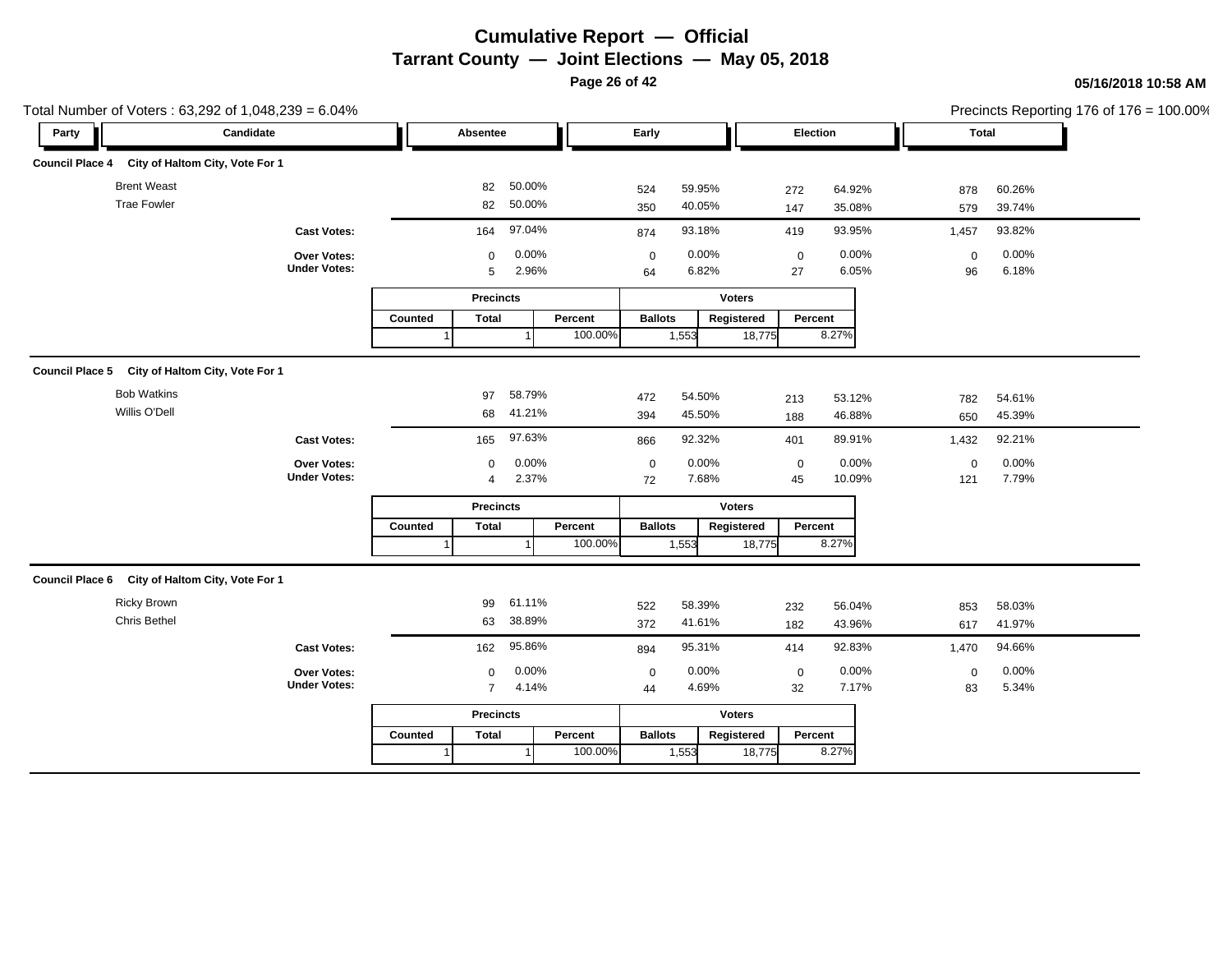**Page 27 of 42**

| Total Number of Voters: 63,292 of 1,048,239 = 6.04%      |                                    |         |                            |                  |         |                   |                  |               |                  |                  |                   |                  | Precincts Reporting 176 of 176 = 100.00% |
|----------------------------------------------------------|------------------------------------|---------|----------------------------|------------------|---------|-------------------|------------------|---------------|------------------|------------------|-------------------|------------------|------------------------------------------|
| Candidate<br>Party                                       |                                    |         | Absentee                   |                  |         | Early             |                  |               |                  | Election         | Total             |                  |                                          |
| City of Haltom City Proposition A, Vote For 1            |                                    |         |                            |                  |         |                   |                  |               |                  |                  |                   |                  |                                          |
| For<br>Against                                           |                                    |         | 86<br>83                   | 50.89%<br>49.11% |         | 436<br>475        | 47.86%<br>52.14% |               | 180<br>263       | 40.63%<br>59.37% | 702<br>821        | 46.09%<br>53.91% |                                          |
|                                                          | <b>Cast Votes:</b>                 |         | 169 100.00%                |                  |         | 911               | 97.12%           |               | 443              | 99.33%           | 1,523             | 98.07%           |                                          |
|                                                          | Over Votes:<br><b>Under Votes:</b> |         | $\mathbf 0$<br>$\mathbf 0$ | 0.00%<br>0.00%   |         | $\mathbf 0$<br>27 | 0.00%<br>2.88%   |               | $\mathbf 0$<br>3 | 0.00%<br>0.67%   | $\mathbf 0$<br>30 | 0.00%<br>1.93%   |                                          |
|                                                          |                                    |         | <b>Precincts</b>           |                  |         |                   |                  | <b>Voters</b> |                  |                  |                   |                  |                                          |
|                                                          |                                    | Counted | <b>Total</b>               |                  | Percent | <b>Ballots</b>    |                  | Registered    |                  | Percent          |                   |                  |                                          |
|                                                          |                                    |         |                            |                  | 100.00% |                   | 1,553            | 18,775        |                  | 8.27%            |                   |                  |                                          |
| City of Haltom City Proposition B, Vote For 1            |                                    |         |                            |                  |         |                   |                  |               |                  |                  |                   |                  |                                          |
| For                                                      |                                    |         | 108                        | 64.29%           |         | 507               | 55.35%           |               | 213              | 48.08%           | 828               | 54.22%           |                                          |
| Against                                                  |                                    |         | 60                         | 35.71%           |         | 409               | 44.65%           |               | 230              | 51.92%           | 699               | 45.78%           |                                          |
|                                                          | <b>Cast Votes:</b>                 |         | 168                        | 99.41%           |         | 916               | 97.65%           |               | 443              | 99.33%           | 1,527             | 98.33%           |                                          |
|                                                          | Over Votes:                        |         | $\mathbf 0$                | 0.00%            |         | $\mathbf 0$       | 0.00%            |               | $\mathbf 0$      | 0.00%            | $\mathsf 0$       | 0.00%            |                                          |
|                                                          | <b>Under Votes:</b>                |         | $\mathbf{1}$               | 0.59%            |         | 22                | 2.35%            |               | 3                | 0.67%            | 26                | 1.67%            |                                          |
|                                                          |                                    |         | <b>Precincts</b>           |                  |         |                   |                  | <b>Voters</b> |                  |                  |                   |                  |                                          |
|                                                          |                                    | Counted | <b>Total</b>               |                  | Percent | <b>Ballots</b>    |                  | Registered    |                  | Percent<br>8.27% |                   |                  |                                          |
|                                                          |                                    |         |                            |                  | 100.00% |                   | 1,553            | 18,775        |                  |                  |                   |                  |                                          |
| Councilmember, Place 3 (Mayor) City of Hurst, Vote For 1 |                                    |         |                            |                  |         |                   |                  |               |                  |                  |                   |                  |                                          |
| Henry Wilson                                             |                                    |         | 354 100.00%                |                  |         | 851               | 100.00%          |               | 506              | 100.00%          |                   | 1,711 100.00%    |                                          |
|                                                          | <b>Cast Votes:</b>                 |         | 354                        | 83.89%           |         | 851               | 81.67%           |               | 506              | 71.57%           | 1,711             | 78.81%           |                                          |
|                                                          | Over Votes:                        |         | $\mathbf 0$                | 0.00%            |         | $\mathbf 0$       | 0.00%            |               | $\mathbf 0$      | 0.00%            | $\mathbf 0$       | 0.00%            |                                          |
|                                                          | <b>Under Votes:</b>                |         | 68                         | 16.11%           |         | 191               | 18.33%           |               | 201              | 28.43%           | 460               | 21.19%           |                                          |
|                                                          |                                    |         | <b>Precincts</b>           |                  |         |                   |                  | <b>Voters</b> |                  |                  |                   |                  |                                          |
|                                                          |                                    | Counted | <b>Total</b>               |                  | Percent | <b>Ballots</b>    |                  | Registered    |                  | Percent          |                   |                  |                                          |
|                                                          |                                    |         |                            |                  | 100.00% |                   | 2,171            | 23,320        |                  | 9.31%            |                   |                  |                                          |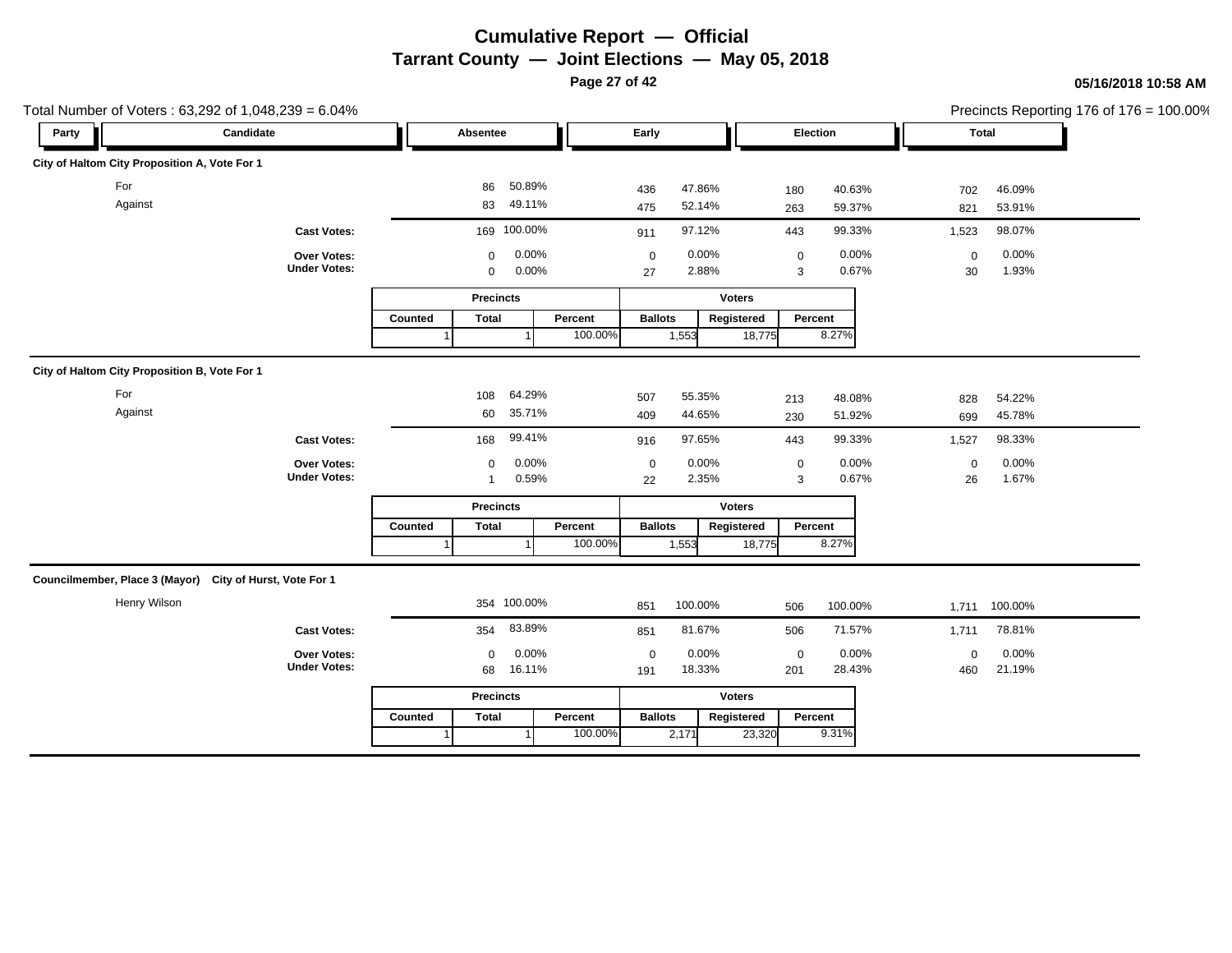**Page 28 of 42**

| Total Number of Voters: 63,292 of 1,048,239 = 6.04% |                                    |         |                   |                  |         |                   |                  |               |                 |                  |                    |                  | Precincts Reporting 176 of 176 = 100.00% |
|-----------------------------------------------------|------------------------------------|---------|-------------------|------------------|---------|-------------------|------------------|---------------|-----------------|------------------|--------------------|------------------|------------------------------------------|
| Candidate<br>Party                                  |                                    |         | Absentee          |                  |         | Early             |                  |               | Election        |                  |                    | <b>Total</b>     |                                          |
| Councilmember, Place 4 City of Hurst, Vote For 1    |                                    |         |                   |                  |         |                   |                  |               |                 |                  |                    |                  |                                          |
| Jessica Martin<br>Cathy Butler Thompson             |                                    |         | 145<br>237        | 37.96%<br>62.04% |         | 351<br>592        | 37.22%<br>62.78% |               | 307<br>331      | 48.12%<br>51.88% | 803<br>1,160       | 40.91%<br>59.09% |                                          |
|                                                     | <b>Cast Votes:</b>                 |         | 382               | 90.52%           |         | 943               | 90.50%           |               | 638             | 90.24%           | 1,963              | 90.42%           |                                          |
|                                                     | Over Votes:<br><b>Under Votes:</b> |         | $\mathbf 0$<br>40 | 0.00%<br>9.48%   |         | $\mathbf 0$<br>99 | 0.00%<br>9.50%   |               | $\pmb{0}$<br>69 | 0.00%<br>9.76%   | $\mathbf 0$<br>208 | 0.00%<br>9.58%   |                                          |
|                                                     |                                    |         | <b>Precincts</b>  |                  |         |                   |                  | <b>Voters</b> |                 |                  |                    |                  |                                          |
|                                                     |                                    | Counted | <b>Total</b>      |                  | Percent | <b>Ballots</b>    |                  | Registered    | Percent         |                  |                    |                  |                                          |
|                                                     |                                    |         |                   |                  | 100.00% |                   | 2,171            | 23,320        |                 | 9.31%            |                    |                  |                                          |
| Councilmember, Place 5 City of Hurst, Vote For 1    |                                    |         |                   |                  |         |                   |                  |               |                 |                  |                    |                  |                                          |
| <b>Bill McLendon</b><br>Jeff Childers               |                                    |         | 269<br>121        | 68.97%<br>31.03% |         | 525<br>431        | 54.92%<br>45.08% |               | 317<br>312      | 50.40%<br>49.60% | 1,111<br>864       | 56.25%<br>43.75% |                                          |
|                                                     | <b>Cast Votes:</b>                 |         | 390               | 92.42%           |         | 956               | 91.75%           |               | 629             | 88.97%           | 1,975              | 90.97%           |                                          |
|                                                     | Over Votes:                        |         | $\mathbf 0$       | 0.00%            |         | $\mathbf 0$       | 0.00%            |               | $\mathbf 0$     | 0.00%            | $\mathbf 0$        | 0.00%            |                                          |
|                                                     | <b>Under Votes:</b>                |         | 32                | 7.58%            |         | 86                | 8.25%            |               | 78              | 11.03%           | 196                | 9.03%            |                                          |
|                                                     |                                    |         | <b>Precincts</b>  |                  |         |                   |                  | <b>Voters</b> |                 |                  |                    |                  |                                          |
|                                                     |                                    | Counted | Total             |                  | Percent | <b>Ballots</b>    |                  | Registered    | Percent         |                  |                    |                  |                                          |
|                                                     |                                    |         |                   |                  | 100.00% |                   | 2,171            | 23,320        |                 | 9.31%            |                    |                  |                                          |
| Councilmember, Place 7 City of Hurst, Vote For 1    |                                    |         |                   |                  |         |                   |                  |               |                 |                  |                    |                  |                                          |
| Cindy Shepard                                       |                                    |         | 157               | 40.46%           |         | 316               | 32.34%           |               | 249             | 38.19%           | 722                | 35.80%           |                                          |
| <b>Howard Shotwell</b>                              |                                    |         | 181               | 46.65%           |         | 478               | 48.93%           |               | 229             | 35.12%           | 888                | 44.03%           |                                          |
| Chad Householder                                    |                                    |         | 50                | 12.89%           |         | 183               | 18.73%           |               | 174             | 26.69%           | 407                | 20.18%           |                                          |
|                                                     | <b>Cast Votes:</b>                 |         | 388               | 91.94%           |         | 977               | 93.76%           |               | 652             | 92.22%           | 2,017              | 92.91%           |                                          |
|                                                     | Over Votes:                        |         | $\mathbf 0$       | 0.00%            |         | $\boldsymbol{0}$  | 0.00%            |               | $\pmb{0}$       | 0.00%            | $\mathsf 0$        | 0.00%            |                                          |
|                                                     | <b>Under Votes:</b>                |         | 34                | 8.06%            |         | 65                | 6.24%            |               | 55              | 7.78%            | 154                | 7.09%            |                                          |
|                                                     |                                    |         | <b>Precincts</b>  |                  |         |                   |                  | <b>Voters</b> |                 |                  |                    |                  |                                          |
|                                                     |                                    | Counted | <b>Total</b>      |                  | Percent | <b>Ballots</b>    |                  | Registered    | Percent         |                  |                    |                  |                                          |
|                                                     |                                    |         |                   |                  | 100.00% |                   | 2,171            | 23,320        |                 | 9.31%            |                    |                  |                                          |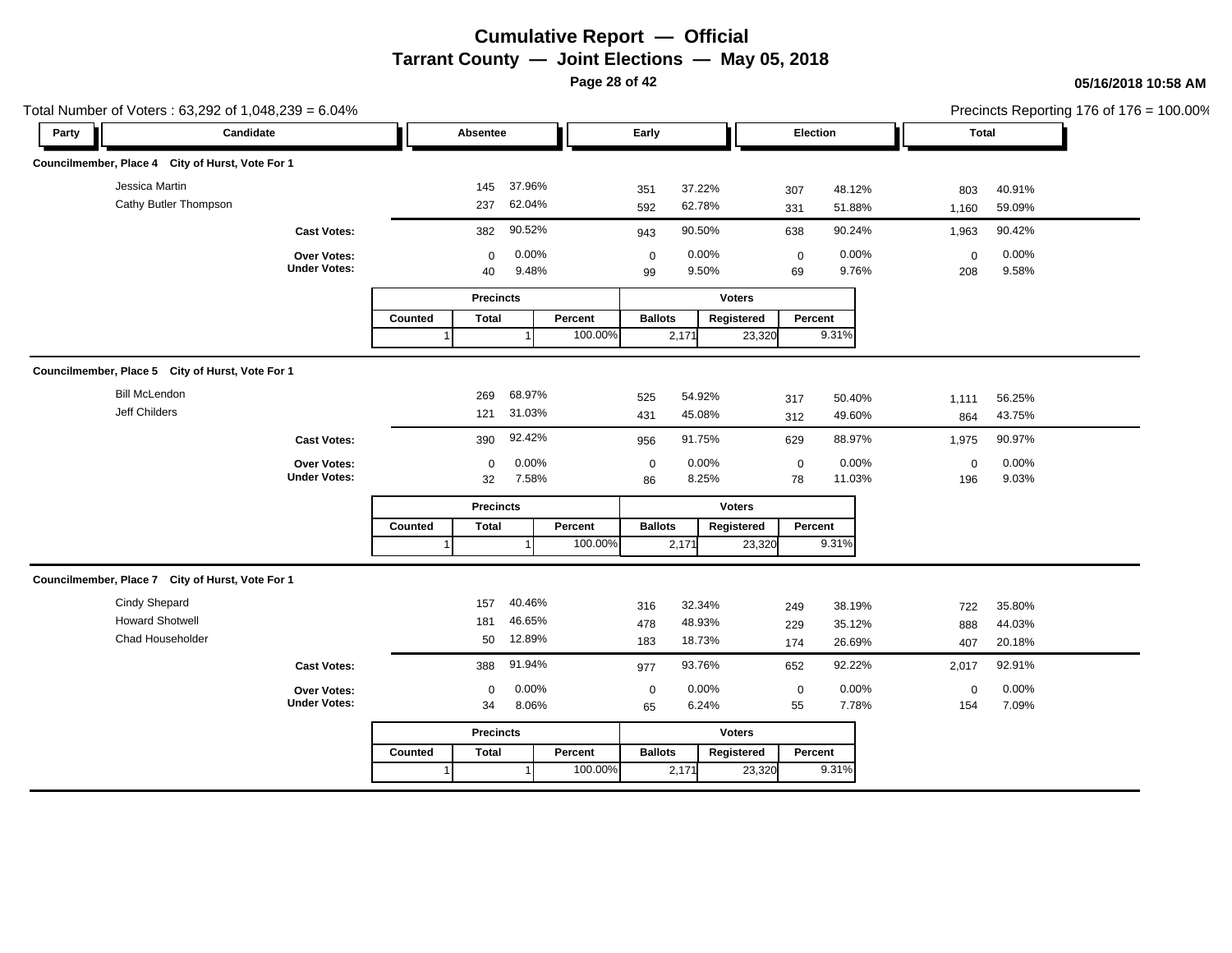**Page 29 of 42**

|                                                  | Total Number of Voters: 63,292 of 1,048,239 = 6.04%       |                |                   |                |         |                        |                |               |                 |                |                    |                | Precincts Reporting 176 of 176 = 100.00% |
|--------------------------------------------------|-----------------------------------------------------------|----------------|-------------------|----------------|---------|------------------------|----------------|---------------|-----------------|----------------|--------------------|----------------|------------------------------------------|
| Party                                            | Candidate                                                 |                | Absentee          |                |         | Early                  |                |               | Election        |                |                    | Total          |                                          |
|                                                  | Councilmember, Place 6 (Unexpired Term) HURST, Vote For 1 |                |                   |                |         |                        |                |               |                 |                |                    |                |                                          |
| Jeffrey Barnes                                   |                                                           |                | 137               | 36.05%         |         | 335                    | 35.34%         |               | 269             | 42.03%         | 741                | 37.65%         |                                          |
| Jon McKenzie                                     |                                                           |                | 243               | 63.95%         |         | 613                    | 64.66%         |               | 371             | 57.97%         | 1,227              | 62.35%         |                                          |
|                                                  | <b>Cast Votes:</b>                                        |                | 380               | 90.05%         |         | 948                    | 90.98%         |               | 640             | 90.52%         | 1,968              | 90.65%         |                                          |
|                                                  | Over Votes:<br><b>Under Votes:</b>                        |                | $\mathbf 0$<br>42 | 0.00%<br>9.95% |         | $\boldsymbol{0}$<br>94 | 0.00%<br>9.02% |               | $\pmb{0}$<br>67 | 0.00%<br>9.48% | $\mathbf 0$<br>203 | 0.00%<br>9.35% |                                          |
|                                                  |                                                           |                | <b>Precincts</b>  |                |         |                        |                | <b>Voters</b> |                 |                |                    |                |                                          |
|                                                  |                                                           | Counted        | <b>Total</b>      |                | Percent | <b>Ballots</b>         |                | Registered    | Percent         |                |                    |                |                                          |
|                                                  |                                                           |                |                   |                | 100.00% |                        | 2,171          | 23,320        |                 | 9.31%          |                    |                |                                          |
| City Council, Place 1 City of Keller, Vote For 1 |                                                           |                |                   |                |         |                        |                |               |                 |                |                    |                |                                          |
| Mitch Holmes                                     |                                                           |                | 167               | 41.23%         |         | 962                    | 50.95%         |               | 675             | 52.12%         | 1,804              | 50.28%         |                                          |
| Debbie Bryan                                     |                                                           |                | 238               | 58.77%         |         | 926                    | 49.05%         |               | 620             | 47.88%         | 1,784              | 49.72%         |                                          |
|                                                  | <b>Cast Votes:</b>                                        |                | 405               | 97.83%         |         | 1,888                  | 97.93%         |               | 1,295           | 98.33%         | 3,588              | 98.06%         |                                          |
|                                                  | Over Votes:                                               |                | $\mathbf 0$       | 0.00%          |         | $\mathbf 0$            | 0.00%          |               | $\overline{1}$  | 0.08%          | $\mathbf{1}$       | 0.03%          |                                          |
|                                                  | <b>Under Votes:</b>                                       |                | 9                 | 2.17%          |         | 40                     | 2.07%          |               | 21              | 1.59%          | 70                 | 1.91%          |                                          |
|                                                  |                                                           |                | <b>Precincts</b>  |                |         |                        |                | <b>Voters</b> |                 |                |                    |                |                                          |
|                                                  |                                                           | Counted        | <b>Total</b>      |                | Percent | <b>Ballots</b>         |                | Registered    | Percent         |                |                    |                |                                          |
|                                                  |                                                           | $\overline{2}$ |                   |                | 100.00% |                        | 3,659          | 31,726        |                 | 11.53%         |                    |                |                                          |
| City Council, Place 2 City of Keller, Vote For 1 |                                                           |                |                   |                |         |                        |                |               |                 |                |                    |                |                                          |
| Joe Markham                                      |                                                           |                | 104               | 27.30%         |         | 228                    | 12.60%         |               | 230             | 18.43%         | 562                | 16.34%         |                                          |
| Vandolyn Roszell                                 |                                                           |                | 111               | 29.13%         |         | 670                    | 37.02%         |               | 439             | 35.18%         | 1,220              | 35.48%         |                                          |
| Liz Scripter                                     |                                                           |                | 52                | 13.65%         |         | 249                    | 13.76%         |               | 187             | 14.98%         | 488                | 14.19%         |                                          |
| Sean M. Hicks                                    |                                                           |                | 114               | 29.92%         |         | 663                    | 36.63%         |               | 392             | 31.41%         | 1,169              | 33.99%         |                                          |
|                                                  | <b>Cast Votes:</b>                                        |                | 381               | 92.03%         |         | 1,810                  | 93.88%         |               | 1,248           | 94.76%         | 3,439              | 93.99%         |                                          |
|                                                  | Over Votes:                                               |                | 5                 | 1.21%          |         | $\mathbf 0$            | 0.00%          |               | $\mathbf 0$     | 0.00%          | 5                  | 0.14%          |                                          |
|                                                  | <b>Under Votes:</b>                                       |                | 28                | 6.76%          |         | 118                    | 6.12%          |               | 69              | 5.24%          | 215                | 5.88%          |                                          |
|                                                  |                                                           |                | <b>Precincts</b>  |                |         |                        |                | <b>Voters</b> |                 |                |                    |                |                                          |
|                                                  |                                                           | Counted        | <b>Total</b>      |                | Percent | <b>Ballots</b>         |                | Registered    | Percent         |                |                    |                |                                          |
|                                                  |                                                           | $2\vert$       |                   | $\overline{2}$ | 100.00% |                        | 3,659          | 31,726        |                 | 11.53%         |                    |                |                                          |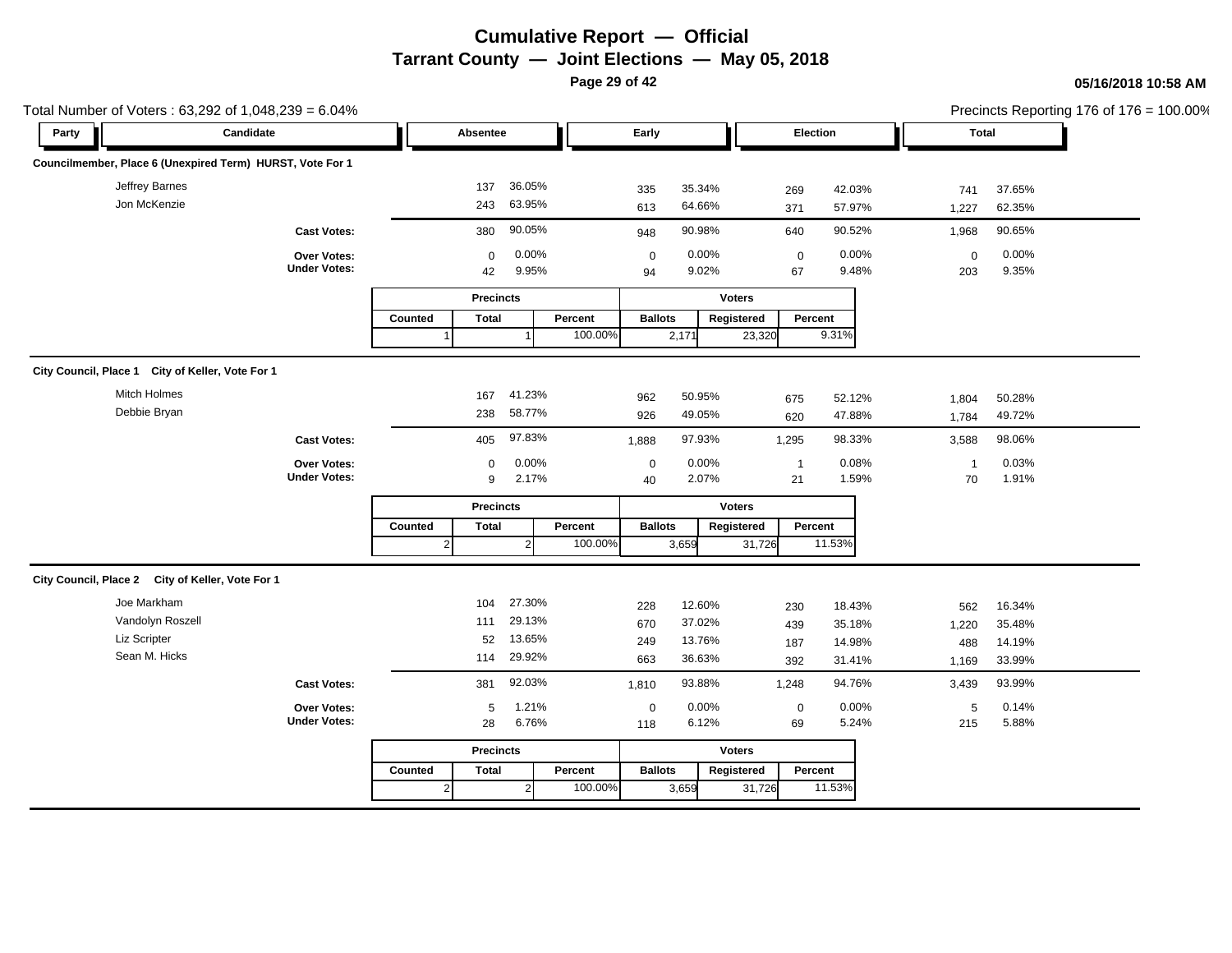**Page 30 of 42**

|       | Total Number of Voters: 63,292 of 1,048,239 = 6.04% |                                    |                |                   |                  |         |                   |                  |               |                      |                  |                    |                  | Precincts Reporting 176 of 176 = 100.00% |
|-------|-----------------------------------------------------|------------------------------------|----------------|-------------------|------------------|---------|-------------------|------------------|---------------|----------------------|------------------|--------------------|------------------|------------------------------------------|
| Party | Candidate                                           |                                    |                | Absentee          |                  |         | Early             |                  |               | Election             |                  | Total              |                  |                                          |
|       | City of Keller Proposition A, Vote For 1            |                                    |                |                   |                  |         |                   |                  |               |                      |                  |                    |                  |                                          |
|       | For the resolution<br>Against the resolution        |                                    |                | 224<br>178        | 55.72%<br>44.28% |         | 1,087<br>811      | 57.27%<br>42.73% |               | 731<br>569           | 56.23%<br>43.77% | 2,042<br>1,558     | 56.72%<br>43.28% |                                          |
|       |                                                     | <b>Cast Votes:</b>                 |                | 402               | 97.10%           |         | 1,898             | 98.44%           |               | 1,300                | 98.71%           | 3,600              | 98.39%           |                                          |
|       |                                                     | Over Votes:<br><b>Under Votes:</b> |                | $\mathbf 0$<br>12 | 0.00%<br>2.90%   |         | $\mathbf 0$<br>30 | 0.00%<br>1.56%   |               | $\overline{1}$<br>16 | 0.08%<br>1.21%   | $\mathbf{1}$<br>58 | 0.03%<br>1.59%   |                                          |
|       |                                                     |                                    |                | <b>Precincts</b>  |                  |         |                   |                  | <b>Voters</b> |                      |                  |                    |                  |                                          |
|       |                                                     |                                    | Counted        | <b>Total</b>      |                  | Percent | <b>Ballots</b>    |                  | Registered    | Percent              |                  |                    |                  |                                          |
|       |                                                     |                                    | $\overline{2}$ |                   | $\overline{2}$   | 100.00% |                   | 3,659            | 31,726        |                      | 11.53%           |                    |                  |                                          |
|       | Mayor City of Kennendale, Vote For 1                |                                    |                |                   |                  |         |                   |                  |               |                      |                  |                    |                  |                                          |
|       | Jan Joplin                                          |                                    |                | 31                | 57.41%           |         | 381               | 46.98%           |               | 202                  | 53.58%           | 614                | 49.44%           |                                          |
|       | Brian Johnson                                       |                                    |                | 23                | 42.59%           |         | 430               | 53.02%           |               | 175                  | 46.42%           | 628                | 50.56%           |                                          |
|       |                                                     | <b>Cast Votes:</b>                 |                | 54                | 98.18%           |         | 811               | 99.51%           |               | 377                  | 99.74%           | 1,242              | 99.52%           |                                          |
|       |                                                     | Over Votes:                        |                | $\mathbf 0$       | 0.00%            |         | $\mathbf 0$       | 0.00%            |               | $\mathbf 0$          | 0.00%            | $\mathbf 0$        | 0.00%            |                                          |
|       |                                                     | <b>Under Votes:</b>                |                | $\mathbf{1}$      | 1.82%            |         | $\overline{4}$    | 0.49%            |               | $\overline{1}$       | 0.26%            | 6                  | 0.48%            |                                          |
|       |                                                     |                                    |                | <b>Precincts</b>  |                  |         |                   |                  | <b>Voters</b> |                      |                  |                    |                  |                                          |
|       |                                                     |                                    | Counted        | <b>Total</b>      |                  | Percent | <b>Ballots</b>    |                  | Registered    | Percent              |                  |                    |                  |                                          |
|       |                                                     |                                    |                |                   |                  | 100.00% |                   | 1,248            | 4,947         |                      | 25.23%           |                    |                  |                                          |
|       | City Council, Place 2 City of Kennedale, Vote For 1 |                                    |                |                   |                  |         |                   |                  |               |                      |                  |                    |                  |                                          |
|       | <b>Lary Adkins</b>                                  |                                    |                | 22                | 43.14%           |         | 323               | 41.30%           |               | 164                  | 46.86%           | 509                | 43.03%           |                                          |
|       | Chris Pugh                                          |                                    |                | 29                | 56.86%           |         | 459               | 58.70%           |               | 186                  | 53.14%           | 674                | 56.97%           |                                          |
|       |                                                     | <b>Cast Votes:</b>                 |                | 51                | 92.73%           |         | 782               | 95.95%           |               | 350                  | 92.59%           | 1,183              | 94.79%           |                                          |
|       |                                                     | Over Votes:                        |                | $\Omega$          | 0.00%            |         | $\mathbf 0$       | 0.00%            |               | $\mathbf 0$          | 0.00%            | $\mathbf 0$        | 0.00%            |                                          |
|       |                                                     | <b>Under Votes:</b>                |                | 4                 | 7.27%            |         | 33                | 4.05%            |               | 28                   | 7.41%            | 65                 | 5.21%            |                                          |
|       |                                                     |                                    |                | <b>Precincts</b>  |                  |         |                   |                  | <b>Voters</b> |                      |                  |                    |                  |                                          |
|       |                                                     |                                    | Counted        | <b>Total</b>      |                  | Percent | <b>Ballots</b>    |                  | Registered    | Percent              |                  |                    |                  |                                          |
|       |                                                     |                                    |                |                   |                  | 100.00% |                   | 1,248            | 4,947         |                      | 25.23%           |                    |                  |                                          |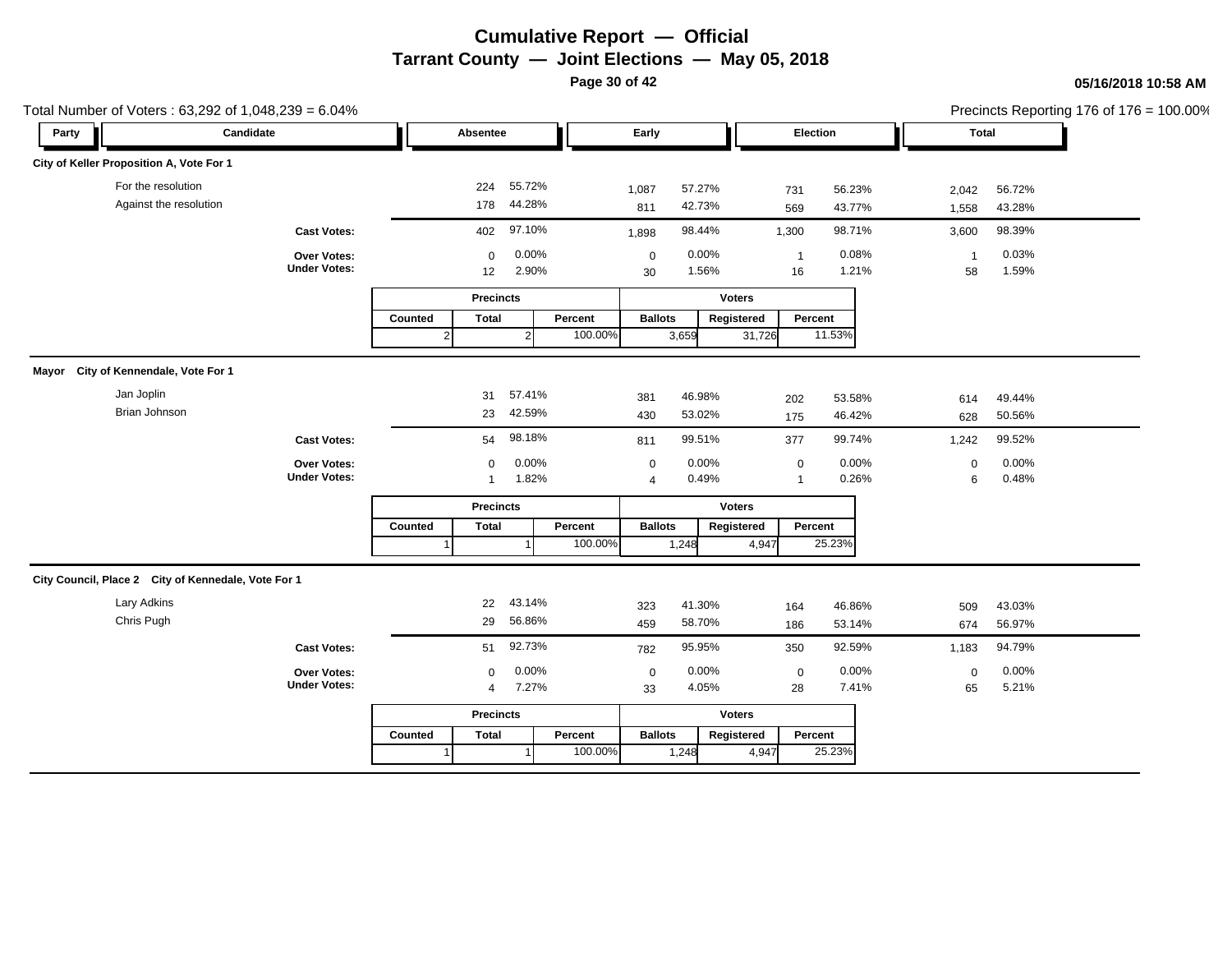**Page 31 of 42**

|       | Total Number of Voters: 63,292 of 1,048,239 = 6.04% |                     |         |                  |        |         |                |        |               |             |                  |              |                  | Precincts Reporting 176 of 176 = 100.00% |
|-------|-----------------------------------------------------|---------------------|---------|------------------|--------|---------|----------------|--------|---------------|-------------|------------------|--------------|------------------|------------------------------------------|
| Party | Candidate                                           |                     |         | Absentee         |        |         | Early          |        |               | Election    |                  | <b>Total</b> |                  |                                          |
|       | City Council, Place 4 City of Kennedale, Vote For 1 |                     |         |                  |        |         |                |        |               |             |                  |              |                  |                                          |
|       | Timothy Brestowski                                  |                     |         | 16               | 30.77% |         | 353            | 45.73% |               | 155         | 44.67%           | 524          | 44.75%           |                                          |
|       | Linda Rhodes                                        |                     |         | 36               | 69.23% |         | 419            | 54.27% |               | 192         | 55.33%           | 647          | 55.25%           |                                          |
|       |                                                     | <b>Cast Votes:</b>  |         | 52               | 94.55% |         | 772            | 94.72% |               | 347         | 91.80%           | 1,171        | 93.83%           |                                          |
|       |                                                     | Over Votes:         |         | $\mathbf 0$      | 0.00%  |         | $\mathbf 0$    | 0.00%  |               | $\mathbf 0$ | 0.00%            | $\mathbf 0$  | 0.00%            |                                          |
|       |                                                     | <b>Under Votes:</b> |         | 3                | 5.45%  |         | 43             | 5.28%  |               | 31          | 8.20%            | 77           | 6.17%            |                                          |
|       |                                                     |                     |         | <b>Precincts</b> |        |         |                |        | <b>Voters</b> |             |                  |              |                  |                                          |
|       |                                                     |                     | Counted | <b>Total</b>     |        | Percent | <b>Ballots</b> |        | Registered    | Percent     |                  |              |                  |                                          |
|       |                                                     |                     |         |                  |        | 100.00% |                | 1,248  | 4,947         |             | 25.23%           |              |                  |                                          |
|       | City of Kennedale Proposition A, Vote For 1         |                     |         |                  |        |         |                |        |               |             |                  |              |                  |                                          |
|       | Yes                                                 |                     |         | 19               | 35.85% |         | 417            | 52.19% |               | 153         | 41.69%           | 589          | 48.32%           |                                          |
|       | $\mathsf{No}$                                       |                     |         | 34               | 64.15% |         | 382            | 47.81% |               | 214         | 58.31%           | 630          | 51.68%           |                                          |
|       |                                                     | <b>Cast Votes:</b>  |         | 53               | 96.36% |         | 799            | 98.04% |               | 367         | 97.09%           | 1,219        | 97.68%           |                                          |
|       |                                                     | Over Votes:         |         | $\mathbf 0$      | 0.00%  |         | $\mathbf 0$    | 0.00%  |               | $\mathbf 0$ | 0.00%            | 0            | 0.00%            |                                          |
|       |                                                     | <b>Under Votes:</b> |         | 2                | 3.64%  |         | 16             | 1.96%  |               | 11          | 2.91%            | 29           | 2.32%            |                                          |
|       |                                                     |                     |         | <b>Precincts</b> |        |         |                |        | <b>Voters</b> |             |                  |              |                  |                                          |
|       |                                                     |                     | Counted | <b>Total</b>     |        | Percent | <b>Ballots</b> |        | Registered    | Percent     |                  |              |                  |                                          |
|       |                                                     |                     |         |                  |        | 100.00% |                | 1,248  | 4,947         |             | 25.23%           |              |                  |                                          |
|       | City of Kennedale Proposition B, Vote For 1         |                     |         |                  |        |         |                |        |               |             |                  |              |                  |                                          |
|       | Yes                                                 |                     |         | 21               | 39.62% |         | 400            | 50.00% |               |             |                  |              |                  |                                          |
|       | No                                                  |                     |         | 32               | 60.38% |         | 400            | 50.00% |               | 140<br>229  | 37.94%<br>62.06% | 561<br>661   | 45.91%<br>54.09% |                                          |
|       |                                                     | <b>Cast Votes:</b>  |         | 53               | 96.36% |         | 800            | 98.16% |               | 369         | 97.62%           | 1,222        | 97.92%           |                                          |
|       |                                                     | Over Votes:         |         | 0                | 0.00%  |         | $\pmb{0}$      | 0.00%  |               | $\mathbf 0$ | 0.00%            | $\mathsf 0$  | 0.00%            |                                          |
|       |                                                     | <b>Under Votes:</b> |         | $\overline{2}$   | 3.64%  |         | 15             | 1.84%  |               | 9           | 2.38%            | 26           | 2.08%            |                                          |
|       |                                                     |                     |         | <b>Precincts</b> |        |         |                |        | <b>Voters</b> |             |                  |              |                  |                                          |
|       |                                                     |                     | Counted | Total            |        | Percent | <b>Ballots</b> |        | Registered    | Percent     |                  |              |                  |                                          |
|       |                                                     |                     |         |                  |        | 100.00% |                | 1,248  | 4,947         |             | 25.23%           |              |                  |                                          |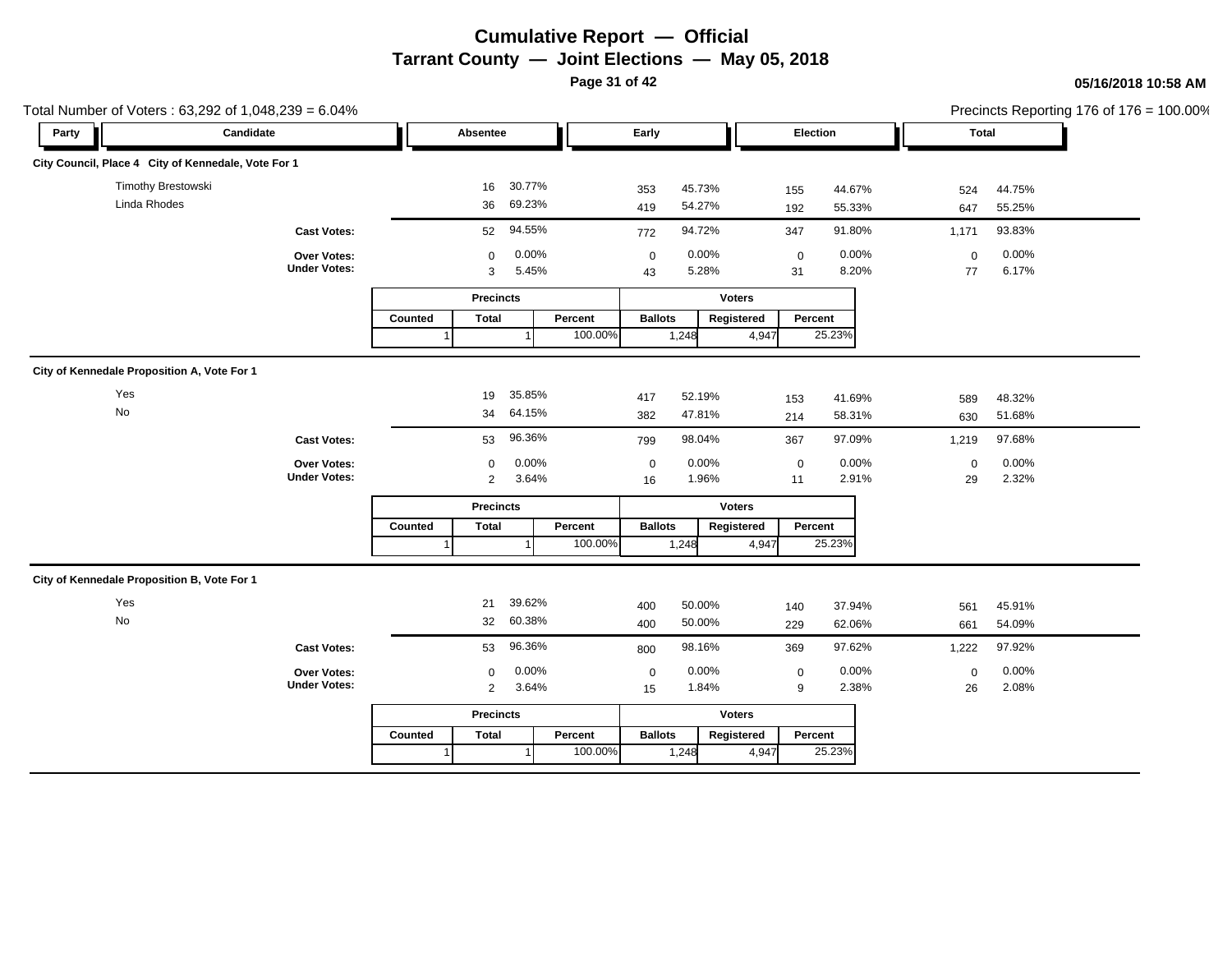**Page 32 of 42**

|       | Total Number of Voters: 63,292 of 1,048,239 = 6.04%   |                                    |         |                   |                  |         |                   |                  |               |                   |                  |                    |                  | Precincts Reporting 176 of 176 = 100.00% |
|-------|-------------------------------------------------------|------------------------------------|---------|-------------------|------------------|---------|-------------------|------------------|---------------|-------------------|------------------|--------------------|------------------|------------------------------------------|
| Party | Candidate                                             |                                    |         | Absentee          |                  |         | Early             |                  |               | Election          |                  |                    | <b>Total</b>     |                                          |
|       | Council Member, Place 3 City of Mansfield, Vote For 1 |                                    |         |                   |                  |         |                   |                  |               |                   |                  |                    |                  |                                          |
|       | Mike Leyman<br><b>Brent Parker</b>                    |                                    |         | 197<br>106        | 65.02%<br>34.98% |         | 916<br>509        | 64.28%<br>35.72% |               | 422<br>283        | 59.86%<br>40.14% | 1,535<br>898       | 63.09%<br>36.91% |                                          |
|       |                                                       | <b>Cast Votes:</b>                 |         | 303               | 95.89%           |         | 1,425             | 94.56%           |               | 705               | 93.25%           | 2,433              | 94.34%           |                                          |
|       |                                                       | Over Votes:<br><b>Under Votes:</b> |         | $\mathbf 0$<br>13 | 0.00%<br>4.11%   |         | $\mathbf 0$<br>82 | 0.00%<br>5.44%   |               | $\mathbf 0$<br>51 | 0.00%<br>6.75%   | $\mathbf 0$<br>146 | 0.00%<br>5.66%   |                                          |
|       |                                                       |                                    |         | <b>Precincts</b>  |                  |         |                   |                  | <b>Voters</b> |                   |                  |                    |                  |                                          |
|       |                                                       |                                    | Counted | <b>Total</b>      |                  | Percent | <b>Ballots</b>    |                  | Registered    | Percent           |                  |                    |                  |                                          |
|       |                                                       |                                    | 3       |                   | 3                | 100.00% |                   | 2,579            | 38,974        |                   | 6.62%            |                    |                  |                                          |
|       | Council Member, Place 4 City of Mansfield, Vote For 1 |                                    |         |                   |                  |         |                   |                  |               |                   |                  |                    |                  |                                          |
|       | Darryl W. Haynes<br>Casey Lewis                       |                                    |         | 174<br>126        | 58.00%<br>42.00% |         | 687<br>761        | 47.44%<br>52.56% |               | 310<br>423        | 42.29%<br>57.71% | 1,171<br>1,310     | 47.20%<br>52.80% |                                          |
|       |                                                       |                                    |         |                   | 94.94%           |         |                   | 96.08%           |               |                   | 96.96%           |                    | 96.20%           |                                          |
|       |                                                       | <b>Cast Votes:</b>                 |         | 300               |                  |         | 1,448             |                  |               | 733               |                  | 2,481              |                  |                                          |
|       |                                                       | Over Votes:<br><b>Under Votes:</b> |         | $\mathbf 0$<br>16 | 0.00%<br>5.06%   |         | $\mathbf 0$<br>59 | 0.00%<br>3.92%   |               | $\pmb{0}$<br>23   | 0.00%<br>3.04%   | $\mathsf 0$<br>98  | 0.00%<br>3.80%   |                                          |
|       |                                                       |                                    |         | <b>Precincts</b>  |                  |         |                   |                  | <b>Voters</b> |                   |                  |                    |                  |                                          |
|       |                                                       |                                    | Counted | <b>Total</b>      |                  | Percent | <b>Ballots</b>    |                  | Registered    | Percent           |                  |                    |                  |                                          |
|       |                                                       |                                    | 3       |                   | 3                | 100.00% |                   | 2,579            | 38,974        |                   | 6.62%            |                    |                  |                                          |
|       | Council Member, Place 5 City of Mansfield, Vote For 1 |                                    |         |                   |                  |         |                   |                  |               |                   |                  |                    |                  |                                          |
|       | Tamera J. Bounds                                      |                                    |         | 106               | 35.69%           |         | 653               | 44.97%           |               | 371               | 50.68%           | 1,130              | 45.55%           |                                          |
|       | Julie Short                                           |                                    |         | 191               | 64.31%           |         | 799               | 55.03%           |               | 361               | 49.32%           | 1,351              | 54.45%           |                                          |
|       |                                                       | <b>Cast Votes:</b>                 |         | 297               | 93.99%           |         | 1,452             | 96.35%           |               | 732               | 96.83%           | 2,481              | 96.20%           |                                          |
|       |                                                       | Over Votes:<br><b>Under Votes:</b> |         | $\mathbf 0$<br>19 | 0.00%<br>6.01%   |         | $\mathbf 0$<br>55 | 0.00%<br>3.65%   |               | $\mathbf 0$<br>24 | 0.00%<br>3.17%   | $\mathbf 0$<br>98  | 0.00%<br>3.80%   |                                          |
|       |                                                       |                                    |         | <b>Precincts</b>  |                  |         |                   |                  | <b>Voters</b> |                   |                  |                    |                  |                                          |
|       |                                                       |                                    | Counted | <b>Total</b>      |                  | Percent | <b>Ballots</b>    |                  | Registered    | Percent           |                  |                    |                  |                                          |
|       |                                                       |                                    | 3       |                   | 31               | 100.00% |                   | 2,579            | 38,974        |                   | 6.62%            |                    |                  |                                          |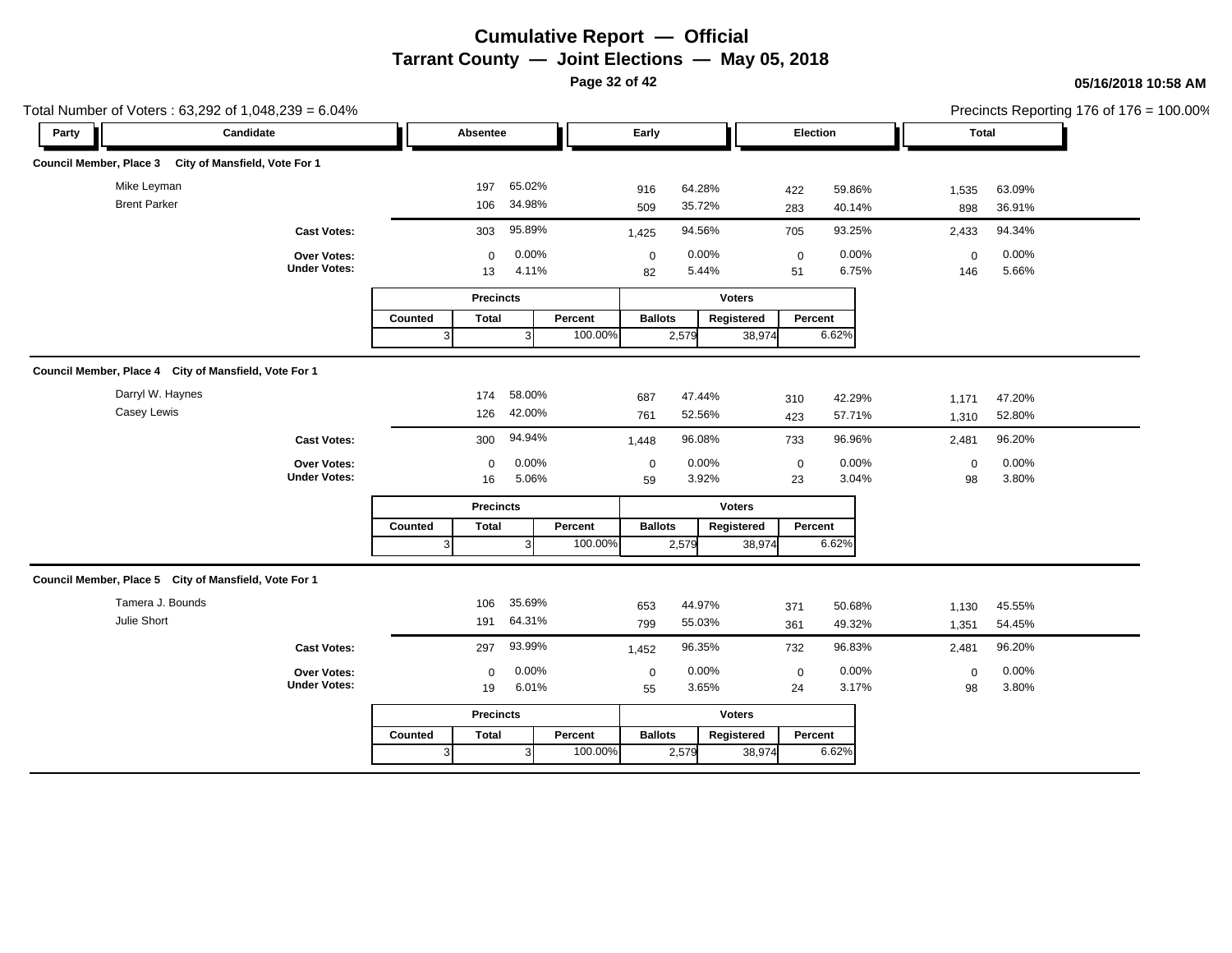**Page 33 of 42**

### **05/16/2018 10:58 AM**

| Total Number of Voters: 63,292 of 1,048,239 = 6.04%              |                                    |                                                         |                                                                            | Precincts Reporting 176 of 176 = 100.00%      |
|------------------------------------------------------------------|------------------------------------|---------------------------------------------------------|----------------------------------------------------------------------------|-----------------------------------------------|
| Party                                                            | Candidate                          | Absentee                                                | Early<br>Election                                                          | <b>Total</b>                                  |
| Mayor City of North Richland Hills, Vote For 1                   |                                    |                                                         |                                                                            |                                               |
| Oscar Trevino                                                    |                                    | 492 100.00%                                             | 100.00%<br>674<br>100.00%<br>390                                           | 100.00%<br>1,556                              |
|                                                                  | <b>Cast Votes:</b>                 | 92.66%<br>492                                           | 87.87%<br>390<br>87.84%<br>674                                             | 89.32%<br>1,556                               |
|                                                                  | Over Votes:<br><b>Under Votes:</b> | 0.00%<br>0<br>39<br>7.34%                               | $\pmb{0}$<br>0.00%<br>$\mathsf 0$<br>0.00%<br>12.13%<br>12.16%<br>93<br>54 | 0.00%<br>$\mathsf{O}\xspace$<br>186<br>10.68% |
|                                                                  |                                    | <b>Precincts</b>                                        | <b>Voters</b>                                                              |                                               |
|                                                                  |                                    | <b>Total</b><br>Percent<br>Counted                      | <b>Ballots</b><br>Registered<br>Percent                                    |                                               |
|                                                                  |                                    | 100.00%<br>3<br>$\mathbf{3}$                            | 4.08%<br>1,742<br>42,734                                                   |                                               |
| Council Member, Place 2 City of North Richland Hills, Vote For 1 |                                    |                                                         |                                                                            |                                               |
| Rita Wright Oujesky                                              |                                    | 479 100.00%                                             | 100.00%<br>659<br>100.00%<br>373                                           | 100.00%<br>1,511                              |
|                                                                  | <b>Cast Votes:</b>                 | 90.21%<br>479                                           | 85.92%<br>84.01%<br>373<br>659                                             | 86.74%<br>1,511                               |
|                                                                  | Over Votes:                        | 0.00%<br>$\mathbf 0$                                    | 0.00%<br>0.00%<br>$\mathbf 0$<br>$\mathbf 0$                               | 0.00%<br>$\mathbf 0$                          |
|                                                                  | <b>Under Votes:</b>                | 52<br>9.79%                                             | 14.08%<br>71<br>15.99%<br>108                                              | 231<br>13.26%                                 |
|                                                                  |                                    | <b>Precincts</b>                                        | <b>Voters</b>                                                              |                                               |
|                                                                  |                                    | <b>Total</b><br>Percent<br>Counted<br>100.00%<br>3<br>3 | <b>Ballots</b><br>Registered<br>Percent<br>4.08%<br>1,742<br>42,734        |                                               |
|                                                                  |                                    |                                                         |                                                                            |                                               |
| Council Member, Place 4 City of North Richland Hills, Vote For 1 |                                    |                                                         |                                                                            |                                               |
| <b>Brent Barrow</b>                                              |                                    | 62.33%<br>316                                           | 71.02%<br>527<br>70.80%<br>308                                             | 68.35%<br>1,151                               |
| <b>Taylor Steele</b>                                             |                                    | 37.67%<br>191                                           | 28.98%<br>215<br>29.20%<br>127                                             | 31.65%<br>533                                 |
|                                                                  | <b>Cast Votes:</b>                 | 95.48%<br>507                                           | 96.74%<br>97.97%<br>742<br>435                                             | 96.67%<br>1,684                               |
|                                                                  | Over Votes:<br><b>Under Votes:</b> | 0.38%<br>$\overline{2}$<br>22<br>4.14%                  | $\pmb{0}$<br>0.00%<br>0.00%<br>$\mathbf 0$<br>2.03%<br>3.26%<br>9<br>25    | 0.11%<br>$\overline{2}$<br>3.21%<br>56        |
|                                                                  |                                    |                                                         |                                                                            |                                               |
|                                                                  |                                    | <b>Precincts</b><br>Counted<br><b>Total</b><br>Percent  | <b>Voters</b><br><b>Ballots</b><br>Registered<br>Percent                   |                                               |
|                                                                  |                                    | 100.00%<br>$\mathbf{3}$<br>3                            | 4.08%<br>1,742<br>42,734                                                   |                                               |
|                                                                  |                                    |                                                         |                                                                            |                                               |
| Council Member, Place 6 City of North Richland Hills, Vote For 1 |                                    |                                                         |                                                                            |                                               |
| Scott Turnage                                                    |                                    | 478 100.00%                                             | 100.00%<br>650<br>100.00%<br>379                                           | 100.00%<br>1,507                              |
|                                                                  | <b>Cast Votes:</b>                 | 90.02%<br>478                                           | 84.75%<br>85.36%<br>379<br>650                                             | 86.51%<br>1,507                               |
|                                                                  | Over Votes:<br><b>Under Votes:</b> | 0.00%<br>0                                              | 0.00%<br>0.00%<br>$\mathbf 0$<br>$\mathbf 0$                               | 0.00%<br>$\mathbf 0$                          |
|                                                                  |                                    | 9.98%<br>53                                             | 15.25%<br>14.64%<br>117<br>65                                              | 13.49%<br>235                                 |
|                                                                  |                                    | <b>Precincts</b>                                        | <b>Voters</b>                                                              |                                               |
|                                                                  |                                    | Counted<br><b>Total</b><br>Percent                      | <b>Ballots</b><br>Registered<br>Percent                                    |                                               |

3 100.00%

1,742

42,734 4.08%

3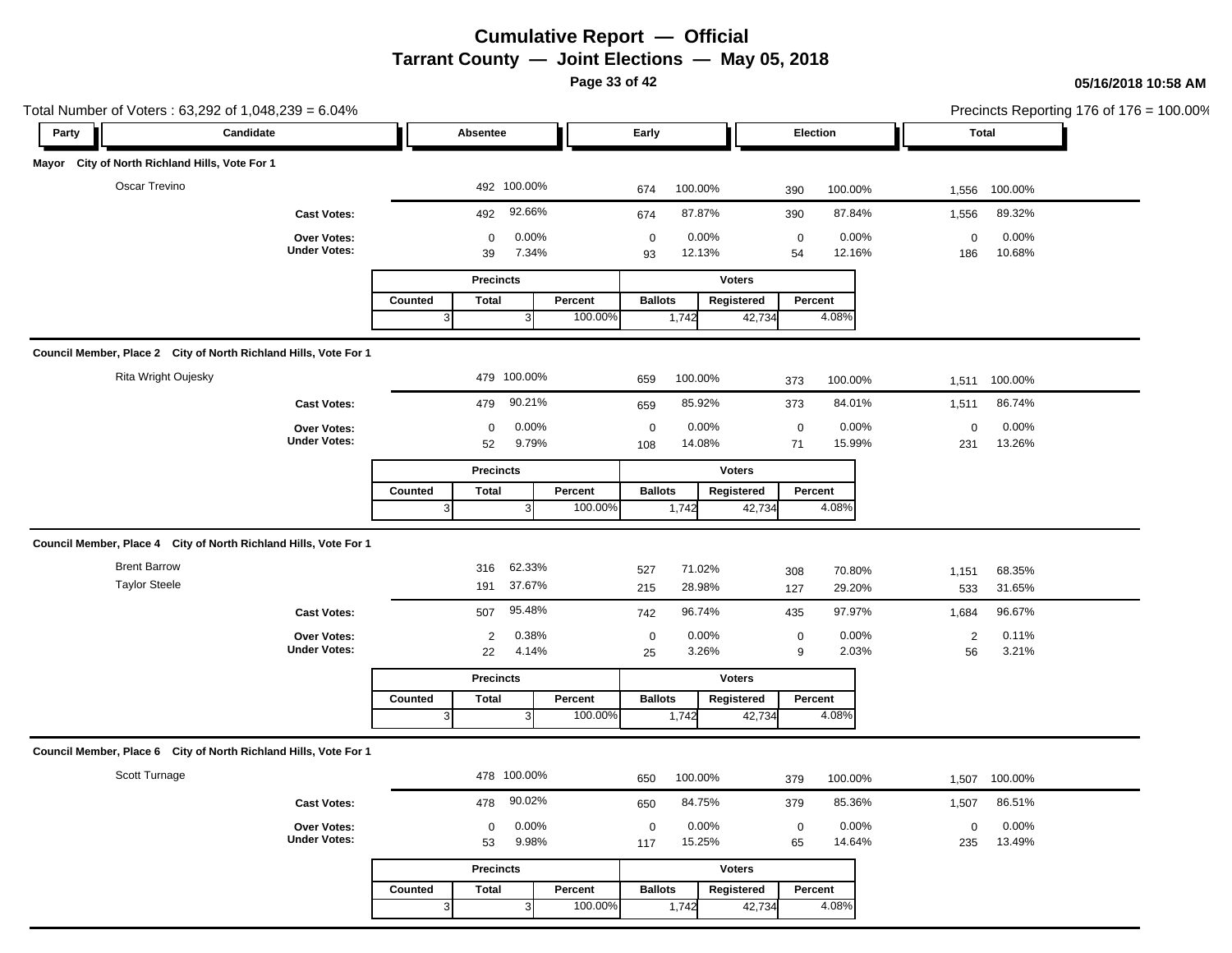**Page 34 of 42**

| Total Number of Voters: 63,292 of 1,048,239 = 6.04% |                                    |                           |                    |                                     |                            | Precincts Reporting 176 of 176 = 100.00% |  |
|-----------------------------------------------------|------------------------------------|---------------------------|--------------------|-------------------------------------|----------------------------|------------------------------------------|--|
| Party                                               | Candidate                          | Absentee                  |                    | Early                               | Election                   | <b>Total</b>                             |  |
| Town Council Place 1 Town of Pantego, Vote For 1    |                                    |                           |                    |                                     |                            |                                          |  |
| <b>Fred Adair</b>                                   |                                    | 56 100.00%                |                    | 100.00%<br>121                      | 100.00%<br>112             | 100.00%<br>289                           |  |
|                                                     | <b>Cast Votes:</b>                 | 82.35%<br>56              |                    | 81.21%<br>121                       | 112<br>80.00%              | 289<br>80.95%                            |  |
|                                                     | Over Votes:                        | 0                         | 0.00%              | $\mathbf 0$<br>0.00%                | $\pmb{0}$<br>0.00%         | $\mathsf 0$<br>0.00%                     |  |
|                                                     | <b>Under Votes:</b>                | 17.65%<br>12              |                    | 18.79%<br>28                        | 20.00%<br>28               | 19.05%<br>68                             |  |
|                                                     |                                    | <b>Precincts</b>          |                    | <b>Voters</b>                       |                            |                                          |  |
|                                                     |                                    | Counted<br><b>Total</b>   | Percent<br>100.00% | <b>Ballots</b><br>Registered<br>357 | Percent<br>18.54%<br>1,926 |                                          |  |
|                                                     |                                    |                           |                    |                                     |                            |                                          |  |
| Town Council Place 2 Town of Pantego, Vote For 1    |                                    |                           |                    |                                     |                            |                                          |  |
| Jeffrey C. Paladini                                 |                                    | 45.31%<br>29              |                    | 42.36%<br>61                        | 39.13%<br>54               | 41.62%<br>144                            |  |
| Donald R. Funderlic                                 |                                    | 54.69%<br>35              |                    | 83<br>57.64%                        | 84<br>60.87%               | 202<br>58.38%                            |  |
|                                                     | <b>Cast Votes:</b>                 | 94.12%<br>64              |                    | 96.64%<br>144                       | 98.57%<br>138              | 96.92%<br>346                            |  |
|                                                     | Over Votes:<br><b>Under Votes:</b> | 0                         | 0.00%              | 0.00%<br>$\pmb{0}$                  | $\pmb{0}$<br>0.00%         | 0.00%<br>$\mathbf 0$                     |  |
|                                                     |                                    | 4                         | 5.88%              | 3.36%<br>$\overline{5}$             | $\overline{c}$<br>1.43%    | 3.08%<br>11                              |  |
|                                                     |                                    | <b>Precincts</b>          |                    | <b>Voters</b>                       |                            |                                          |  |
|                                                     |                                    | Counted<br><b>Total</b>   | Percent<br>100.00% | <b>Ballots</b><br>Registered<br>357 | Percent<br>18.54%<br>1,926 |                                          |  |
|                                                     |                                    |                           |                    |                                     |                            |                                          |  |
| Town Council Place 3 Town of Pantego, Vote For 1    |                                    |                           |                    |                                     |                            |                                          |  |
| Amy Wade                                            |                                    | 56 100.00%                |                    | 100.00%<br>130                      | 100.00%<br>114             | 100.00%<br>300                           |  |
|                                                     | <b>Cast Votes:</b>                 | 82.35%<br>56              |                    | 87.25%<br>130                       | 81.43%<br>114              | 84.03%<br>300                            |  |
|                                                     | Over Votes:                        | 0                         | 0.00%              | 0.00%<br>$\pmb{0}$                  | 0.00%<br>$\pmb{0}$         | 0.00%<br>$\mathbf 0$                     |  |
|                                                     | <b>Under Votes:</b>                | 17.65%<br>12 <sup>2</sup> |                    | 12.75%<br>19                        | 26<br>18.57%               | 15.97%<br>57                             |  |
|                                                     |                                    | <b>Precincts</b>          |                    | <b>Voters</b>                       |                            |                                          |  |
|                                                     |                                    | Counted<br><b>Total</b>   | Percent            | <b>Ballots</b><br>Registered        | Percent                    |                                          |  |
|                                                     |                                    | $\overline{1}$            | 100.00%            | 357                                 | 18.54%<br>1,926            |                                          |  |
| Mayor City of Richland Hills, Vote For 1            |                                    |                           |                    |                                     |                            |                                          |  |
| <b>Edward Lopez</b>                                 |                                    | 40 100.00%                |                    | 100.00%<br>98                       | 100.00%<br>94              | 100.00%<br>232                           |  |
|                                                     | <b>Cast Votes:</b>                 | 93.02%<br>40              |                    | 75.38%<br>98                        | 80.34%<br>94               | 80.00%<br>232                            |  |
|                                                     | Over Votes:                        | 0                         | 0.00%              | 0.00%<br>$\pmb{0}$                  | 0.00%<br>$\pmb{0}$         | 0.00%<br>$\mathbf 0$                     |  |
|                                                     | <b>Under Votes:</b>                | $\ensuremath{\mathsf{3}}$ | 6.98%              | 24.62%<br>32                        | 23<br>19.66%               | 20.00%<br>58                             |  |
|                                                     |                                    | <b>Precincts</b>          |                    | <b>Voters</b>                       |                            |                                          |  |
|                                                     |                                    | Counted<br><b>Total</b>   | Percent            | <b>Ballots</b><br>Registered        | Percent                    |                                          |  |
|                                                     |                                    | 1                         | 100.00%<br>1       | 290                                 | 6.06%<br>4,786             |                                          |  |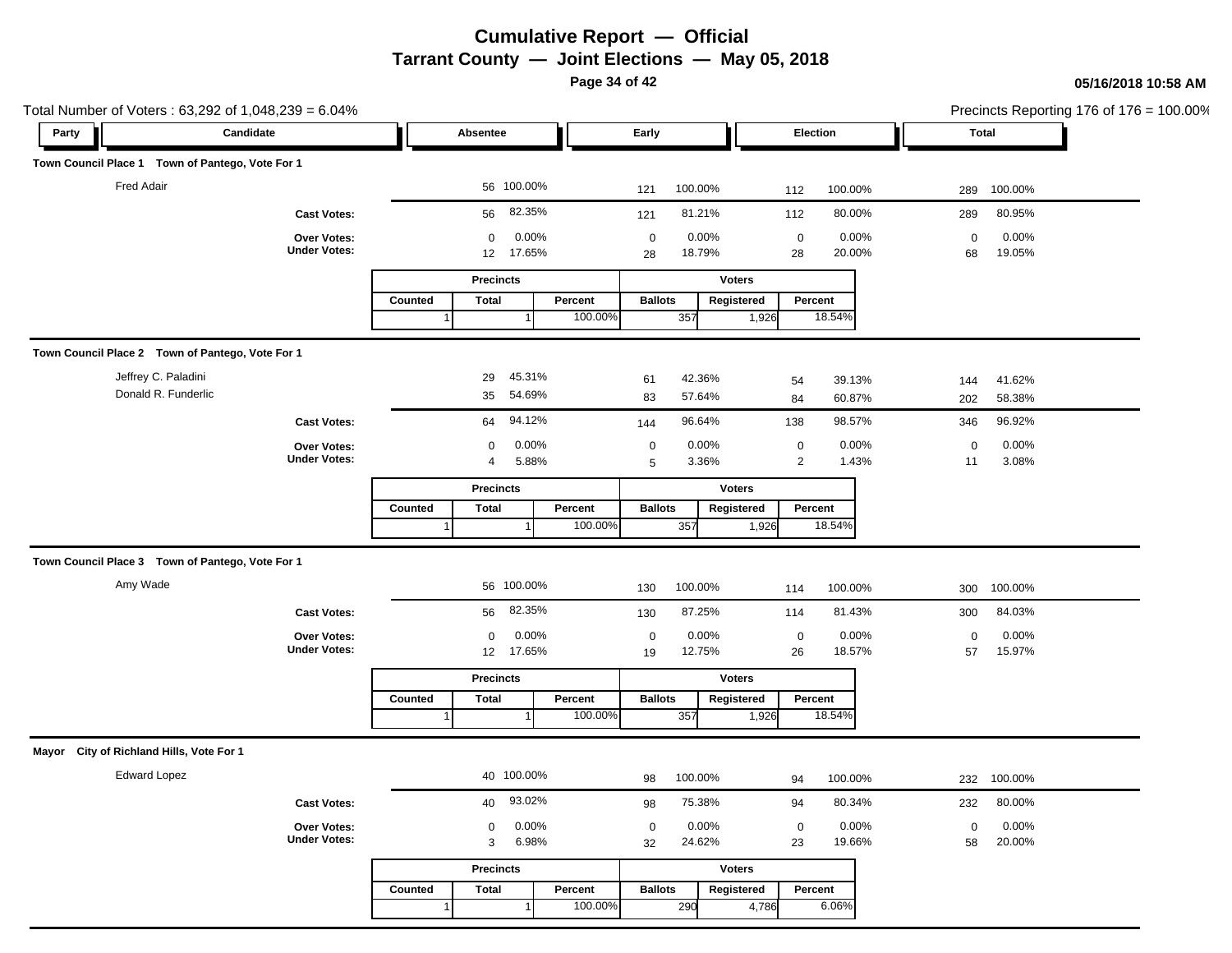**Page 35 of 42**

|                                                          | Total Number of Voters: 63,292 of 1,048,239 = 6.04%      |         |                  |           |         |                |                  |                             |             |                  |                          |                  | Precincts Reporting 176 of $176 = 100.00\%$ |
|----------------------------------------------------------|----------------------------------------------------------|---------|------------------|-----------|---------|----------------|------------------|-----------------------------|-------------|------------------|--------------------------|------------------|---------------------------------------------|
| Party                                                    | Candidate                                                |         | Absentee         |           |         | Early          |                  |                             | Election    |                  | <b>Total</b>             |                  |                                             |
| Councilmember Place 2 City of Richland Hills, Vote For 1 |                                                          |         |                  |           |         |                |                  |                             |             |                  |                          |                  |                                             |
| Lisa Skier                                               |                                                          |         | 13               | 32.50%    |         | 32             | 24.81%           |                             | 25          | 21.93%           | 70                       | 24.73%           |                                             |
| Allison Barrette Barger                                  |                                                          |         | 23               | 57.50%    |         | 77             | 59.69%           |                             | 67          | 58.77%           | 167                      | 59.01%           |                                             |
| Javier Alvarez                                           |                                                          |         |                  | 4 10.00%  |         | 20             | 15.50%           |                             | 22          | 19.30%           | 46                       | 16.25%           |                                             |
|                                                          | <b>Cast Votes:</b>                                       |         | 40               | 93.02%    |         | 129            | 99.23%           |                             | 114         | 97.44%           | 283                      | 97.59%           |                                             |
|                                                          | Over Votes:                                              |         | $\mathbf 0$      | 0.00%     |         | $\mathbf 0$    | 0.00%            |                             | $\mathbf 0$ | 0.00%            | $\mathbf 0$              | 0.00%            |                                             |
|                                                          | <b>Under Votes:</b>                                      |         | 3                | 6.98%     |         | $\mathbf{1}$   | 0.77%            |                             | 3           | 2.56%            | $\overline{7}$           | 2.41%            |                                             |
|                                                          |                                                          |         | <b>Precincts</b> |           |         |                |                  | <b>Voters</b>               |             |                  |                          |                  |                                             |
|                                                          |                                                          | Counted | <b>Total</b>     |           | Percent | <b>Ballots</b> |                  | Registered                  | Percent     |                  |                          |                  |                                             |
|                                                          |                                                          |         |                  |           | 100.00% |                | 290              | 4,786                       |             | 6.06%            |                          |                  |                                             |
|                                                          | Councilmember Place 4 City of Richland Hills, Vote For 1 |         |                  |           |         |                |                  |                             |             |                  |                          |                  |                                             |
|                                                          |                                                          |         |                  |           |         |                |                  |                             |             |                  |                          |                  |                                             |
| <b>Roland Goveas</b><br>Jeremy Hill                      |                                                          |         | 23               | 54.76%    |         | 77             | 59.23%           |                             | 67          | 58.77%           | 167                      | 58.39%           |                                             |
|                                                          |                                                          |         |                  | 19 45.24% |         | 53             | 40.77%           |                             | 47          | 41.23%           | 119                      | 41.61%           |                                             |
|                                                          | <b>Cast Votes:</b>                                       |         | 42               | 97.67%    |         | 130            | 100.00%          |                             | 114         | 97.44%           | 286                      | 98.62%           |                                             |
|                                                          | Over Votes:                                              |         | 0                | 0.00%     |         | $\mathbf 0$    | 0.00%            |                             | $\mathbf 0$ | 0.00%            | 0                        | 0.00%            |                                             |
|                                                          | <b>Under Votes:</b>                                      |         | $\mathbf 1$      | 2.33%     |         | $\mathbf 0$    | 0.00%            |                             | 3           | 2.56%            | $\overline{\mathcal{A}}$ | 1.38%            |                                             |
|                                                          |                                                          |         | <b>Precincts</b> |           |         |                |                  | <b>Voters</b>               |             |                  |                          |                  |                                             |
|                                                          |                                                          | Counted | <b>Total</b>     |           | Percent | <b>Ballots</b> |                  | Registered                  | Percent     |                  |                          |                  |                                             |
|                                                          |                                                          |         |                  |           | 100.00% |                | 290              | 4,786                       |             | 6.06%            |                          |                  |                                             |
| Council Member, Place 2 City of River Oaks, Vote For 1   |                                                          |         |                  |           |         |                |                  |                             |             |                  |                          |                  |                                             |
| Dan Dagel                                                |                                                          |         | 16               | 29.09%    |         |                |                  |                             |             |                  |                          |                  |                                             |
| Steve Holland                                            |                                                          |         |                  | 39 70.91% |         | 36<br>70       | 33.96%<br>66.04% |                             | 47          | 43.12%<br>56.88% | 99                       | 36.67%<br>63.33% |                                             |
|                                                          |                                                          |         |                  |           |         |                |                  |                             | 62          |                  | 171                      |                  |                                             |
|                                                          | <b>Cast Votes:</b>                                       |         | 55               | 91.67%    |         | 106            | 100.00%          |                             | 109         | 100.00%          | 270                      | 98.18%           |                                             |
|                                                          | Over Votes:<br><b>Under Votes:</b>                       |         | 0                | 0.00%     |         | $\mathbf 0$    | 0.00%            |                             | $\mathbf 0$ | 0.00%            | $\mathbf 0$              | 0.00%            |                                             |
|                                                          |                                                          |         | 5                | 8.33%     |         | $\mathbf 0$    | 0.00%            |                             | $\mathbf 0$ | 0.00%            | 5                        | 1.82%            |                                             |
|                                                          |                                                          |         |                  |           |         |                |                  |                             |             |                  |                          |                  |                                             |
|                                                          |                                                          |         | <b>Precincts</b> |           |         |                |                  | <b>Voters</b><br>Registered |             |                  |                          |                  |                                             |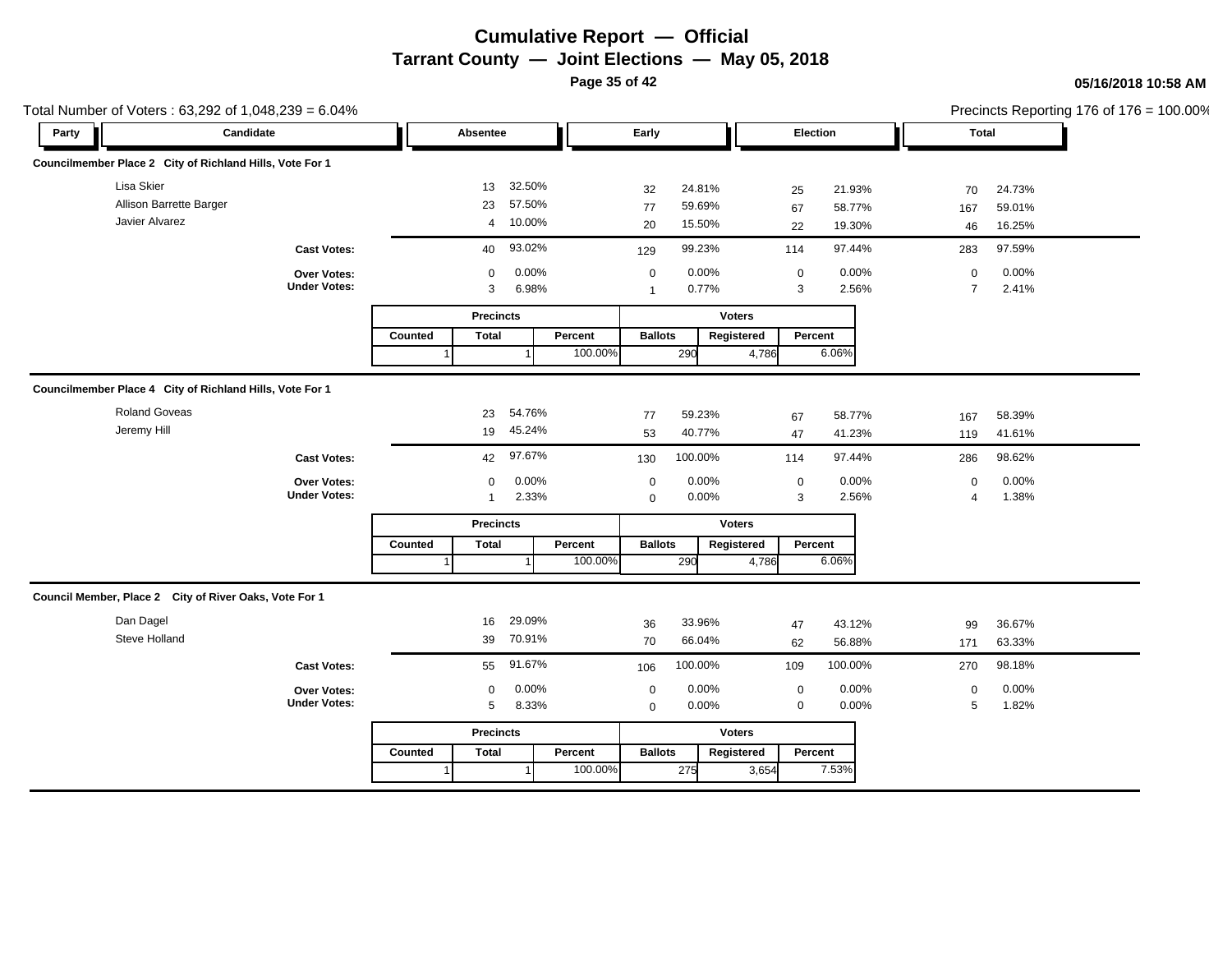**Page 36 of 42**

| Party                                                  | Candidate                          |         | Absentee          |                 |         | Early             |                 |               | Election          |                 | Precincts Reporting 176 of 176 = 100.00%<br>Total |                 |  |
|--------------------------------------------------------|------------------------------------|---------|-------------------|-----------------|---------|-------------------|-----------------|---------------|-------------------|-----------------|---------------------------------------------------|-----------------|--|
|                                                        |                                    |         |                   |                 |         |                   |                 |               |                   |                 |                                                   |                 |  |
| Council Member, Place 4 City of River Oaks, Vote For 1 |                                    |         |                   |                 |         |                   |                 |               |                   |                 |                                                   |                 |  |
| Joe Ashton                                             |                                    |         |                   | 47 100.00%      |         | 80                | 100.00%         |               | 90                | 100.00%         |                                                   | 217 100.00%     |  |
|                                                        | <b>Cast Votes:</b>                 |         | 47                | 78.33%          |         | 80                | 75.47%          |               | 90                | 82.57%          | 217                                               | 78.91%          |  |
|                                                        | Over Votes:<br><b>Under Votes:</b> |         | $\mathbf 0$<br>13 | 0.00%<br>21.67% |         | $\mathbf 0$<br>26 | 0.00%<br>24.53% |               | $\mathbf 0$<br>19 | 0.00%<br>17.43% | $\mathbf 0$<br>58                                 | 0.00%<br>21.09% |  |
|                                                        |                                    |         | <b>Precincts</b>  |                 |         |                   |                 | <b>Voters</b> |                   |                 |                                                   |                 |  |
|                                                        |                                    | Counted | <b>Total</b>      |                 | Percent | <b>Ballots</b>    |                 | Registered    | Percent           |                 |                                                   |                 |  |
|                                                        |                                    |         |                   |                 | 100.00% |                   | 275             | 3,654         |                   | 7.53%           |                                                   |                 |  |
| Mayor City of Saginaw, Vote For 1                      |                                    |         |                   |                 |         |                   |                 |               |                   |                 |                                                   |                 |  |
| <b>Todd Flippo</b>                                     |                                    |         | 105 100.00%       |                 |         | 134               | 100.00%         |               | 124               | 100.00%         | 363                                               | 100.00%         |  |
|                                                        | <b>Cast Votes:</b>                 |         | 105               | 94.59%          |         | 134               | 78.82%          |               | 124               | 83.78%          | 363                                               | 84.62%          |  |
|                                                        | <b>Over Votes:</b>                 |         | $\mathbf 0$       | 0.00%           |         | $\mathbf 0$       | 0.00%           |               | $\mathbf 0$       | 0.00%           | $\mathbf 0$                                       | 0.00%           |  |
|                                                        | <b>Under Votes:</b>                |         | 6                 | 5.41%           |         | 36                | 21.18%          |               | 24                | 16.22%          | 66                                                | 15.38%          |  |
|                                                        |                                    |         | <b>Precincts</b>  |                 |         |                   |                 | <b>Voters</b> |                   |                 |                                                   |                 |  |
|                                                        |                                    | Counted | <b>Total</b>      |                 | Percent | <b>Ballots</b>    |                 | Registered    | Percent           |                 |                                                   |                 |  |
|                                                        |                                    |         |                   |                 | 100.00% |                   | 429             | 12,916        |                   | 3.32%           |                                                   |                 |  |
| Councilmember Place 2 City of Saginaw, Vote For 1      |                                    |         |                   |                 |         |                   |                 |               |                   |                 |                                                   |                 |  |
|                                                        |                                    |         | 62                | 57.41%          |         | 90                | 55.21%          |               | 89                | 61.38%          | 241                                               | 57.93%          |  |
| Patrick Farr                                           |                                    |         |                   |                 |         |                   |                 |               |                   |                 |                                                   |                 |  |
| Randy Villarreal                                       |                                    |         | 23                | 21.30%          |         | 54                | 33.13%          |               | 44                | 30.34%          | 121                                               | 29.09%          |  |
| Mel A. Aguilar                                         |                                    |         | 23                | 21.30%          |         | 19                | 11.66%          |               | 12                | 8.28%           | 54                                                | 12.98%          |  |
|                                                        | <b>Cast Votes:</b>                 |         | 108               | 97.30%          |         | 163               | 95.88%          |               | 145               | 97.97%          | 416                                               | 96.97%          |  |
|                                                        | Over Votes:                        |         | $\mathbf 0$       | 0.00%           |         | $\mathbf 0$       | 0.00%           |               | $\mathbf 0$       | 0.00%           | $\mathbf 0$                                       | 0.00%           |  |
|                                                        | <b>Under Votes:</b>                |         | 3                 | 2.70%           |         | $\overline{7}$    | 4.12%           |               | 3                 | 2.03%           | 13                                                | 3.03%           |  |
|                                                        |                                    |         | <b>Precincts</b>  |                 |         |                   |                 | <b>Voters</b> |                   |                 |                                                   |                 |  |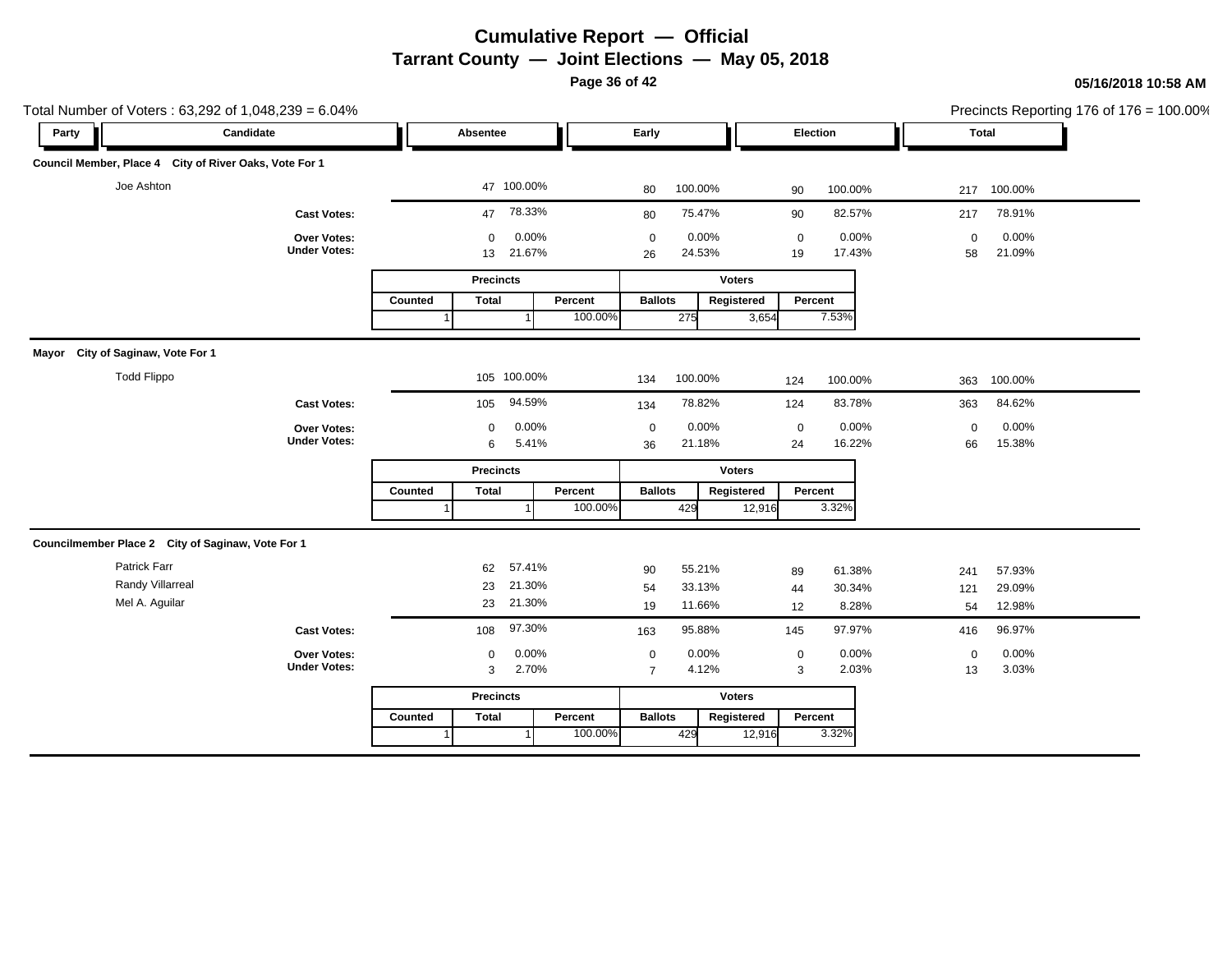**Page 37 of 42**

| Total Number of Voters: 63,292 of 1,048,239 = 6.04%              |                                    |                                                    | Precincts Reporting 176 of 176 = 100.00%           |                                              |                                                |  |
|------------------------------------------------------------------|------------------------------------|----------------------------------------------------|----------------------------------------------------|----------------------------------------------|------------------------------------------------|--|
| Party                                                            | Candidate                          | Absentee                                           | Early                                              | Election                                     | <b>Total</b>                                   |  |
| Councilmember Place 4 Unexpired Term City of Saginaw, Vote For 1 |                                    |                                                    |                                                    |                                              |                                                |  |
| Steve Collier<br><b>Chris Carter</b><br><b>Charlie Tucker</b>    |                                    | 22.43%<br>24<br>38.32%<br>41<br>39.25%<br>42       | 25.31%<br>41<br>18.52%<br>30<br>56.17%<br>91       | 23.78%<br>34<br>32.87%<br>47<br>43.36%<br>62 | 24.03%<br>99<br>28.64%<br>118<br>47.33%<br>195 |  |
|                                                                  | <b>Cast Votes:</b>                 | 96.40%<br>107                                      | 95.29%<br>162                                      | 96.62%<br>143                                | 96.04%<br>412                                  |  |
|                                                                  | Over Votes:<br><b>Under Votes:</b> | 0.00%<br>$\mathbf 0$<br>3.60%<br>$\overline{4}$    | 0.00%<br>$\mathbf 0$<br>4.71%<br>8                 | 0.00%<br>$\pmb{0}$<br>3.38%<br>5             | 0.00%<br>$\mathbf 0$<br>3.96%<br>17            |  |
|                                                                  |                                    | <b>Precincts</b>                                   |                                                    | <b>Voters</b>                                |                                                |  |
|                                                                  |                                    | <b>Total</b><br>Counted                            | Percent<br><b>Ballots</b><br>100.00%<br>429        | Registered<br>Percent<br>3.32%<br>12,916     |                                                |  |
| Town of Trophy Club Proposition A, Vote For 1                    |                                    |                                                    |                                                    |                                              |                                                |  |
| For<br>Against                                                   |                                    | 20.00%<br>$\mathbf{1}$<br>80.00%<br>$\overline{4}$ | 80.00%<br>$\overline{4}$<br>20.00%<br>$\mathbf{1}$ | 100.00%<br>3<br>0.00%<br>$\mathbf 0$         | 61.54%<br>8<br>38.46%<br>5                     |  |
|                                                                  | <b>Cast Votes:</b>                 | 5 100.00%                                          | 100.00%<br>5                                       | 100.00%<br>3                                 | 100.00%<br>13                                  |  |
|                                                                  | Over Votes:<br><b>Under Votes:</b> | 0.00%<br>$\mathbf 0$<br>0.00%<br>$\mathbf 0$       | 0.00%<br>$\mathbf 0$<br>0.00%<br>$\mathbf 0$       | 0.00%<br>$\mathbf 0$<br>$\mathbf 0$<br>0.00% | 0.00%<br>$\mathbf 0$<br>0.00%<br>$\mathbf 0$   |  |
|                                                                  |                                    | <b>Precincts</b>                                   |                                                    | <b>Voters</b>                                |                                                |  |
|                                                                  |                                    | Counted<br><b>Total</b>                            | Percent<br><b>Ballots</b><br>100.00%<br>13         | Percent<br>Registered<br>2.90%<br>449        |                                                |  |
| Town of Trophy Club Proposition B, Vote For 1                    |                                    |                                                    |                                                    |                                              |                                                |  |
| For<br>Against                                                   |                                    | 60.00%<br>3<br>40.00%<br>$\overline{2}$            | 80.00%<br>$\overline{4}$<br>20.00%<br>$\mathbf{1}$ | 100.00%<br>3<br>0.00%<br>$\mathbf 0$         | 76.92%<br>10<br>23.08%<br>3                    |  |
|                                                                  | <b>Cast Votes:</b>                 | 5 100.00%                                          | 100.00%<br>5                                       | 100.00%<br>3                                 | 100.00%<br>13                                  |  |
|                                                                  | Over Votes:<br><b>Under Votes:</b> | 0.00%<br>0<br>0.00%<br>$\mathbf 0$                 | 0.00%<br>$\mathbf 0$<br>0.00%<br>$\mathbf 0$       | 0.00%<br>$\mathbf 0$<br>0.00%<br>$\mathbf 0$ | 0.00%<br>$\mathbf 0$<br>0.00%<br>$\mathbf 0$   |  |
|                                                                  |                                    | <b>Precincts</b>                                   |                                                    | <b>Voters</b>                                |                                                |  |
|                                                                  |                                    | Counted<br><b>Total</b>                            | <b>Ballots</b><br>Percent<br>100.00%<br>13         | Percent<br>Registered<br>2.90%<br>449        |                                                |  |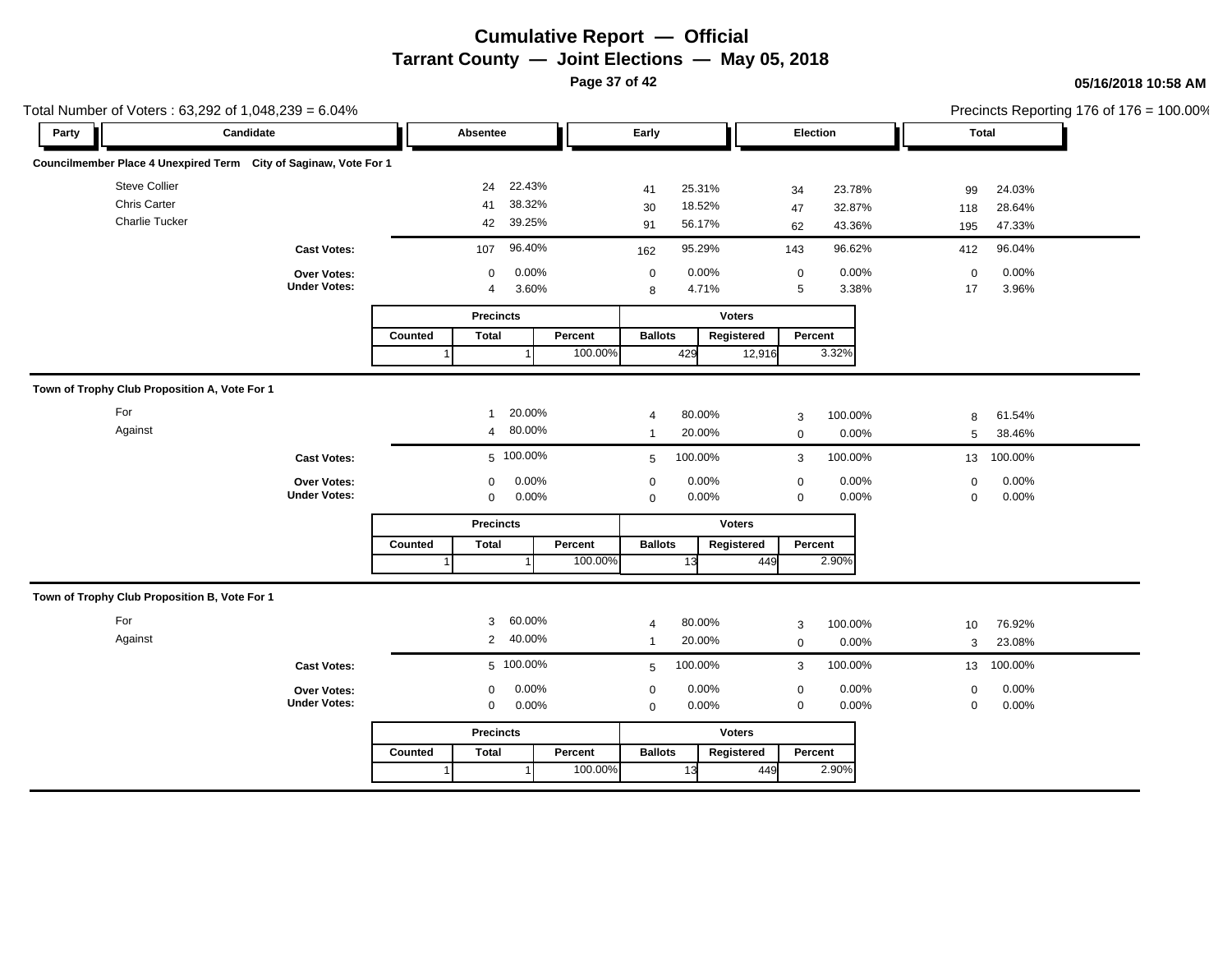**Page 38 of 42**

|                                                     | Total Number of Voters: 63,292 of 1,048,239 = 6.04%<br>Candidate |                            |                    |                                               | Precincts Reporting 176 of 176 = 100.00% |                                       |  |  |
|-----------------------------------------------------|------------------------------------------------------------------|----------------------------|--------------------|-----------------------------------------------|------------------------------------------|---------------------------------------|--|--|
| Party                                               |                                                                  |                            |                    | Early                                         | Election                                 | Total                                 |  |  |
| Council Member, Place 1 City of Watauga, Vote For 1 |                                                                  |                            |                    |                                               |                                          |                                       |  |  |
| <b>Hal Gerhardt</b>                                 |                                                                  | 111 100.00%                |                    | 100.00%<br>242                                | 100.00%<br>73                            | 426 100.00%                           |  |  |
|                                                     | <b>Cast Votes:</b>                                               | 82.84%<br>111              |                    | 79.34%<br>242                                 | 58.40%<br>73                             | 75.53%<br>426                         |  |  |
|                                                     | Over Votes:                                                      | 0.00%<br>0                 |                    | 0.00%<br>$\mathbf 0$                          | 0.00%<br>$\mathbf 0$                     | 0.00%<br>$\mathbf 0$                  |  |  |
|                                                     | <b>Under Votes:</b>                                              | 17.16%<br>23               |                    | 20.66%<br>63                                  | 41.60%<br>52                             | 24.47%<br>138                         |  |  |
|                                                     |                                                                  | <b>Precincts</b>           |                    | <b>Voters</b>                                 |                                          |                                       |  |  |
|                                                     |                                                                  | Counted<br><b>Total</b>    | Percent<br>100.00% | <b>Ballots</b><br>Registered<br>564<br>13,414 | Percent<br>4.20%                         |                                       |  |  |
|                                                     |                                                                  |                            |                    |                                               |                                          |                                       |  |  |
| Council Member, Place 2 City of Watauga, Vote For 1 |                                                                  |                            |                    |                                               |                                          |                                       |  |  |
| Tom Snyder                                          |                                                                  | 113 100.00%                |                    | 100.00%<br>247                                | 100.00%<br>82                            | 100.00%<br>442                        |  |  |
|                                                     | <b>Cast Votes:</b>                                               | 84.33%<br>113              |                    | 80.98%<br>247                                 | 65.60%<br>82                             | 78.37%<br>442                         |  |  |
|                                                     | Over Votes:<br><b>Under Votes:</b>                               | 0.00%<br>0<br>15.67%<br>21 |                    | 0.00%<br>$\mathbf 0$<br>19.02%<br>58          | 0.00%<br>$\mathbf 0$<br>43<br>34.40%     | 0.00%<br>$\mathbf 0$<br>21.63%<br>122 |  |  |
|                                                     |                                                                  | <b>Precincts</b>           |                    | <b>Voters</b>                                 |                                          |                                       |  |  |
|                                                     |                                                                  | Counted<br><b>Total</b>    | Percent            | <b>Ballots</b><br>Registered                  | Percent                                  |                                       |  |  |
|                                                     |                                                                  |                            | 100.00%            | 564<br>13,414                                 | 4.20%                                    |                                       |  |  |
| Council Member, Place 6 City of Watauga, Vote For 1 |                                                                  |                            |                    |                                               |                                          |                                       |  |  |
| Mark Taylor                                         |                                                                  | 58.73%<br>74               |                    | 53.57%<br>150                                 | 50.53%<br>48                             | 54.29%<br>272                         |  |  |
| Phillip Jennings                                    |                                                                  | 41.27%<br>52               |                    | 130<br>46.43%                                 | 49.47%<br>47                             | 45.71%<br>229                         |  |  |
|                                                     | <b>Cast Votes:</b>                                               | 94.03%<br>126              |                    | 91.80%<br>280                                 | 76.00%<br>95                             | 88.83%<br>501                         |  |  |
|                                                     | Over Votes:                                                      | 0.00%<br>0                 |                    | 0.00%<br>$\mathbf 0$                          | 0.00%<br>$\mathbf 0$                     | 0.00%<br>$\mathbf 0$                  |  |  |
|                                                     | <b>Under Votes:</b>                                              | 5.97%<br>8                 |                    | 8.20%<br>25                                   | 24.00%<br>30                             | 11.17%<br>63                          |  |  |
|                                                     |                                                                  | <b>Precincts</b>           |                    | <b>Voters</b>                                 |                                          |                                       |  |  |
|                                                     |                                                                  | Counted<br><b>Total</b>    | Percent<br>100.00% | <b>Ballots</b><br>Registered                  | Percent<br>4.20%                         |                                       |  |  |
|                                                     |                                                                  |                            |                    | 564<br>13,414                                 |                                          |                                       |  |  |
| Council Member, Place 7 City of Watauga, Vote For 1 |                                                                  |                            |                    |                                               |                                          |                                       |  |  |
| Kim Irving                                          |                                                                  | 115 100.00%                |                    | 100.00%<br>246                                | 100.00%<br>81                            | 442 100.00%                           |  |  |
|                                                     | <b>Cast Votes:</b>                                               | 85.82%<br>115              |                    | 80.66%<br>246                                 | 64.80%<br>81                             | 78.37%<br>442                         |  |  |
|                                                     | Over Votes:                                                      | 0.00%<br>$\mathbf 0$       |                    | 0.00%<br>$\mathbf 0$                          | 0.00%<br>$\mathbf 0$                     | 0.00%<br>$\mathbf 0$                  |  |  |
|                                                     | <b>Under Votes:</b>                                              | 19 14.18%                  |                    | 19.34%<br>59                                  | 35.20%<br>44                             | 21.63%<br>122                         |  |  |
|                                                     |                                                                  | <b>Precincts</b>           |                    | Voters                                        |                                          |                                       |  |  |
|                                                     |                                                                  | Counted<br>Total           | Percent            | <b>Ballots</b><br>Registered                  | Percent                                  |                                       |  |  |
|                                                     |                                                                  | $\overline{1}$             | 100.00%            | 564<br>13,414                                 | 4.20%                                    |                                       |  |  |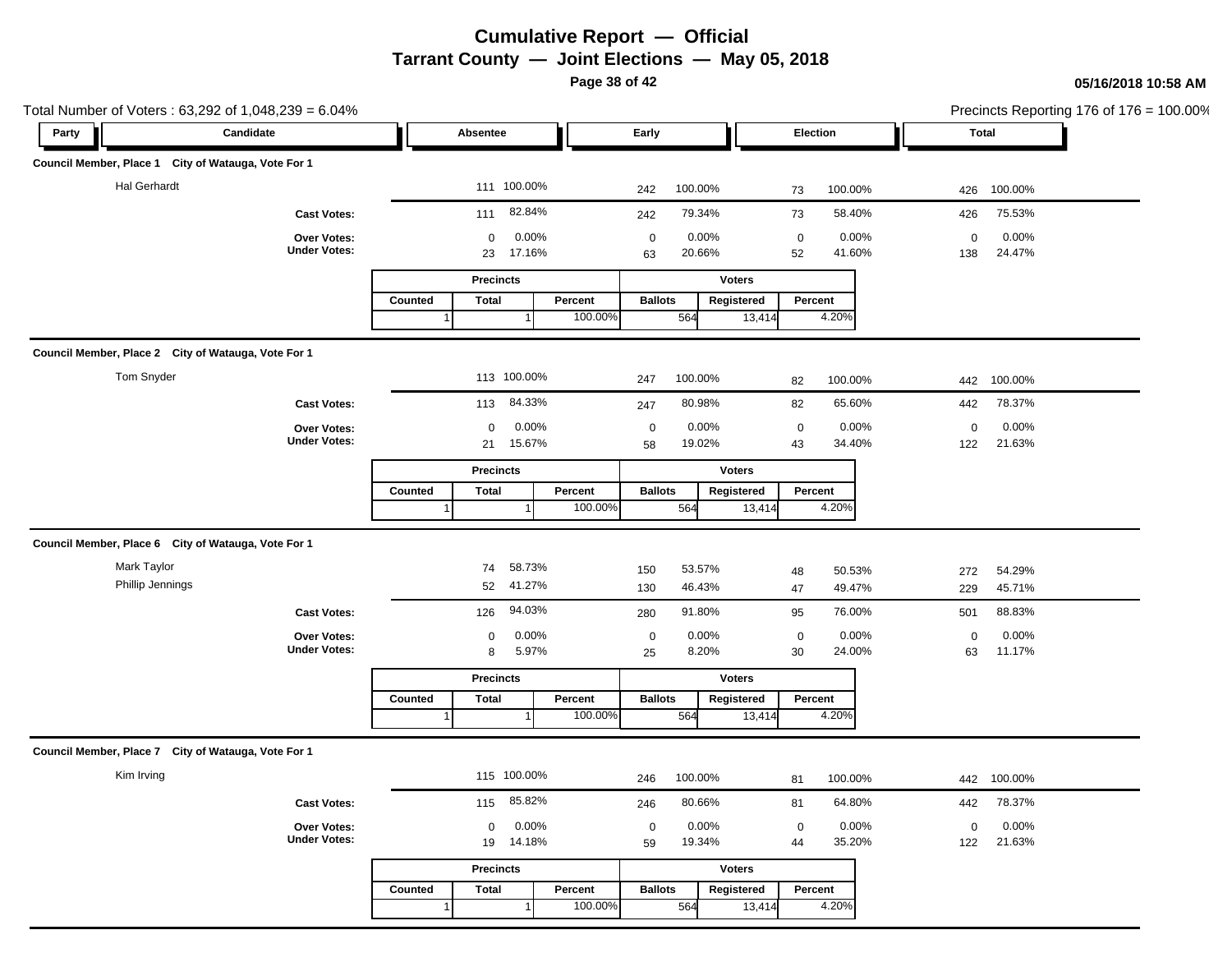**Page 39 of 42**

### **05/16/2018 10:58 AM**

|       | Total Number of Voters: 63,292 of 1,048,239 = 6.04%                  |                                    |         |                  |                |                    |                   |                |                      |                   |                 |                   | Precincts Reporting 176 of $176 = 100.00\%$ |  |  |
|-------|----------------------------------------------------------------------|------------------------------------|---------|------------------|----------------|--------------------|-------------------|----------------|----------------------|-------------------|-----------------|-------------------|---------------------------------------------|--|--|
| Party | Candidate                                                            |                                    |         | Absentee         |                |                    | Early             |                |                      | Election          |                 |                   | Total                                       |  |  |
|       | Council Member, Place 3 (Unexpired Term) City of Watauga, Vote For 1 |                                    |         |                  |                |                    |                   |                |                      |                   |                 |                   |                                             |  |  |
|       | Sandra (Sandy) Bush                                                  |                                    |         | 77               | 59.69%         |                    | 138               | 48.76%         |                      | 59                | 54.13%          | 274               | 52.59%                                      |  |  |
|       | Lee Griffin                                                          |                                    |         | 52               | 40.31%         |                    | 145               | 51.24%         |                      | 50                | 45.87%          | 247               | 47.41%                                      |  |  |
|       |                                                                      | <b>Cast Votes:</b>                 |         | 129              | 96.27%         |                    | 283               | 92.79%         |                      | 109               | 87.20%          | 521               | 92.38%                                      |  |  |
|       |                                                                      | Over Votes:<br><b>Under Votes:</b> |         | $\mathbf 0$<br>5 | 0.00%<br>3.73% |                    | $\mathbf 0$<br>22 | 0.00%<br>7.21% |                      | $\mathbf 0$<br>16 | 0.00%<br>12.80% | $\mathbf 0$<br>43 | 0.00%<br>7.62%                              |  |  |
|       |                                                                      |                                    |         |                  |                |                    |                   |                |                      |                   |                 |                   |                                             |  |  |
|       |                                                                      |                                    |         | <b>Precincts</b> |                |                    |                   |                | <b>Voters</b>        |                   |                 |                   |                                             |  |  |
|       |                                                                      |                                    | Counted | <b>Total</b>     |                | Percent<br>100.00% | <b>Ballots</b>    | 564            | Registered<br>13,414 | Percent           | 4.20%           |                   |                                             |  |  |
|       |                                                                      |                                    |         |                  |                |                    |                   |                |                      |                   |                 |                   |                                             |  |  |
|       | Council Member, Place 4 (Unexpired Term) City of Watauga, Vote For 1 |                                    |         |                  |                |                    |                   |                |                      |                   |                 |                   |                                             |  |  |
|       | Michelle King                                                        |                                    |         | 76               | 60.32%         |                    | 122               | 43.26%         |                      | 48                | 44.86%          | 246               | 47.77%                                      |  |  |
|       | David Griffin                                                        |                                    |         | 50               | 39.68%         |                    | 160               | 56.74%         |                      | 59                | 55.14%          | 269               | 52.23%                                      |  |  |
|       |                                                                      | <b>Cast Votes:</b>                 |         | 126              | 94.03%         |                    | 282               | 92.46%         |                      | 107               | 85.60%          | 515               | 91.31%                                      |  |  |
|       |                                                                      | Over Votes:                        |         | $\mathbf 0$      | 0.00%          |                    | $\mathbf 0$       | 0.00%          |                      | $\mathbf 0$       | 0.00%           | $\mathbf 0$       | 0.00%                                       |  |  |
|       |                                                                      | <b>Under Votes:</b>                |         | 8                | 5.97%          |                    | 23                | 7.54%          |                      | 18                | 14.40%          | 49                | 8.69%                                       |  |  |
|       |                                                                      |                                    |         | <b>Precincts</b> |                |                    |                   |                | <b>Voters</b>        |                   |                 |                   |                                             |  |  |
|       |                                                                      |                                    | Counted | Total            |                | Percent            | <b>Ballots</b>    |                | Registered           | Percent           |                 |                   |                                             |  |  |
|       |                                                                      |                                    |         |                  |                | 100.00%            |                   | 564            | 13,414               |                   | 4.20%           |                   |                                             |  |  |
|       |                                                                      |                                    |         |                  |                |                    |                   |                |                      |                   |                 |                   |                                             |  |  |
|       | Mayor (Unexpired Term) City of Watauga, Vote For 1                   |                                    |         |                  |                |                    |                   |                |                      |                   |                 |                   |                                             |  |  |
|       | Patrick Shelbourne                                                   |                                    |         | 82               | 62.12%         |                    | 133               | 44.48%         |                      | 62                | 51.67%          | 277               | 50.27%                                      |  |  |
|       | <b>Brandon Krausse</b>                                               |                                    |         | 50               | 37.88%         |                    | 166               | 55.52%         |                      | 58                | 48.33%          | 274               | 49.73%                                      |  |  |
|       |                                                                      | <b>Cast Votes:</b>                 |         | 132              | 98.51%         |                    | 299               | 98.03%         |                      | 120               | 96.00%          | 551               | 97.70%                                      |  |  |
|       |                                                                      | Over Votes:                        |         | $\Omega$         | 0.00%          |                    | $\mathbf 0$       | 0.00%          |                      | $\mathbf 0$       | 0.00%           | $\mathbf 0$       | 0.00%                                       |  |  |
|       |                                                                      | <b>Under Votes:</b>                |         | $\overline{2}$   | 1.49%          |                    | 6                 | 1.97%          |                      | 5                 | 4.00%           | 13                | 2.30%                                       |  |  |
|       |                                                                      |                                    |         | <b>Precincts</b> |                |                    | <b>Voters</b>     |                |                      |                   |                 |                   |                                             |  |  |
|       |                                                                      |                                    | Counted | <b>Total</b>     |                | Percent            | <b>Ballots</b>    |                | Registered           | Percent           |                 |                   |                                             |  |  |
|       |                                                                      |                                    |         |                  |                | 100.00%            |                   | 564            | 13,414               |                   | 4.20%           |                   |                                             |  |  |

 $= 100.00\%$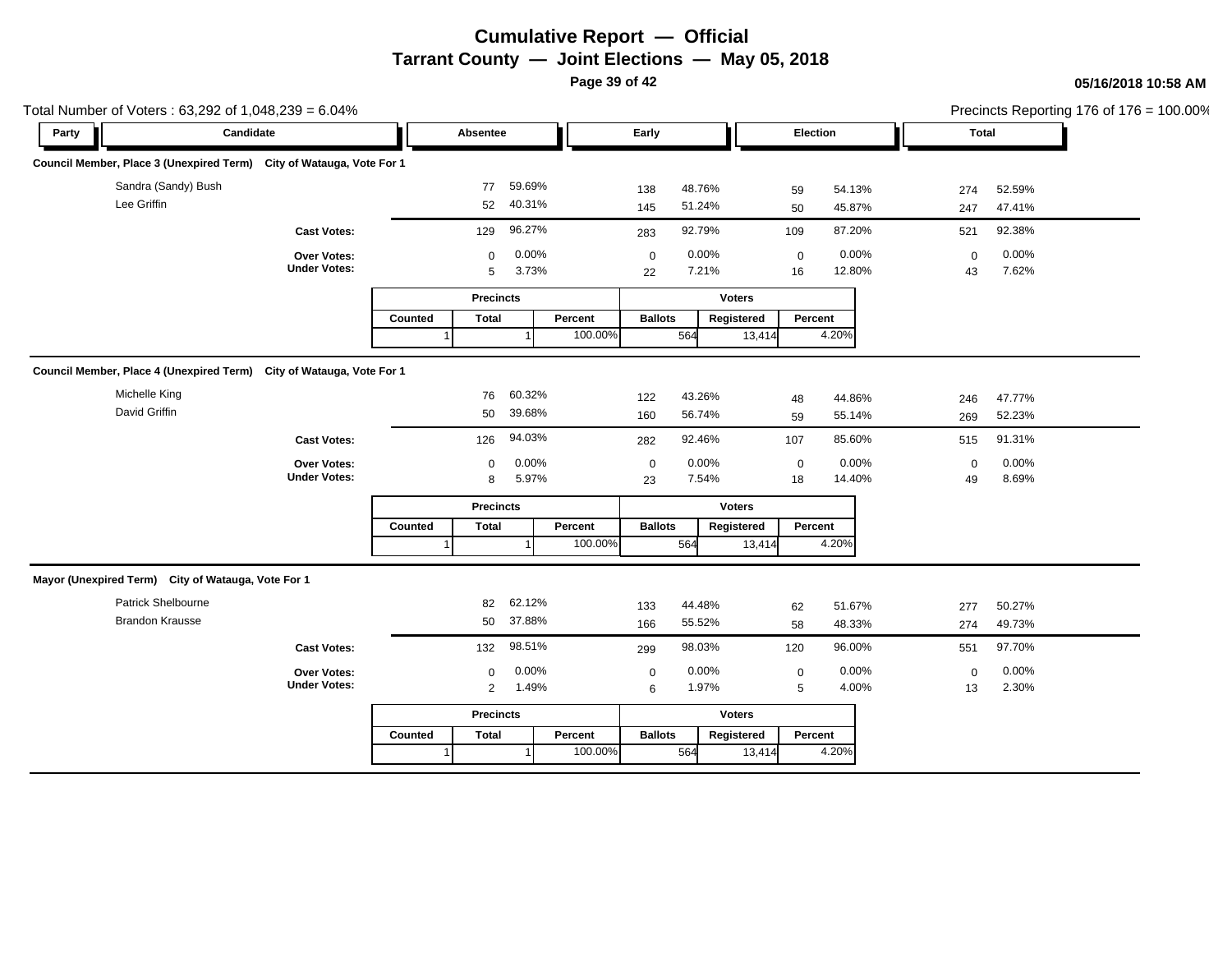**Page 40 of 42**

|       | Total Number of Voters: 63,292 of 1,048,239 = 6.04%        |                                    |         |                               |                  |         |                               |                  |                   |                               |                  | Precincts Reporting 176 of 176 = 100.00% |                  |  |       |  |  |
|-------|------------------------------------------------------------|------------------------------------|---------|-------------------------------|------------------|---------|-------------------------------|------------------|-------------------|-------------------------------|------------------|------------------------------------------|------------------|--|-------|--|--|
| Party |                                                            | Candidate                          |         | Absentee                      |                  |         |                               |                  | Early<br>Election |                               |                  |                                          |                  |  | Total |  |  |
|       | City Council Place 2 City of Westworth Village, Vote For 1 |                                    |         |                               |                  |         |                               |                  |                   |                               |                  |                                          |                  |  |       |  |  |
|       | <b>Tiffany Aller</b><br>Joe Howell                         |                                    |         | 18<br>11                      | 62.07%<br>37.93% |         | 51<br>12                      | 80.95%<br>19.05% |                   | 102<br>49                     | 67.55%<br>32.45% | 171<br>72                                | 70.37%<br>29.63% |  |       |  |  |
|       |                                                            | <b>Cast Votes:</b>                 |         | 29                            | 93.55%           |         | 63                            | 94.03%           |                   | 151                           | 90.96%           | 243                                      | 92.05%           |  |       |  |  |
|       |                                                            | Over Votes:<br><b>Under Votes:</b> |         | $\mathbf 0$<br>$\overline{2}$ | 0.00%<br>6.45%   |         | $\mathbf 0$<br>$\overline{4}$ | 0.00%<br>5.97%   |                   | $\pmb{0}$<br>15               | 0.00%<br>9.04%   | $\mathbf 0$<br>21                        | 0.00%<br>7.95%   |  |       |  |  |
|       |                                                            |                                    |         | <b>Precincts</b>              |                  |         |                               |                  | <b>Voters</b>     |                               |                  |                                          |                  |  |       |  |  |
|       |                                                            |                                    | Counted | <b>Total</b>                  |                  | Percent | <b>Ballots</b>                |                  | Registered        | Percent                       |                  |                                          |                  |  |       |  |  |
|       |                                                            |                                    |         |                               |                  | 100.00% |                               | 264              | 1,544             |                               | 17.10%           |                                          |                  |  |       |  |  |
|       | City Council Place 3 City of Westworth Village, Vote For 1 |                                    |         |                               |                  |         |                               |                  |                   |                               |                  |                                          |                  |  |       |  |  |
|       | John Davies                                                |                                    |         | 11                            | 36.67%           |         | 14                            | 20.90%           |                   | 75                            | 45.45%           | 100                                      | 38.17%           |  |       |  |  |
|       | Nick T. Encke                                              |                                    |         | 5                             | 16.67%           |         | 41                            | 61.19%           |                   | 44                            | 26.67%           | 90                                       | 34.35%           |  |       |  |  |
|       | Rosa Mendez                                                |                                    |         | 14                            | 46.67%           |         | 12                            | 17.91%           |                   | 46                            | 27.88%           | 72                                       | 27.48%           |  |       |  |  |
|       |                                                            | <b>Cast Votes:</b>                 |         | 30                            | 96.77%           |         | 67                            | 100.00%          |                   | 165                           | 99.40%           | 262                                      | 99.24%           |  |       |  |  |
|       |                                                            | Over Votes:<br><b>Under Votes:</b> |         | 0<br>$\mathbf{1}$             | 0.00%<br>3.23%   |         | $\pmb{0}$<br>$\mathbf 0$      | 0.00%<br>0.00%   |                   | $\mathbf 0$<br>$\overline{1}$ | 0.00%<br>0.60%   | $\mathbf 0$<br>$\overline{2}$            | 0.00%<br>0.76%   |  |       |  |  |
|       |                                                            |                                    |         | <b>Precincts</b>              |                  |         |                               |                  | <b>Voters</b>     |                               |                  |                                          |                  |  |       |  |  |
|       |                                                            |                                    | Counted | <b>Total</b>                  |                  | Percent | <b>Ballots</b>                |                  | Registered        | Percent                       |                  |                                          |                  |  |       |  |  |
|       |                                                            |                                    |         |                               |                  | 100.00% |                               | 264              | 1,544             |                               | 17.10%           |                                          |                  |  |       |  |  |
|       | City Council Place 4 City of Westworth Village, Vote For 1 |                                    |         |                               |                  |         |                               |                  |                   |                               |                  |                                          |                  |  |       |  |  |
|       | Steve Beckman                                              |                                    |         | 14                            | 48.28%           |         | 39                            | 60.00%           |                   | 55                            | 33.54%           | 108                                      | 41.86%           |  |       |  |  |
|       | Sharon Schmitz                                             |                                    |         | 15                            | 51.72%           |         | 26                            | 40.00%           |                   | 109                           | 66.46%           | 150                                      | 58.14%           |  |       |  |  |
|       |                                                            | <b>Cast Votes:</b>                 |         | 29                            | 93.55%           |         | 65                            | 97.01%           |                   | 164                           | 98.80%           | 258                                      | 97.73%           |  |       |  |  |
|       |                                                            | Over Votes:                        |         | 0                             | 0.00%            |         | $\mathbf 0$                   | 0.00%            |                   | $\pmb{0}$                     | 0.00%            | $\mathbf 0$                              | 0.00%            |  |       |  |  |
|       |                                                            | <b>Under Votes:</b>                |         | $\overline{2}$                | 6.45%            |         | $\overline{2}$                | 2.99%            |                   | $\overline{2}$                | 1.20%            | 6                                        | 2.27%            |  |       |  |  |
|       |                                                            |                                    |         | <b>Precincts</b>              |                  |         |                               |                  | <b>Voters</b>     |                               |                  |                                          |                  |  |       |  |  |
|       |                                                            |                                    | Counted | <b>Total</b>                  |                  | Percent | <b>Ballots</b>                |                  | Registered        | Percent                       |                  |                                          |                  |  |       |  |  |
|       |                                                            |                                    |         |                               |                  | 100.00% |                               | 264              | 1,544             |                               | 17.10%           |                                          |                  |  |       |  |  |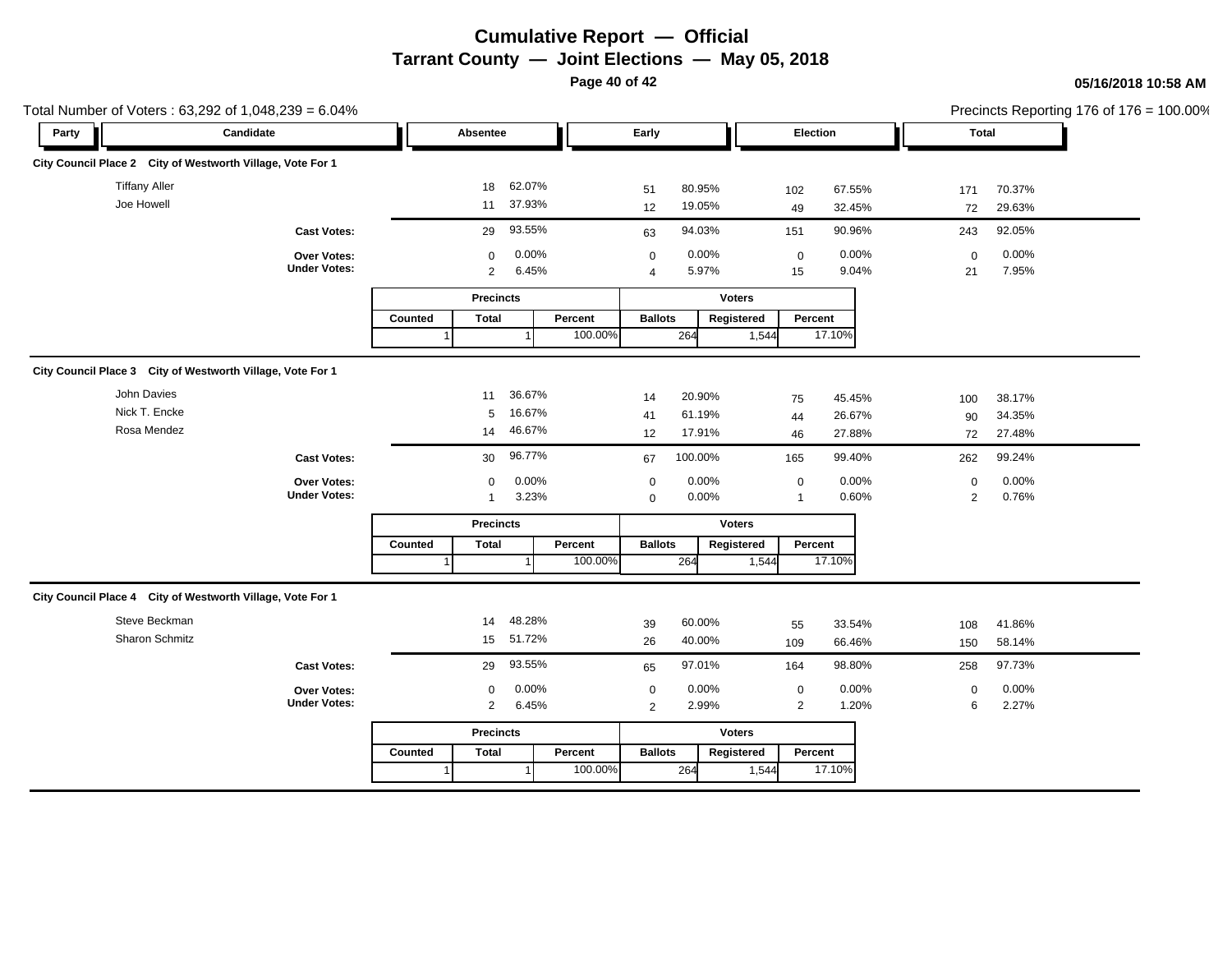**Page 41 of 42**

| Total Number of Voters: 63,292 of 1,048,239 = 6.04%                                                  |                                    |         |                       |                |         |                   |                  |               | Precincts Reporting 176 of 176 = 100.00% |                  |                 |                  |  |
|------------------------------------------------------------------------------------------------------|------------------------------------|---------|-----------------------|----------------|---------|-------------------|------------------|---------------|------------------------------------------|------------------|-----------------|------------------|--|
| Party                                                                                                | Candidate                          |         | Absentee              |                |         | Early             |                  |               | Election                                 |                  | <b>Total</b>    |                  |  |
| Tarrant Regional Water District, A Water Control and Improvement District, Proposition A, Vote For 1 |                                    |         |                       |                |         |                   |                  |               |                                          |                  |                 |                  |  |
| For<br>Against                                                                                       |                                    |         | 4,389 70.92%<br>1,800 | 29.08%         |         | 3,252<br>1,806    | 64.29%<br>35.71% |               | 4,811<br>2,741                           | 63.70%<br>36.30% | 12,452<br>6,347 | 66.24%<br>33.76% |  |
|                                                                                                      | <b>Cast Votes:</b>                 |         | 6,189                 | 97.93%         |         | 5,058             | 98.54%           |               | 7,552                                    | 98.01%           | 18,799          | 98.13%           |  |
|                                                                                                      | Over Votes:<br><b>Under Votes:</b> |         | 2<br>129              | 0.03%<br>2.04% |         | $\mathbf 0$<br>75 | 0.00%<br>1.46%   |               | $\overline{1}$<br>152                    | 0.01%<br>1.97%   | 3<br>356        | 0.02%<br>1.86%   |  |
|                                                                                                      |                                    |         | <b>Precincts</b>      |                |         |                   |                  | <b>Voters</b> |                                          |                  |                 |                  |  |
|                                                                                                      |                                    | Counted | <b>Total</b>          |                | Percent | <b>Ballots</b>    |                  | Registered    | Percent                                  |                  |                 |                  |  |
|                                                                                                      |                                    | 126     |                       | 126            | 100.00% |                   | 19,158           | 406,319       |                                          | 4.72%            |                 |                  |  |
| City of Newark Proposition A, Vote For 1                                                             |                                    |         |                       |                |         |                   |                  |               |                                          |                  |                 |                  |  |
| For                                                                                                  |                                    |         | $\mathbf{1}$          | 14.29%         |         | $\mathbf 0$       | 0.00%            |               | $\overline{1}$                           | 5.88%            | $\overline{2}$  | 5.88%            |  |
| Against                                                                                              |                                    |         |                       | 6 85.71%       |         | 10                | 100.00%          |               | 16                                       | 94.12%           | 32              | 94.12%           |  |
|                                                                                                      | <b>Cast Votes:</b>                 |         |                       | 7 100.00%      |         | 10                | 100.00%          |               | 17                                       | 100.00%          | 34              | 100.00%          |  |
|                                                                                                      | Over Votes:                        |         | $\mathbf 0$           | 0.00%          |         | $\mathbf 0$       | 0.00%            |               | $\mathbf 0$                              | 0.00%            | $\mathbf 0$     | 0.00%            |  |
|                                                                                                      | <b>Under Votes:</b>                |         | $\mathbf 0$           | 0.00%          |         | $\mathbf 0$       | 0.00%            |               | $\mathbf 0$                              | 0.00%            | $\mathbf 0$     | 0.00%            |  |
|                                                                                                      |                                    |         | <b>Precincts</b>      |                |         |                   |                  | <b>Voters</b> |                                          |                  |                 |                  |  |
|                                                                                                      |                                    | Counted | <b>Total</b>          |                | Percent | <b>Ballots</b>    |                  | Registered    | Percent                                  |                  |                 |                  |  |
|                                                                                                      |                                    | 3       |                       | 3              | 100.00% |                   | 34               | 292           | 11.64%                                   |                  |                 |                  |  |
| City Council Place #1 Newark, Vote For 1                                                             |                                    |         |                       |                |         |                   |                  |               |                                          |                  |                 |                  |  |
| Sean Phillips                                                                                        |                                    |         | $\mathbf 0$           | 0.00%          |         | $\mathbf 0$       | 0.00%            |               | $\mathbf 0$                              | 0.00%            | $\mathbf 0$     | 0.00%            |  |
| Michael S. Murray                                                                                    |                                    |         | $\mathbf 0$           | 0.00%          |         | $\mathbf 0$       | 0.00%            |               | $\mathbf 0$                              | 0.00%            | $\mathbf 0$     | 0.00%            |  |
|                                                                                                      | <b>Cast Votes:</b>                 |         | $\mathbf 0$           | 0.00%          |         | $\mathbf 0$       | 0.00%            |               | $\mathbf 0$                              | 0.00%            | $\mathbf{0}$    | 0.00%            |  |
|                                                                                                      | Over Votes:                        |         | $\mathbf 0$           | 0.00%          |         | $\pmb{0}$         | 0.00%            |               | $\mathbf 0$                              | 0.00%            | $\mathbf 0$     | 0.00%            |  |
|                                                                                                      | <b>Under Votes:</b>                |         | $\mathbf 0$           | 0.00%          |         | $\mathbf 0$       | 0.00%            |               | $\mathbf 0$                              | 0.00%            | $\mathbf 0$     | 0.00%            |  |
|                                                                                                      |                                    |         | <b>Precincts</b>      |                |         |                   |                  | <b>Voters</b> |                                          |                  |                 |                  |  |
|                                                                                                      |                                    | Counted | <b>Total</b>          |                | Percent | <b>Ballots</b>    |                  | Registered    | Percent                                  |                  |                 |                  |  |
|                                                                                                      |                                    |         |                       | $\mathcal{P}$  | 100.00% |                   |                  |               |                                          | 0.00%            |                 |                  |  |